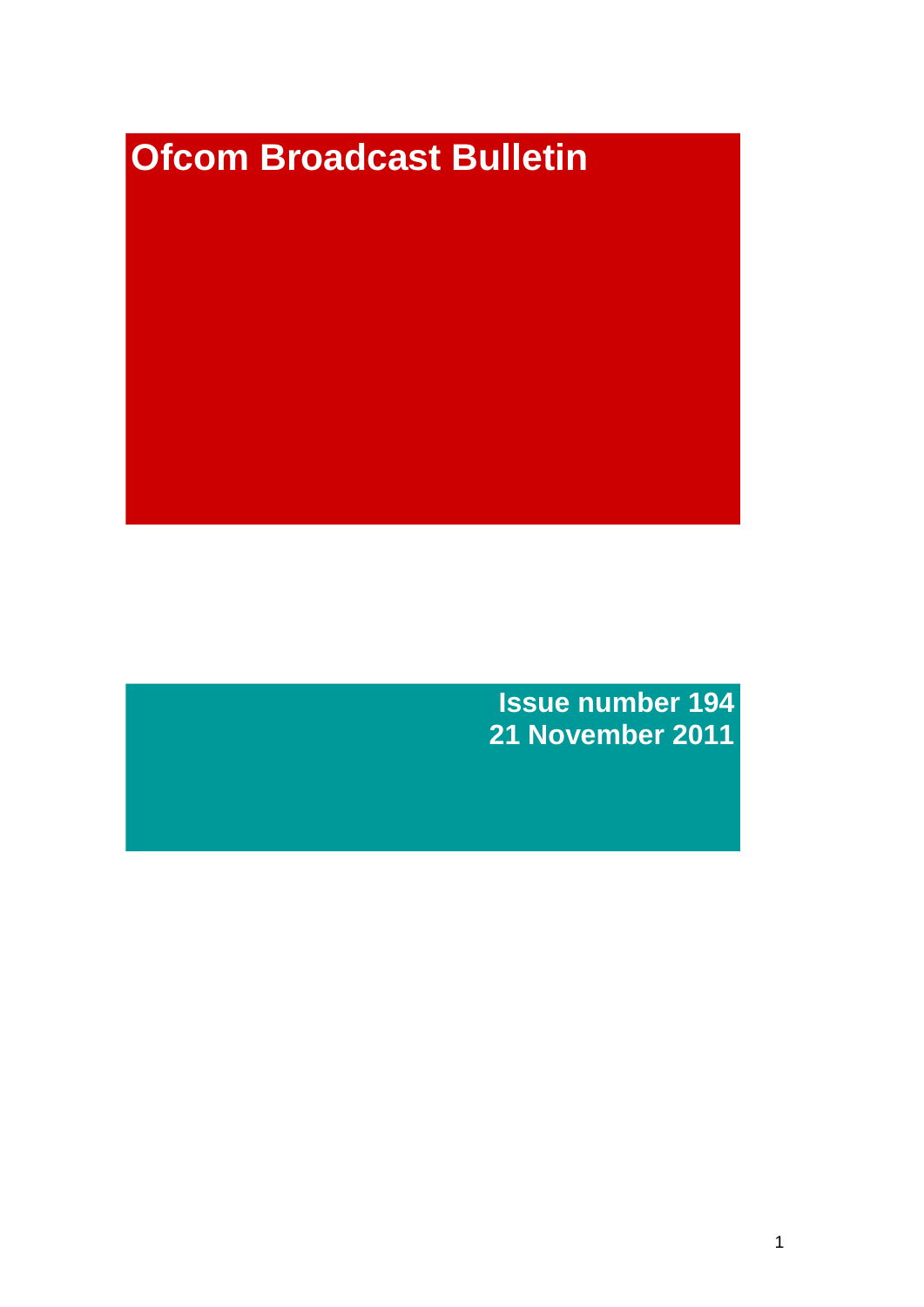# **Contents**

| Introduction                                                                                                                                                                                                                                                                                                 | 4              |
|--------------------------------------------------------------------------------------------------------------------------------------------------------------------------------------------------------------------------------------------------------------------------------------------------------------|----------------|
| <b>Notice of Sanction</b>                                                                                                                                                                                                                                                                                    |                |
| Playboy TV UK / Just4Us Limited<br>Various 'adult chat' advertisements broadcast<br>on Red Light 1, Red Light 2 and Red Light 3<br>on various dates between 2 April and 13 April 2011                                                                                                                        | 5              |
| <b>Standards cases</b>                                                                                                                                                                                                                                                                                       |                |
| <u>In Breach</u>                                                                                                                                                                                                                                                                                             |                |
| Jaguar sponsorship of International Cricket<br>Sky Sports 1, 30 July 2011, 15:40                                                                                                                                                                                                                             | $\overline{7}$ |
| Mercedes-Benz's sponsorship of Forth One Travel<br>Forth One, 8 August to 5 September 2011, various times                                                                                                                                                                                                    | 10             |
| <b>Advertising Scheduling cases</b>                                                                                                                                                                                                                                                                          |                |
| <u>In Breach</u>                                                                                                                                                                                                                                                                                             |                |
| <b>Breach findings table</b><br>Code on the Scheduling of Television Advertising<br>compliance reports                                                                                                                                                                                                       | 13             |
| <u>Resolved</u>                                                                                                                                                                                                                                                                                              |                |
| <b>Advertising Scheduling</b><br>ITV1, Agatha Christie's Man in the Brown Suit, 6 August 2011, 13:45<br>ITV3, Agatha Christie's Sparkling Cyanide, 6 August 2011, 17:50<br>ITV3, Agatha Christie's Dead Man's Folly, 27 August 2011, 15:55<br>ITV3, Agatha Christie's Dead Man's Folly, 28 August 2011,12:55 | 15             |
| <b>Fairness and Privacy cases</b>                                                                                                                                                                                                                                                                            |                |
| <b>Complaint by Mr Colin Hawkley</b><br>Motorway Cops: Deadly Distractions, BBC 1, 11 January 2011                                                                                                                                                                                                           | 17             |
| Complaint by Mrs Mary Beghin made on her own behalf<br>and on behalf of Chancellors Debt Recovery Agency<br>Channel Report, ITV1 (Channel Television), 20 April 2011                                                                                                                                         | 27             |
| <b>Complaint by Mrs E</b>                                                                                                                                                                                                                                                                                    |                |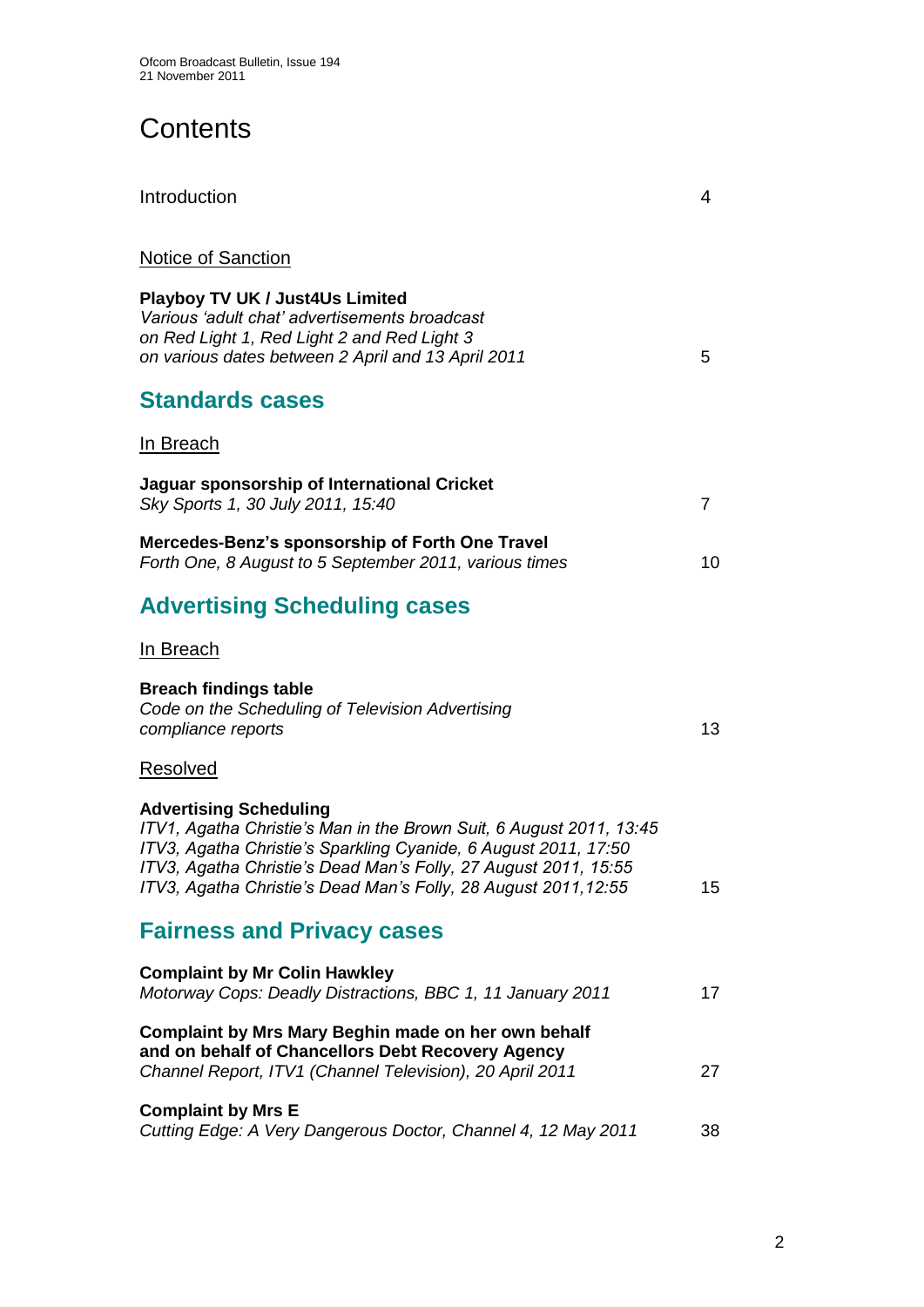| Other programmes not in breach               | 43 |
|----------------------------------------------|----|
| <b>Complaints Assessed, Not Investigated</b> | 44 |
| <b>Investigations List</b>                   | 53 |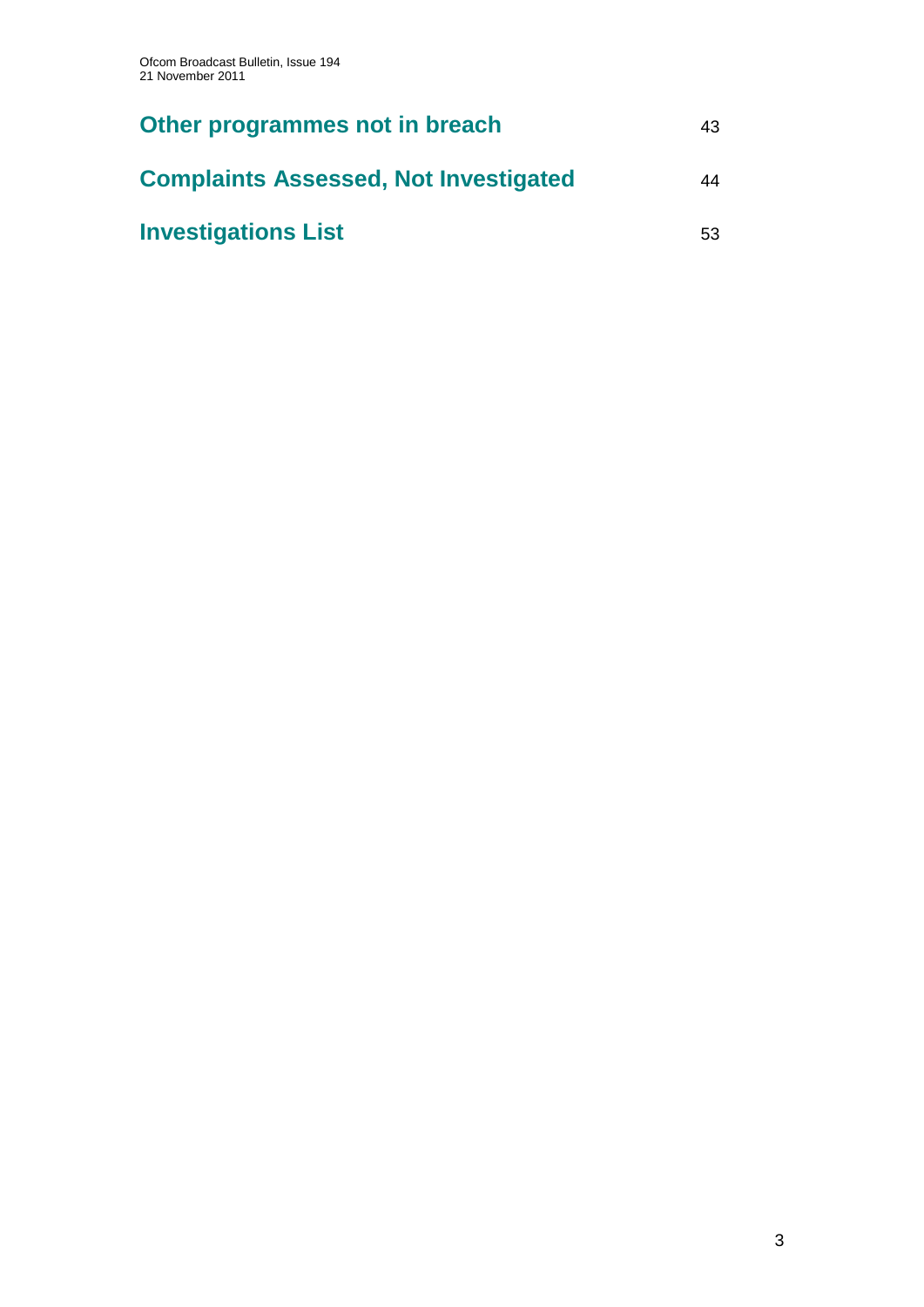# Introduction

Under the Communications Act 2003, Ofcom has a duty to set standards for broadcast content as appear to it best calculated to secure the standards objectives<sup>1</sup>, Ofcom must include these standards in a code or codes. These are listed below.

The Broadcast Bulletin reports on the outcome of investigations into alleged breaches of those Ofcom codes, as well as licence conditions with which broadcasters regulated by Ofcom are required to comply. These include:

- a) Ofcom"s Broadcasting Code ("the Code"), which, can be found at: [http://stakeholders.ofcom.org.uk/broadcasting/broadcast-codes/broadcast-code/.](http://stakeholders.ofcom.org.uk/broadcasting/broadcast-codes/broadcast-code/)
- b) the Code on the Scheduling of Television Advertising ("COSTA") which contains rules on how much advertising and teleshopping may be scheduled in programmes, how many breaks are allowed and when they may be taken. COSTA can be found at: [http://stakeholders.ofcom.org.uk/broadcasting/broadcast-codes/advert-code/.](http://stakeholders.ofcom.org.uk/broadcasting/broadcast-codes/advert-code/)

c) certain sections of the BCAP Code: the UK Code of Broadcast Advertising, which relate to those areas of the BCAP Code for which Ofcom retains regulatory responsibility. These include:

- the prohibition on "political" advertising;
- sponsorship and product placement on television (see Rules 9.13, 9.16 and 9.17 of the Code) and all commercial communications in radio programming (see Rules 10.6 to 10.8 of the Code);
- "participation TV" advertising. This includes long-form advertising predicated on premium rate telephone services – most notably chat (including "adult" chat), "psychic" readings and dedicated quiz TV (Call TV quiz services). Ofcom is also responsible for regulating gambling, dating and "message board' material where these are broadcast as advertising<sup>2</sup>.

The BCAP Code is at: [www.bcap.org.uk/The-Codes/BCAP-Code.aspx](http://www.bcap.org.uk/The-Codes/BCAP-Code.aspx)

d) other licence conditions which broadcasters must comply with, such as requirements to pay fees and submit information which enables Ofcom to carry out its statutory duties. Further information on television and radio licences can be found at:<http://licensing.ofcom.org.uk/tv-broadcast-licences/> and [http://licensing.ofcom.org.uk/radio-broadcast-licensing/.](http://licensing.ofcom.org.uk/radio-broadcast-licensing/)

Other codes and requirements may also apply to broadcasters, depending on their circumstances. These include the Code on Television Access Services (which sets out how much subtitling, signing and audio description relevant licensees must provide), the Code on Electronic Programme Guides, the Code on Listed Events, and the Cross Promotion Code. Links to all these codes can be found at: <http://stakeholders.ofcom.org.uk/broadcasting/broadcast-codes/>

It is Ofcom"s policy to describe fully the content in television and radio programmes that is subject to broadcast investigations. Some of the language and descriptions used in Ofcom"s Broadcast Bulletin may therefore cause offence.

<sup>1</sup>  $1$  The relevant legislation is set out in detail in Annex 1 of the Code.

 $2$  BCAP and ASA continue to regulate conventional teleshopping content and spot advertising for these types of services where it is permitted. Ofcom remains responsible for statutory sanctions in all advertising cases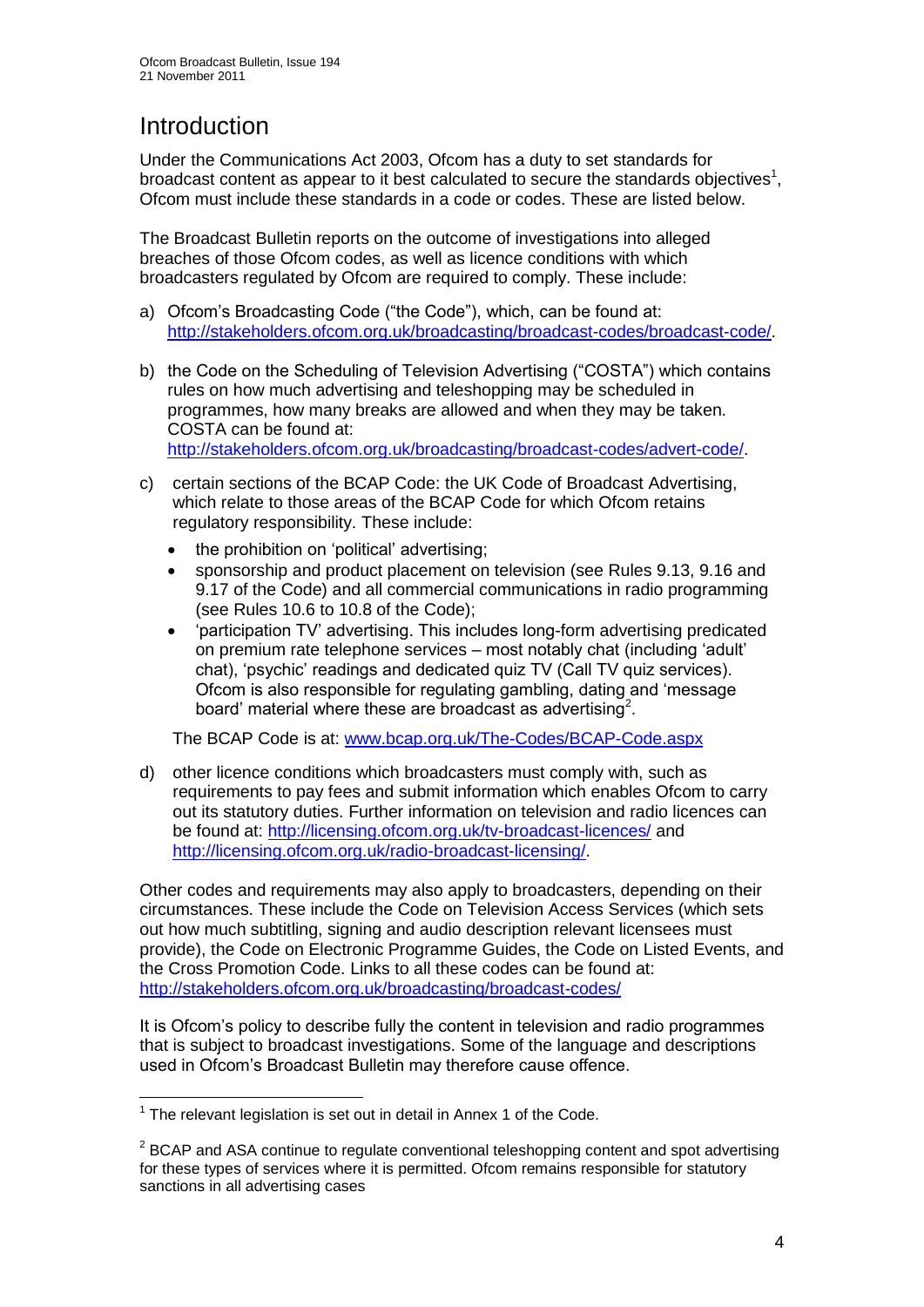# **Notice of Sanction**

## **Playboy UK TV Limited/Benelux Limited and Just4Us TV Limited**

*Various "adult chat" advertisements broadcast on Red Light 1, Red Light 2 and Red Light 3 on various dates between 2 April and 13 April 2011* 

#### **Introduction**

The services Red Light 1, Red Light 2 and Red Light 3 all carry televised interactive "adult chat" advertisements broadcast from 21:00. Viewers are invited to contact onscreen female presenters via premium rate telephony services ("PRS").

The licence for Red Light 1 is owned and operated by Just4Us TV Limited ("Just4Us"); and the licences for Red Light 2 and Red Light 3 are owned and operated by Playboy UK TV Limited/Benelux Ltd ("Playboy TV"). Just4Us is a wholly owned subsidiary of Playboy TV. Playboy TV is responsible for the compliance of Red Light 1, Red Light 2 and Red Light 3. These services are available freely without mandatory restricted access and are in the 'adult' section of the Sky Electronic Programme Guide.

#### **Summary of Decision**

In Ofcom's finding published on 4 July 2011 in Broadcast Bulletin 185<sup>1</sup>, Ofcom found that ten "adult chat" advertisements broadcast by Just4Us and Playboy breached the following Rules in the UK Code of Broadcast Advertising ("the BCAP Code"):

- 4.2: Advertisements must not cause serious or widespread offence against generally accepted standards.
- 32.3: Relevant timing restrictions must be applied to advertisements that are unsuitable for children.

After considering all the evidence and all the representations made to it by the Licensees, Ofcom decided that the Code breaches were so serious and repeated that a financial penalty should be imposed in accordance with Ofcom"s Procedures for the consideration of statutory sanctions in breaches of broadcast licences<sup>2</sup>. Ofcom then also considered the level of the financial penalty to be imposed, in accordance with Ofcom's Penalty Guidelines $3$ .

Having regard to: the serious and repeated nature of the breaches; the Licensee's representations; and Ofcom"s Penalty Guidelines, Ofcom decided it was appropriate and proportionate in the circumstances to impose a financial penalty of **£60,000** on

<sup>1</sup> 1 [http://stakeholders.ofcom.org.uk/binaries/enforcement/broadcast](http://stakeholders.ofcom.org.uk/binaries/enforcement/broadcast-bulletins/obb185/obb185.pdf)[bulletins/obb185/obb185.pdf](http://stakeholders.ofcom.org.uk/binaries/enforcement/broadcast-bulletins/obb185/obb185.pdf)

<sup>&</sup>lt;sup>2</sup> [http://stakeholders.ofcom.org.uk/binaries/broadcast/guidance/854750/statutory](http://stakeholders.ofcom.org.uk/binaries/broadcast/guidance/854750/statutory-sanctions.pdf)[sanctions.pdf](http://stakeholders.ofcom.org.uk/binaries/broadcast/guidance/854750/statutory-sanctions.pdf)

<sup>3</sup> <http://www.ofcom.org.uk/files/2010/06/penguid.pdf>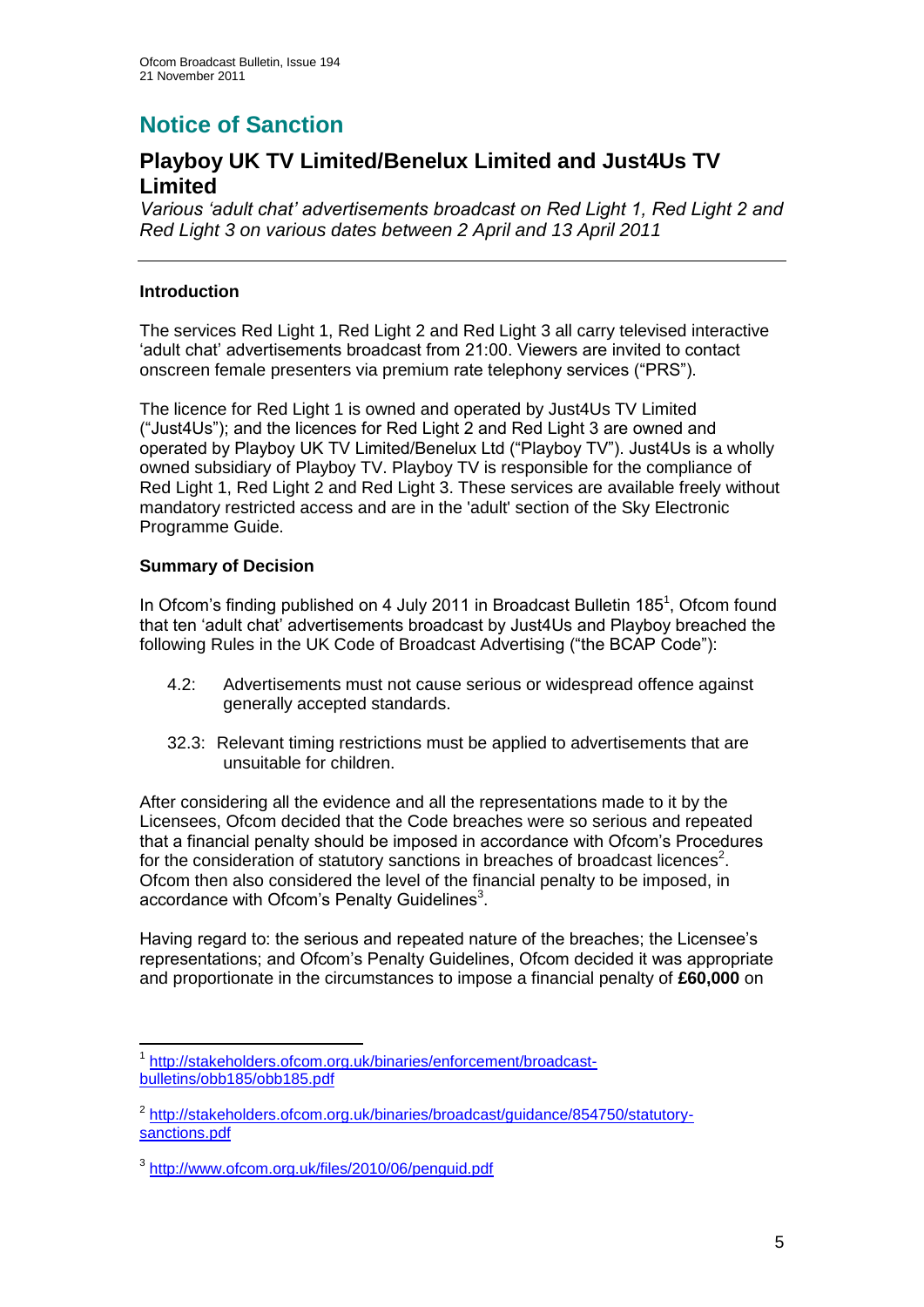Just4us and **£50,000** on Playboy TV in respect of the Code breaches (payable to HM Paymaster General).

The full adjudication is available at:

[http://stakeholders.ofcom.org.uk/binaries/enforcement/content-sanctions](http://stakeholders.ofcom.org.uk/binaries/enforcement/content-sanctions-adjudications/Just4Us-Sanction.pdf)[adjudications/Just4Us-Sanction.pdf](http://stakeholders.ofcom.org.uk/binaries/enforcement/content-sanctions-adjudications/Just4Us-Sanction.pdf)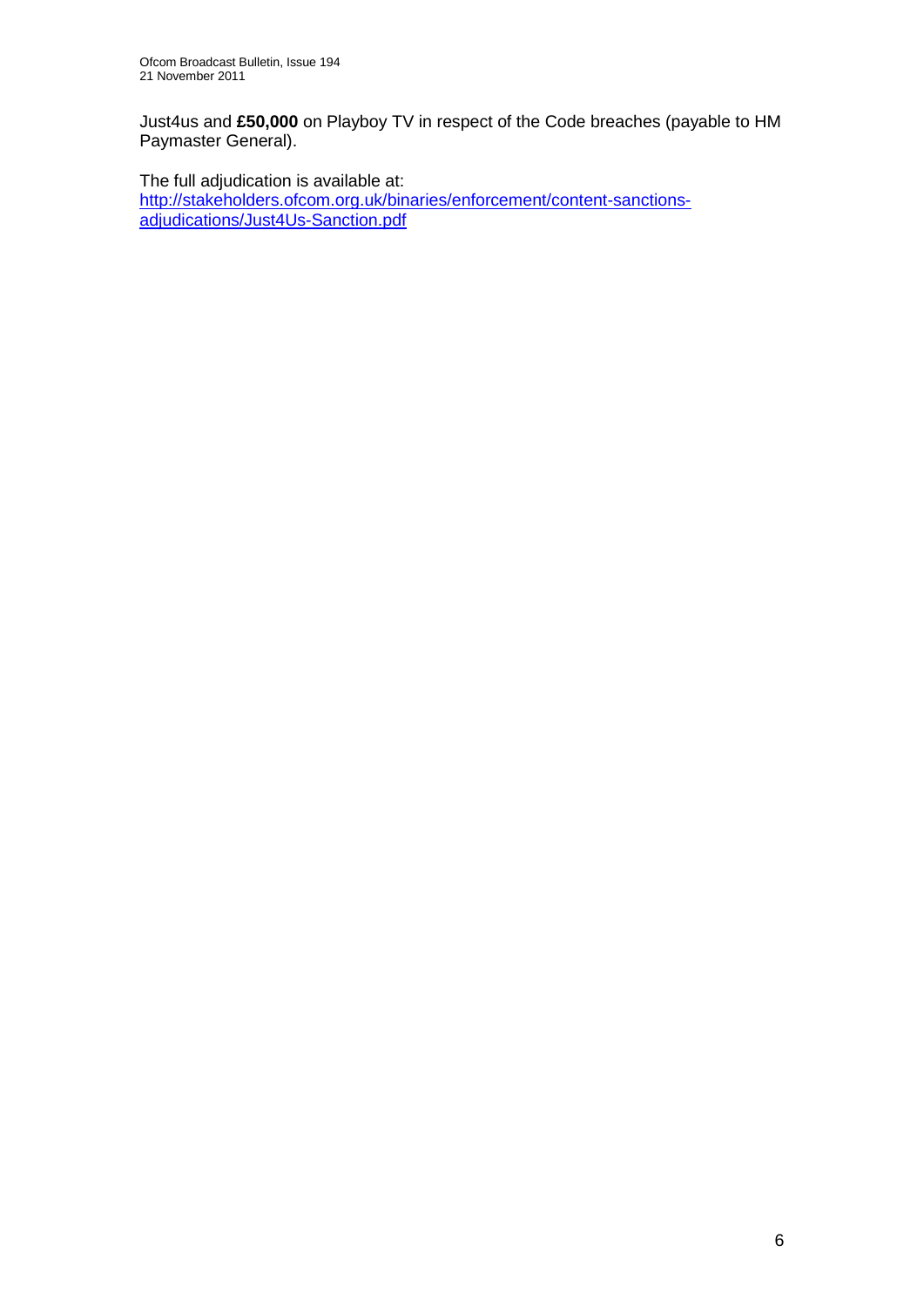# **Standards cases**

## **In Breach**

## **Jaguar sponsorship of International Cricket**

*Sky Sports 1, 30 July 2011, 15:40*

#### **Introduction**

This cricket coverage on Sky Sports 1 was sponsored by Jaguar. A complainant alerted Ofcom to the promotional nature of a sponsorship credit for this coverage.

On viewing the credit, Ofcom noted that it showed a Jaguar car driving on a very wet road accompanied by a voice over by cricket commentator David Lloyd who said:

*"Well, that bit of rain hasn"t changed the performance at all."* 

Ofcom considered the material raised issues warranting investigation under Rule 9.22(a) of the Code, which states:

"Sponsorship credits broadcast around sponsored programmes must not contain advertising messages or calls to action. Credits must not encourage the purchase or rental of the products or services of the sponsor or a third party. The focus of the credit must be the sponsorship arrangement itself. Such credits may include explicit reference to the sponsor's products, services or trade marks for the sole purpose of helping to identify the sponsor and/or the sponsorship arrangement."

We therefore sought comments from BSkyB Broadcasting Ltd ("Sky" or "the Licensee") under this rule.

#### **Response**

1

Sky said that: "The main purpose of this sponsorship credit is to link the sponsor with the programme and make the sponsorship relationship clear." It said that the voiceover "relates to the programming as much as it does to the car. Cricket is notoriously linked with delays for rain."

The Licensee did not believe the sponsorship credit constituted an advertising message, but that it "thematically links the sponsor to the programme in an elegant and interesting fashion". Sky noted that using a Sky cricket presenter as the voiceover artist, and the line: *"Well, that bit of rain hasn"t changed the performance at all"*  makes "an obvious and immediate link from the sponsored programme to the sponsor credit." Sky added that fans watching the cricket "would expect some kind of reference to the effect on players' and team performances following a break for rain."

Sky pointed to guidance Ofcom had issued in June  $2009<sup>1</sup>$  in relation to sponsorship credits in which Ofcom explained that credits that focus predominantly on the sponsorship arrangement, rather than the sponsor or its products or services are less likely to be found in breach of the Code. In this guidance, Ofcom also noted the possible use in credits of statements with "...double meanings which communicate

 $<sup>1</sup>$  Update on Commercial and Consumer Protection issues within programming, Issue 1, June</sup> 2009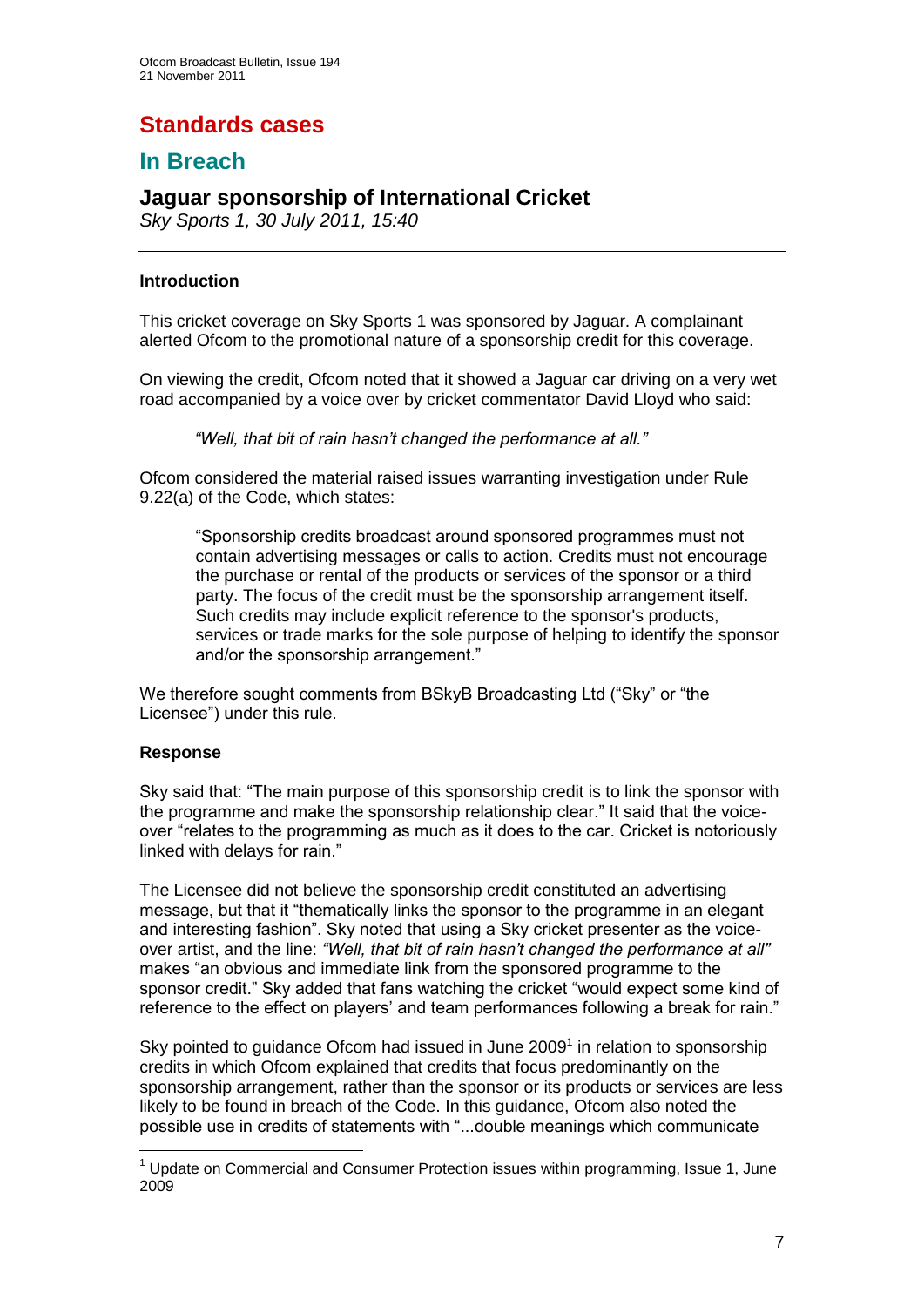something about the sponsored programme or the sponsorship arrangement, but that also allude to the sponsor or its products or services".

Sky believed that the use of the word "performance" in this credits ".....clearly refers to the performance of the cricketers (batting or bowling) or the field of play (wicket or outfield) as well as the performance of the car suggested in this creative. The use of the word "performance" is not solely linked to the "car" in this context (the credits do not state the 'car's performance' simply 'performance'). When combined together, this creative achieves the link between programme and sponsor, detailed by Ofcom in its previous advice to broadcasters".

The Licensee stated the credit contained no call to action or encouragement to purchase. Sky said the line "indirectly relates to the Jaguar brand without constituting a specific advertising claim" and that the "reference to "performance" in this context is more akin to puffery than a solid claim."

Sky said there "is no measurable claim made about the performance of the Jaguar car in this sponsorship credit and cricket viewers will understand the connection between the line: *"Well, that bit of rain hasn"t changed the performance at all"* and the game of cricket."

Sky said "one of the key issues when considering this tag line was whether it could be seen as an advertising claim. For this to be advertising there would have to be a specific claim which could be objectively substantiated about the sponsor's product." In its view, Sky said, "without stating what the "performance" actually is (we don"t mention "Jaguar"s" performance or the "car"s" performance due to the requirement for it to link to the "cricket" performance), there is no claim".

Sky also referred to Ofcom Guidance for Section Nine, to support its approach to the use of sponsorship credits, in particular referring to: "the use of a creative approach that thematically links the sponsor to the programme (e.g. by genre or using characters which have similar characteristics to the people/characters in the programme). Such links, when used effectively, highlight the fundamental difference between sponsorship and advertising, i.e. sponsorship is about the sponsor"s association with the programme, not selling the sponsor's products/services."<sup>2</sup>

Sky believed the credit "does exactly what Ofcom requires; a clear link between the sponsor and the sponsored programme" alongside an on-screen graphic which states "International Cricket sponsored on Sky Sports by Jaguar". This, the Licensee asserted, "is a clear statement to viewers that this is a sponsorship credit and clearly not advertising" and therefore complies with Rule 9.22(a).

#### **Decision**

1

Under the Communications Act 2003, Ofcom has a statutory duty to set standards for broadcast content as appear to it best calculated to secure the standards objectives, one of which is that "the international obligations of the United Kingdom with respect to advertising included in television and radio services are complied with".

The EU Audiovisual Media Services (AVMS) Directive limits the amount of advertising a broadcaster can transmit and requires that advertising is kept distinct

 $2$  See Guidance to Rule 9.22 (a) available at

<http://stakeholders.ofcom.org.uk/binaries/broadcast/guidance/831193/section9.pdf>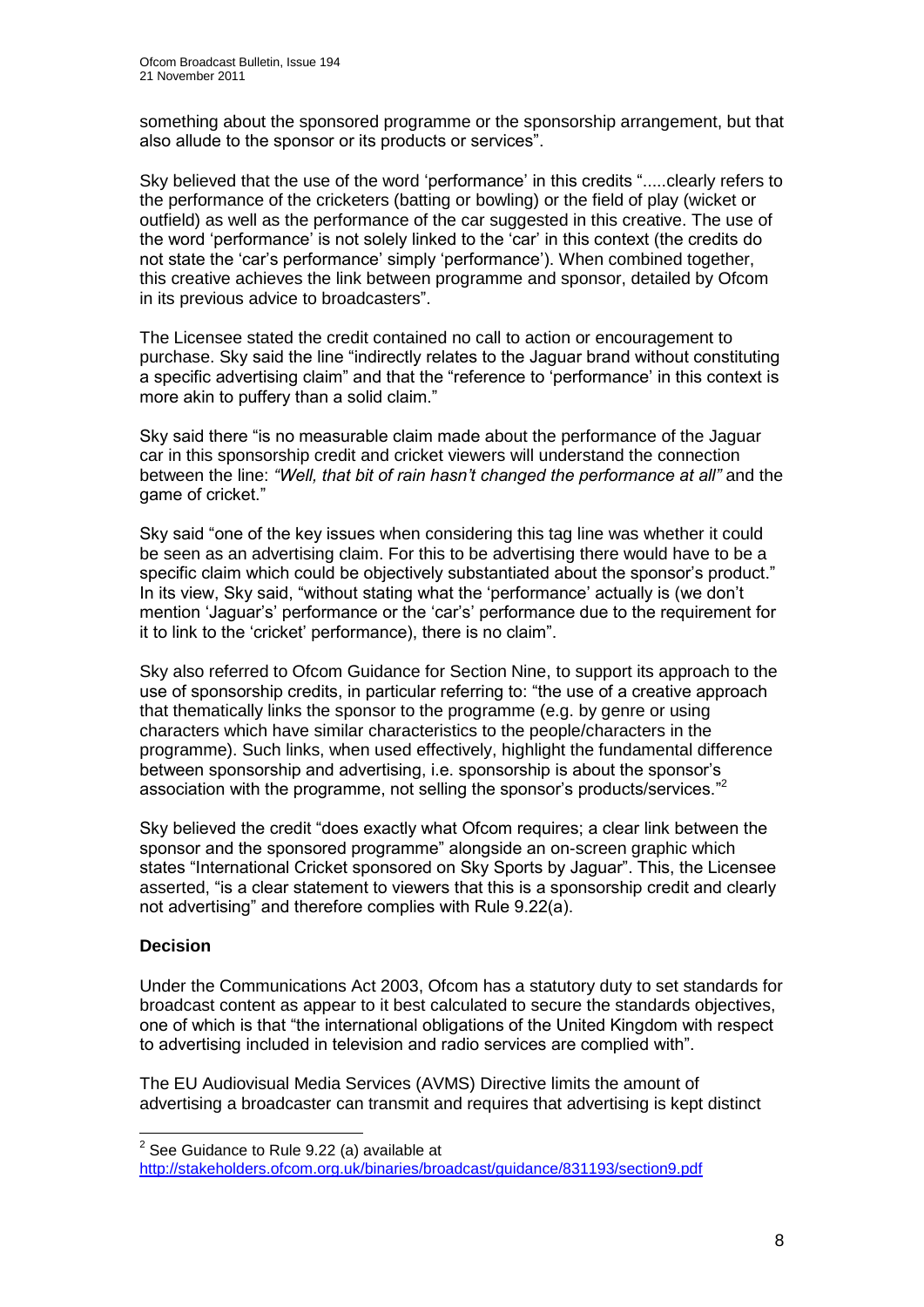from other parts of the programme service. Sponsorship credits are treated as part of the sponsored content and do not count towards the amount of airtime a broadcaster is allowed to use for advertising. To prevent credits effectively becoming advertisements, and therefore increasing the amount of advertising transmitted, broadcasters are required to ensure that sponsorship credits do not contain advertising messages.

Rule 9.22(a) of the Code therefore requires that sponsorship credits broadcast around sponsored programmes must not contain advertising messages or calls to action, and that credits must not encourage the purchase or rental of the products or services of the sponsor or a third party.

Ofcom acknowledged that, in accordance with its guidance, Sky had sought to identify the sponsorship arrangement between Jaguar and International Cricket by creating a thematic link in this sponsorship credit between wet weather and the interruption of cricketing play. Further, Ofcom accepted that the phrase in question did have a potential "double meaning": it could have been understood as referring to the effect of rain on a cricket team"s performance, as well as the effect of rain on a car"s performance on the road.

However, simply because a phrase has, or could be argued to have, a double meaning does not necessarily prevent it from also amounting to an advertising message or claim about the sponsor or its products.

In this case, Ofcom considered that the intended double meaning of the phrase was unlikely to have been sufficiently clear to the audience. This was because, in Ofcom"s view, there was more emphasis in the credit on the performance of the sponsor"s product and its performance, than on cricket. While we took into account that the voiceover stating: *"Well, that bit of rain hasn"t changed the performance at all"* was read by a Sky cricket commentator, the visual that accompanied the voiceover was of a Jaguar car driving in extremely wet conditions. There was no cricket imagery and no reference to any specific cricketing term.

Ofcom concluded that viewers were therefore likely to understand the reference to *"performance"* to relate to the way in which the featured car functioned in wet driving conditions. Ofcom did not accept that the statement was "mere puffery": it was a claim about a specific attributes of the sponsor"s product, capable of objective substantiation. Such claims are not permitted in sponsorship credits.

The credit was therefore in breach of Rule 9.22(a).

#### **Breach of Rule 9.22(a)**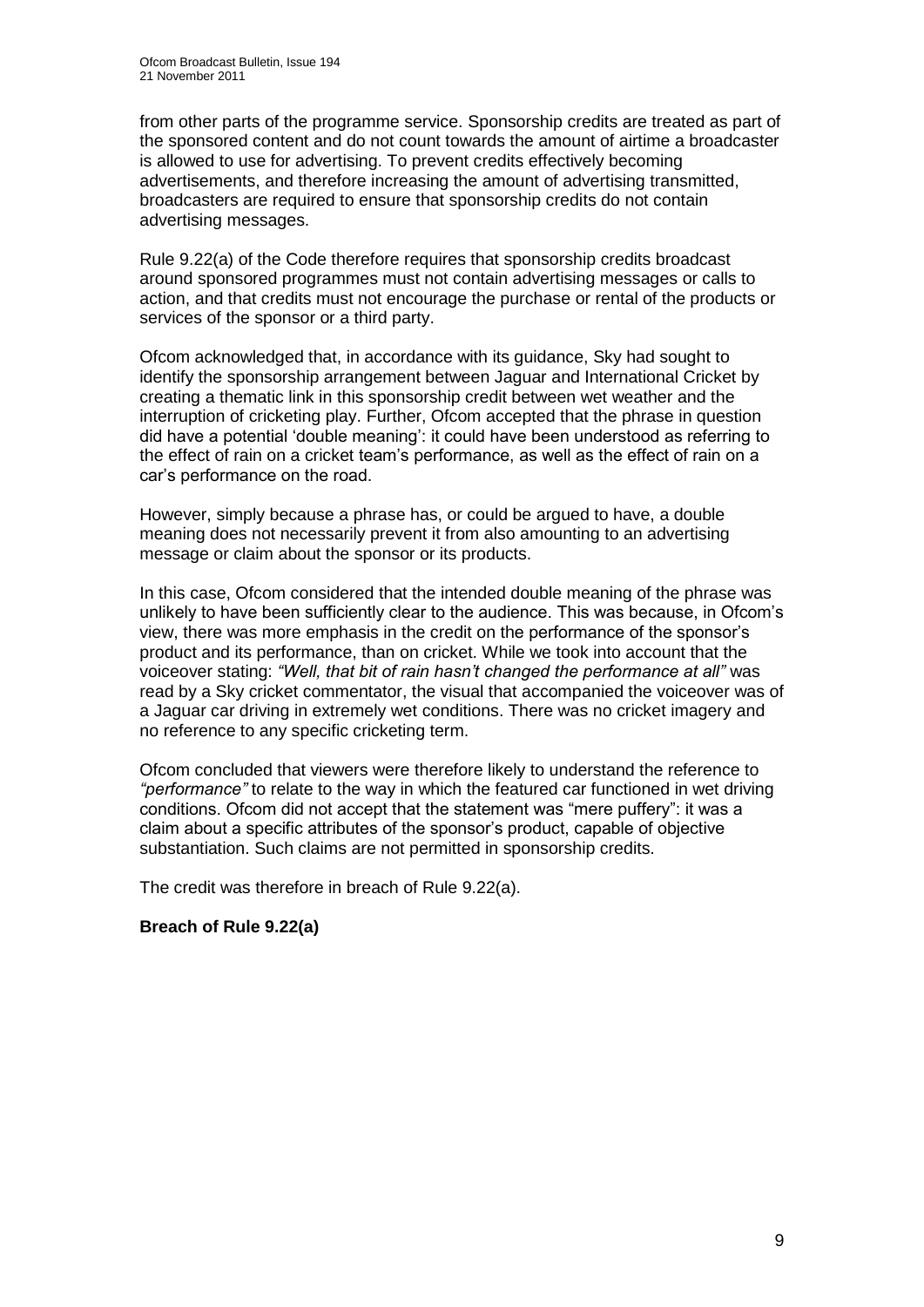# **In Breach**

## **Mercedes-Benz's sponsorship of Forth One Travel**

*Forth One, 8 August to 5 September 2011, various times*

#### **Introduction**

<u>.</u>

Forth One is a local commercial radio station providing chart music and information to under 40s in the Edinburgh area. The licence for Forth One is held by Radio Forth Limited, which is owned by Bauer Media ("Bauer").

*Forth One Travel*, the broadcaster"s regular travel bulletin, was sponsored by Mercedes-Benz between 8 August and 5 September 2011, when three different sponsorship credits were broadcast on rotation. One of these credits stated:

*"Forth One Travel with Mercedes-Benz of Edinburgh at Willowbrae Road, your Mercedes-Benz dealership in the City with 100% after-sales customer recommendation in 2011."*

A listener contacted Ofcom, contesting the garage"s claim of *"100% after-sales customer recommendation in 2011."*

Ofcom considered that this material raised issues warranting investigation under the following Code rule:

Rule 10.7 "Commercial references in programming must comply with the advertising content and scheduling rules that apply to radio broadcasting."

The advertising content and scheduling rules that apply to radio broadcasting are set out in The UK Code of Broadcast Advertising ("the BCAP Code")<sup>1</sup>. Ofcom therefore considered that the material also raised issues warranting investigation under the following BCAP Code rules:

- Rule 3.1 "Advertisements must not materially mislead or be likely to do so."
- Rule 3.9 "Broadcasters must hold documentary evidence to prove claims that the audience is likely to regard as objective and that are capable of objective substantiation. The ASA may regard claims as misleading in the absence of adequate substantiation."

Bauer told Ofcom that Forth One had obtained clearance of the sponsorship credit from the Radio Advertising Clearance Centre ("RACC") – the radio industry body that approves radio advertising before broadcast. We therefore asked Bauer, RACC and the sponsor for their comments on how they considered the sponsorship credit complied with Rule 10.7 of the Code and Rules 3.1 and 3.9 of the BCAP Code. We also asked RACC for the substantiation it held in support of the contested claim.

<sup>&</sup>lt;sup>1</sup> The Advertising Standards Authority and Broadcast Committee of Advertising Practice ("BCAP") regulate the content of broadcast advertising, under a Memorandum of Understanding with Ofcom. Specifically, BCAP supervises and reviews the codes that govern the regulation of broadcast advertising. The regulation of commercial references on radio, including sponsorship credits, remains with Ofcom, as such references form part of radio broadcasters" editorial content (i.e. they are not spot advertisements).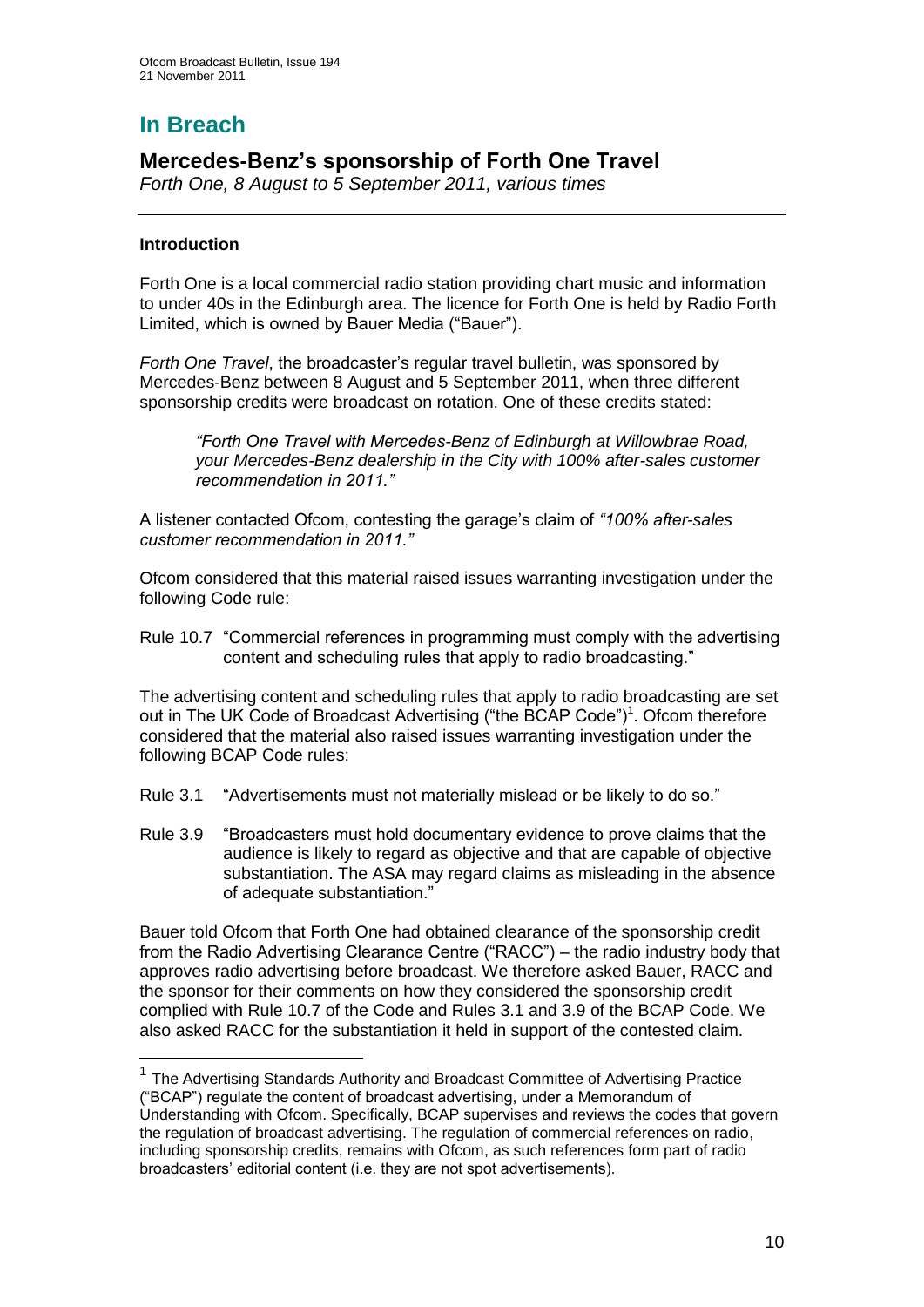#### **Response**

Bauer said that Forth One considered the sponsorship credit complied with Rule 10.7 of the Code, as the station had obtained RACC-clearance for its broadcast, for which the substantiation provided by the sponsor had been "in the form of a survey which was operated by an independent company on behalf of Mercedes Benz." It added that such surveys were "used to rate dealerships across the country in order to obtain customer satisfaction levels", adding that Radio Forth had taken this "in good faith as substantiation of the claim."

Bauer accepted that "the 100% customer recommendation claim may have been clearer as the substantiation was a sample of the total number of customers." Nevertheless, Bauer reiterated that it "went through all the appropriate procedures to ensure the advertising copy was cleared by the national body – the RACC – and that [it] ensured any claims were verifiable and accurate." Further, Bauer added that its "own internal compliance procedures did not highlight an issue", as "no consumer surveys ever survey 100% of the consumers of a particular product or service". Bauer said that it was "industry practice to create a robust sample of customers and to use this data as a proxy for the entire customer database." In this instance, Bauer considered the survey to have been both independent and of sufficient sample size to make it statistically accurate.

RACC provided the substantiation we requested (and to which Bauer referred, above). Ofcom noted that the survey was based on the responses of 70 of the Willowbrae Road dealership customers, out of 247 that had used its workshop in 2011. RACC added that it had understood the substantiation to relate to the entire customer base of Mercedes-Benz"s Willowbrae Road dealership, although it had now established that such material related to only 28% of customers – i.e. those who had responded to Mercedes-Benz's survey.

Mercedes-Benz (the sponsor) confirmed that the results of its survey were based on the responses of 70 of its Willowbrae Road dealership customers out of 247 who had used its workshop in 2011. However, it considered this independently run survey to be "the most robust and clear measurement" it could use to analyse customer satisfaction, as no individual dealership could "influence the response of the customer from the point they receive the questionnaire through to their response being published."

The sponsor said that many manufacturers operated similar systems to establish their customer satisfaction index scores, adding that Mercedes-Benz UK used such scores to analyse performance on a regular basis and to compare dealerships across its national network. It therefore concluded that "any Mercedes-Benz retailer making a claim about their customer satisfaction levels would refer to their scores from this data too."

#### **Decision**

Under the Communications Act 2003, Ofcom has a statutory duty to set standards for broadcast content as appear to it best calculated to secure the standards objectives, one of which is that "the inclusion of advertising which may be misleading, harmful or offensive in television and radio services is prevented".

This is reflected in, among other things, Rule 10.7 of the Code, which requires that commercial references in radio programming comply with the advertising content and scheduling rules that apply to radio broadcasting. Further, Rule 3.1 of the BCAP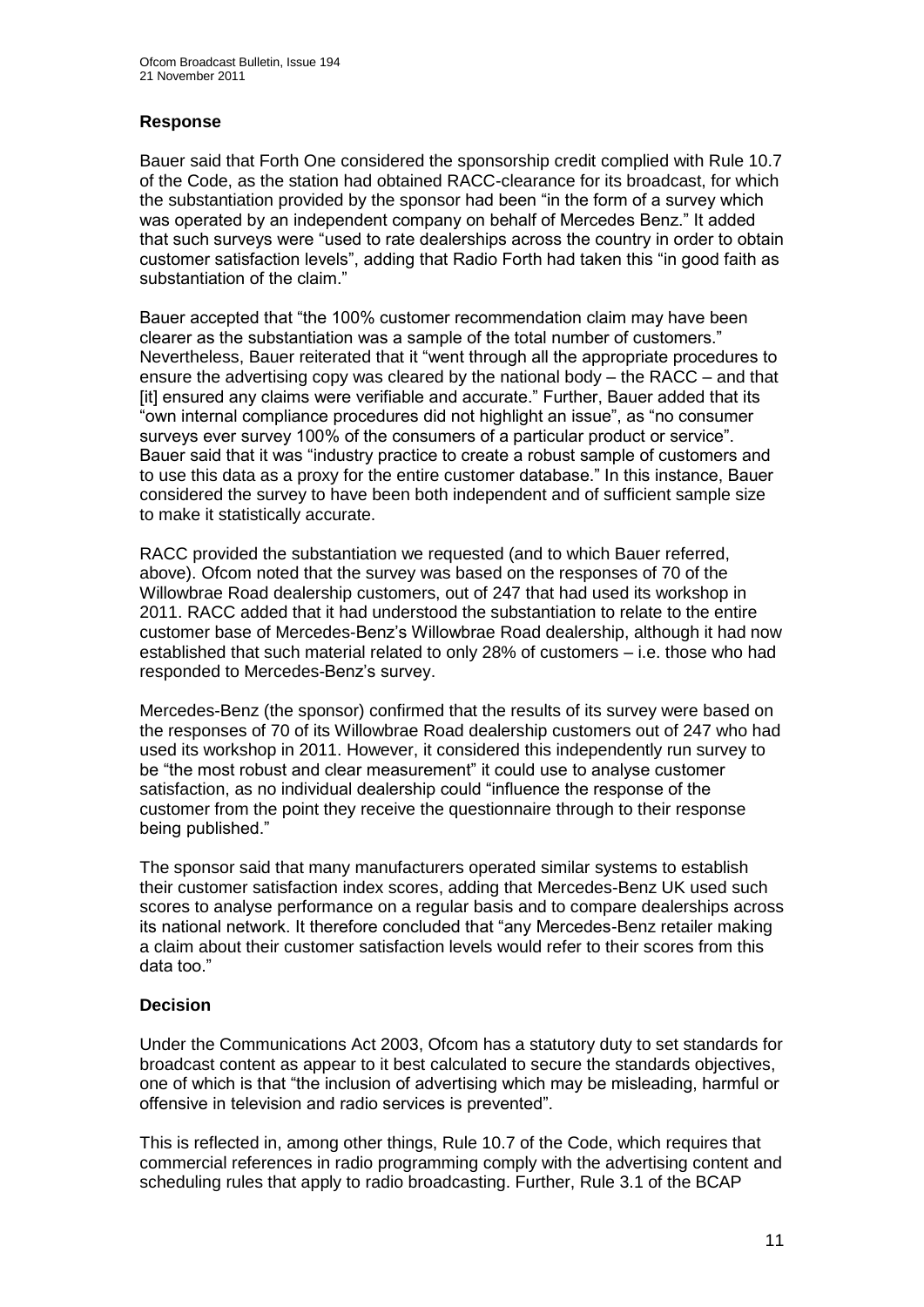Code states that advertisements must not materially mislead or be likely to do so and Rule 3.9 of the BCAP Code requires broadcasters to hold documentary evidence to prove claims that the audience is likely to regard as objective (and that are capable of objective substantiation).

Ofcom noted Mercedes-Benz"s assurance concerning the validity of its customer satisfaction index. We also noted that Bauer accepted the claim, *"with 100% aftersales customer recommendation in 2011"*, could have been clearer, as the substantiation provided by the sponsor reflected the view of only a sample of customers, and that RACC had originally believed this substantiation related to Willowbrae Road (Mercedes-Benz) dealership"s entire customer base.

Ofcom did not question the validity of Mercedes-Benz"s customer satisfaction index or how it was compiled. Further, we noted Bauer"s view of the survey"s independence and appropriateness. Nevertheless, as the relevant data in this instance (i.e. that relating to its Willowbrae Road dealership) were based on a survey of only a sample of customers, we did not consider that it supported the actual claim made on air. *"With 100% after-sales customer recommendation in 2011"* (our emphasis) appeared to us to reflect the view of every customer who had used the Mercedes-Benz Willowbrae Road dealership this year (to date), and not merely a sample of them. Ofcom therefore concluded that the sponsorship credit was likely to have misled Forth One listeners, in breach of Rule 3.1 of the BCAP Code. Further, the material provided by Mercedes-Benz had failed to substantiate the claim. Neither the broadcaster nor RACC had therefore held documentary evidence to prove the claim, in breach of Rule 3.9 of the BCAP Code.

The sponsorship credit was therefore also in breach of Rule 10.7 of the Broadcasting Code, as it had not complied with the advertising content rules that apply to radio broadcasting.

We have instructed Bauer to ensure that the sponsorship credit is not broadcast again without amendment that reflects substantiation held or obtained from the sponsor.

**Breach of Rule 10.7 of the Broadcasting Code Breaches of Rules 3.1 and 3.9 of the BCAP Code**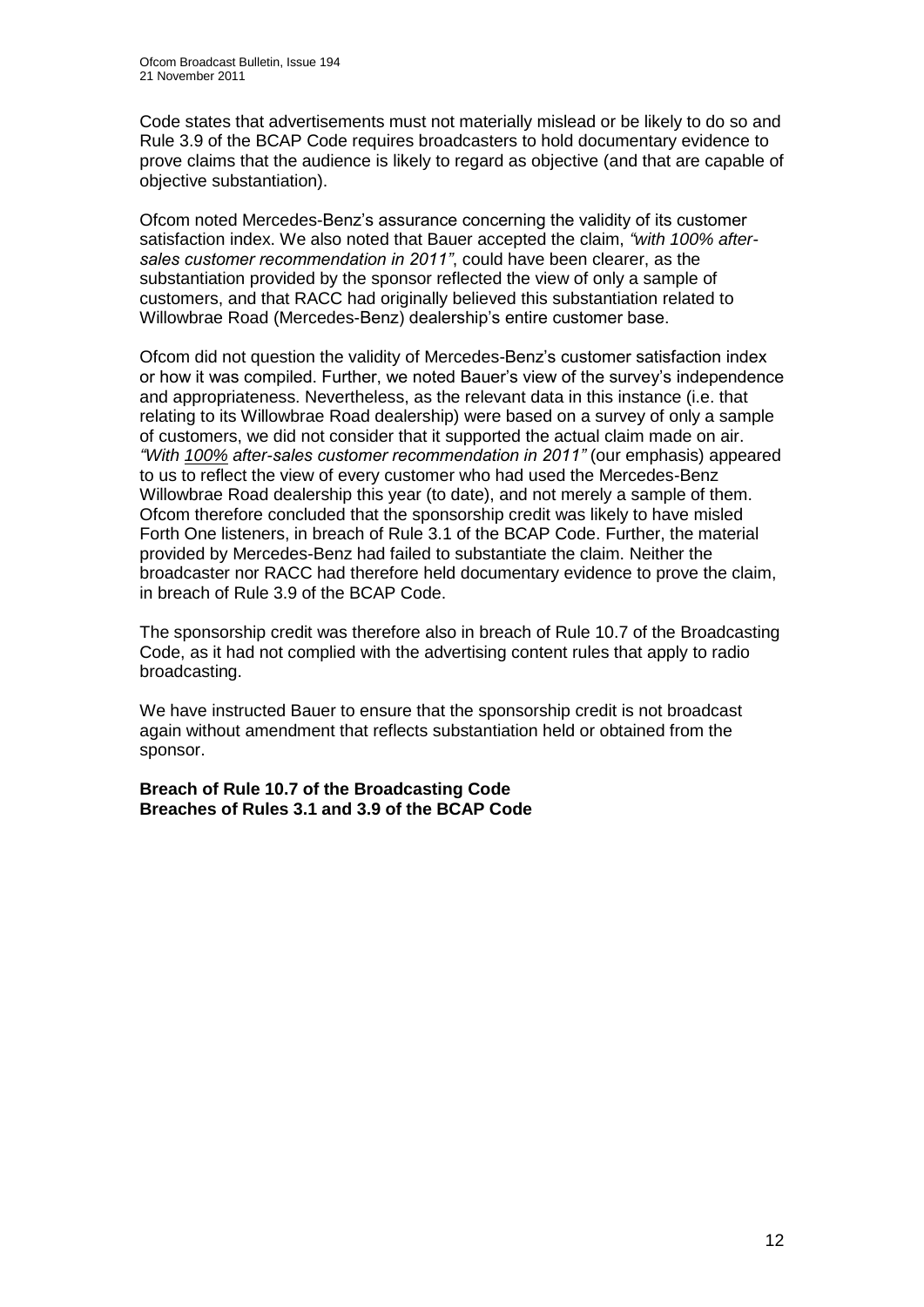# **Advertising Minutage and Scheduling Findings**

## **In Breach**

## **Breach findings table**

*Code on the Scheduling of Television Advertising compliance reports*

Rule 4 of the Code on the Scheduling of Television Advertising ("COSTA") states**:**

"... time devoted to television advertising and teleshopping spots on any channel must not exceed 12 minutes."

| <b>Channel</b> | <b>Transmission date</b><br>and time | Code and<br>rule /<br>licence<br>condition | <b>Summary finding</b>                                                                                                                                                                                                                                                                               |
|----------------|--------------------------------------|--------------------------------------------|------------------------------------------------------------------------------------------------------------------------------------------------------------------------------------------------------------------------------------------------------------------------------------------------------|
| Zing           | 18 August 2011                       | <b>COSTA</b><br>Rule 4                     | Ofcom noted, during monitoring,<br>that Zing exceeded the permitted<br>advertising allowance by 10<br>seconds in clock hour 19:00 on<br>18 August 2011.<br><b>Finding: Breach</b>                                                                                                                    |
| Sony TV        | 22 and 23 August<br>2011             | <b>COSTA</b><br>Rule 4                     | Ofcom noted, during monitoring,<br>that on 22 August 2011, Sony TV<br>exceeded the permitted<br>advertising allowance by 30<br>seconds in clock hour 13:00.<br>Sony TV also exceeded the<br>permitted allowance by 41<br>seconds in clock hour 02:00 the<br>following day.<br><b>Finding: Breach</b> |

Rule 16 of COSTA states that

"Restrictions apply when inserting advertising breaks during the following programmes;

a) Films and news programmes may only include one advertising or teleshopping break for each scheduled period of at least 30 minutes.

Additionally, Rule 3 (f) of COSTA states that

""films" means cinematographic works and films made for television."

Rule 17 of COSTA stipulates the maximum number of internal breaks programmes (other than those exceptions in Rule 15) may contain: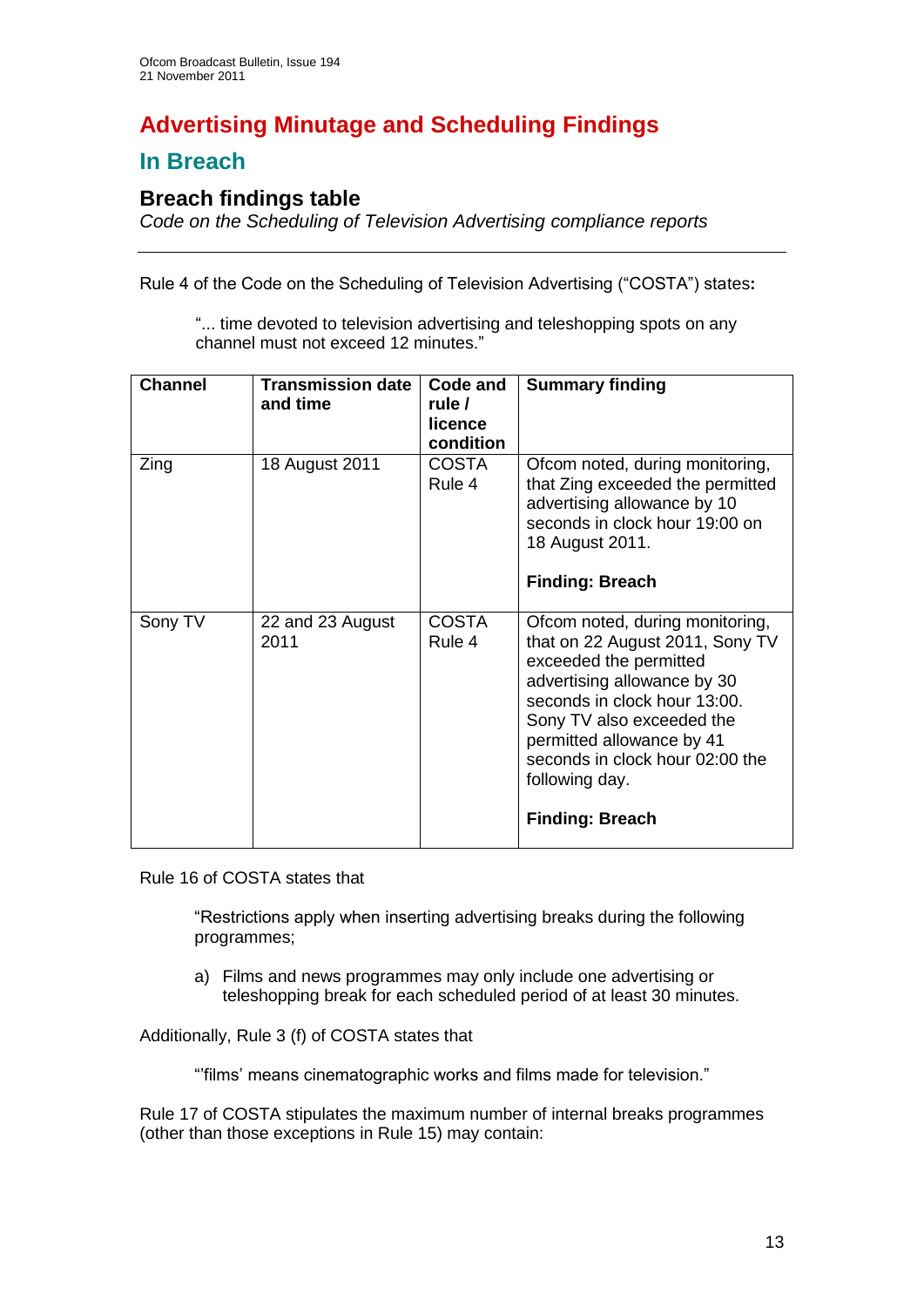| <b>Scheduled duration of programme</b><br>(on non-PSB channels) | <b>Number of breaks</b> |
|-----------------------------------------------------------------|-------------------------|
| < 26 minutes                                                    | One                     |
| $26 - 45$ minutes                                               | Two                     |
| $46 - 65$ minutes                                               | <b>Three</b>            |
| $66 - 85$ minutes                                               | Four                    |
| 86 - 105 minutes                                                | Five                    |
| $106 - 125$ minutes*                                            | <b>Six</b>              |

\*for every additional 20 minutes of programming, a further break is permitted.

| <b>Channel</b>    | <b>Transmission</b><br>date and time | Code and<br>rule /<br>licence<br>condition | <b>Summary finding</b>                                                                                                                                                                                                                                                                                                                                      |
|-------------------|--------------------------------------|--------------------------------------------|-------------------------------------------------------------------------------------------------------------------------------------------------------------------------------------------------------------------------------------------------------------------------------------------------------------------------------------------------------------|
| Horror<br>Channel | 2 June 2011<br>8 June 2011           | <b>COSTA</b><br><b>Rule 16(b)</b>          | Ofcom noted, during monitoring,<br>that two films broadcast on Horror<br>Channel contained more internal<br>breaks than permitted by Rule<br>16(b) of COSTA. Beyond Loch<br>Ness broadcast on 2 June 2011<br>and Cat o'Nine Tails broadcast on<br>8 June 2011 contained one more<br>internal break than permitted.<br><b>Finding: Breach</b>                |
| <b>CBS Drama</b>  | 23 April 2011<br>24 April 2011       | <b>COSTA</b><br><b>Rule 16(b)</b>          | Ofcom noted, during monitoring,<br>that two films broadcast in CBS<br>Drama contained more internal<br>breaks than permitted by Rule<br>16(b) of COSTA. Dr Quinn: The<br>Movie broadcast on 23 April 2011<br>and Dr Quinn: The Heart Within<br>broadcast on 24 April 2011<br>contained one more internal<br>break than permitted.<br><b>Finding: Breach</b> |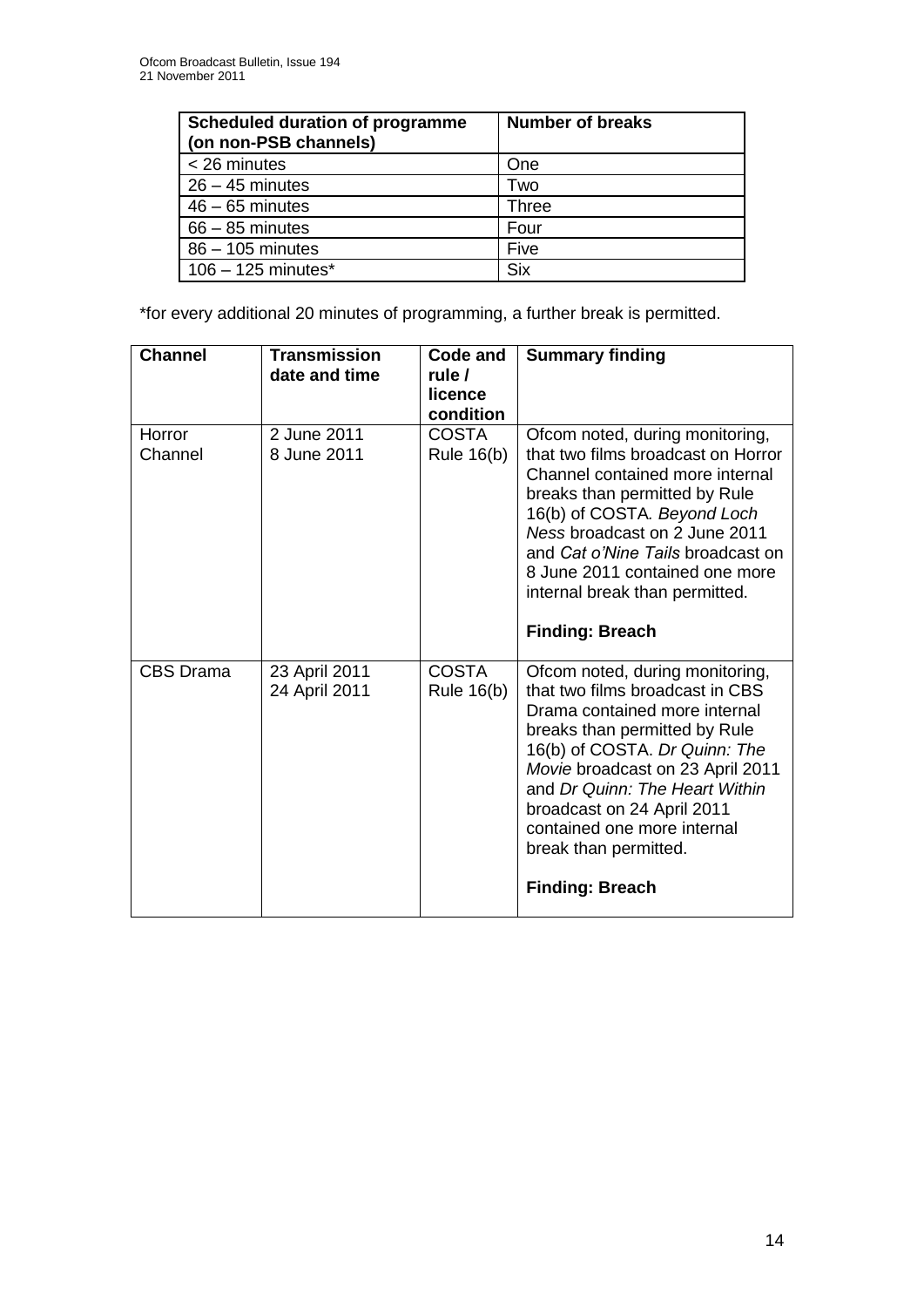# **Resolved**

## **Advertising Scheduling**

*ITV1, Agatha Christie"s Man in the Brown Suit, 6 August 2011, 13:45 ITV3, Agatha Christie"s Sparkling Cyanide, 6 August 2011, 17:50 ITV3, Agatha Christie"s Dead Man"s Folly, 27 August 2011, 15:55 ITV3, Agatha Christie"s Dead Man"s Folly, 28 August 2011,12:55*

#### **Introduction**

Rule 17 of the Code on the Scheduling of Television Advertising ("COSTA") stipulates the maximum number of advertising breaks programmes may contain:

| <b>Scheduled duration of programme</b><br>(on non-PSB channels) | <b>Number of breaks</b> |
|-----------------------------------------------------------------|-------------------------|
| $<$ 26 minutes                                                  | One                     |
| $26 - 45$ minutes                                               | Two                     |
| $46 - 65$ minutes                                               | Three                   |
| $66 - 85$ minutes                                               | Four                    |
| 86 - 105 minutes                                                | Five                    |
| $106 - 125$ minutes <sup>*</sup>                                | <b>Six</b>              |

\*for every additional 20 minutes of additional programming, a further break is permitted.

Amongst others, Rule 16 of COSTA lists the following exceptions:

Rule 16(a): "films and news programmes may only include one advertising break or teleshopping break for each scheduled period of at least 30 minutes".

Rule 3(f) of COSTA states that ""films" means cinematographic works and films made for television (including single dramas), but excludes, serials and documentaries".

During monitoring, Ofcom noted that three single "made for television" adaptations of Agatha Christie novels were broadcast on four occasions on ITV1 and ITV3. Each broadcast was approximately 115 minutes in length and contained six internal breaks – two more than are permitted by Rule 16(a) of COSTA for broadcast content that falls within the definition of "films".

Ofcom considered the case raised issues warranting investigation in respect of Rule 16(a) of COSTA and therefore sought formal comments about this incident from ITV Plc (ITV or "the Licensee") in relation to this Rule.

#### **Response**

The Licensee said that it had initially "interpreted the Agatha Christie Murder Mysteries (made for TV) as a series of feature length dramas with the Agatha Christie *genre* lending thematic consistency" and therefore applied "drama series break rules" in line with Rule 17 of COSTA. ITV added that it believed "there are certain practical challenges in application of 3(f) when assessing genres such as Agatha Christie as they are relatively ubiquitous and diverse in a production sense."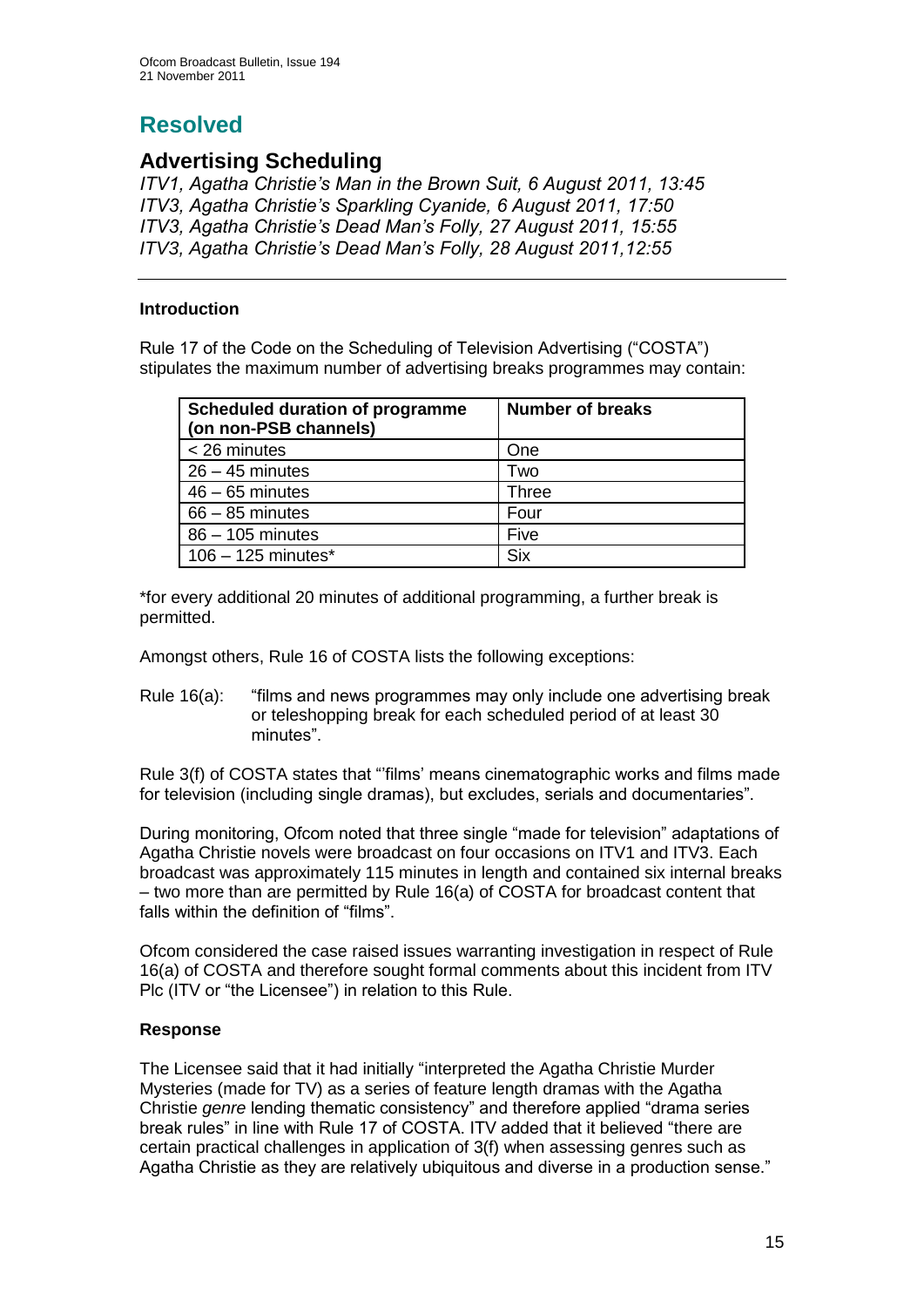However, after further internal discussion, ITV said it had concluded that "should the same or similar situation arise in the future, [it] would alter the policy applied to the transmissions in August and schedule single drama breaks."

#### **Decision**

Under the Communications Act 2003, Ofcom has a statutory duty to set standards for broadcast content which it considers are best calculated to secure a number of standards objectives. One of these objectives is that "the international obligations of the United Kingdom with respect to advertising included in television and radio services are complied with".

Articles 20 and 23 of the EU Audiovisual Media Services (AVMS) Directive set out strict limits on the amount and scheduling of television advertising. Ofcom has transposed these requirements by means of key rules in COSTA. Ofcom undertakes routine monitoring of all of its licensees' compliance with COSTA.

In this case, Ofcom noted that the broadcasts were standalone feature-length dramas which, unlike other Agatha Christie adaptations, did not feature regular characters such as Hercule Poirot or Miss Marple. Consequently, Ofcom considered that these broadcasts fell within the COSTA definition of "films" and therefore contained more than the permitted number of internal breaks stipulated by Rule 16(a).

However, Ofcom noted the Licensee's acknowledgement that the broadcasts in question were more properly defined as single dramas, and its assurance in respect of the future application of Rule 16(a) to broadcasts of this nature. Taking this into account, we consider the matter resolved.

#### **Resolved**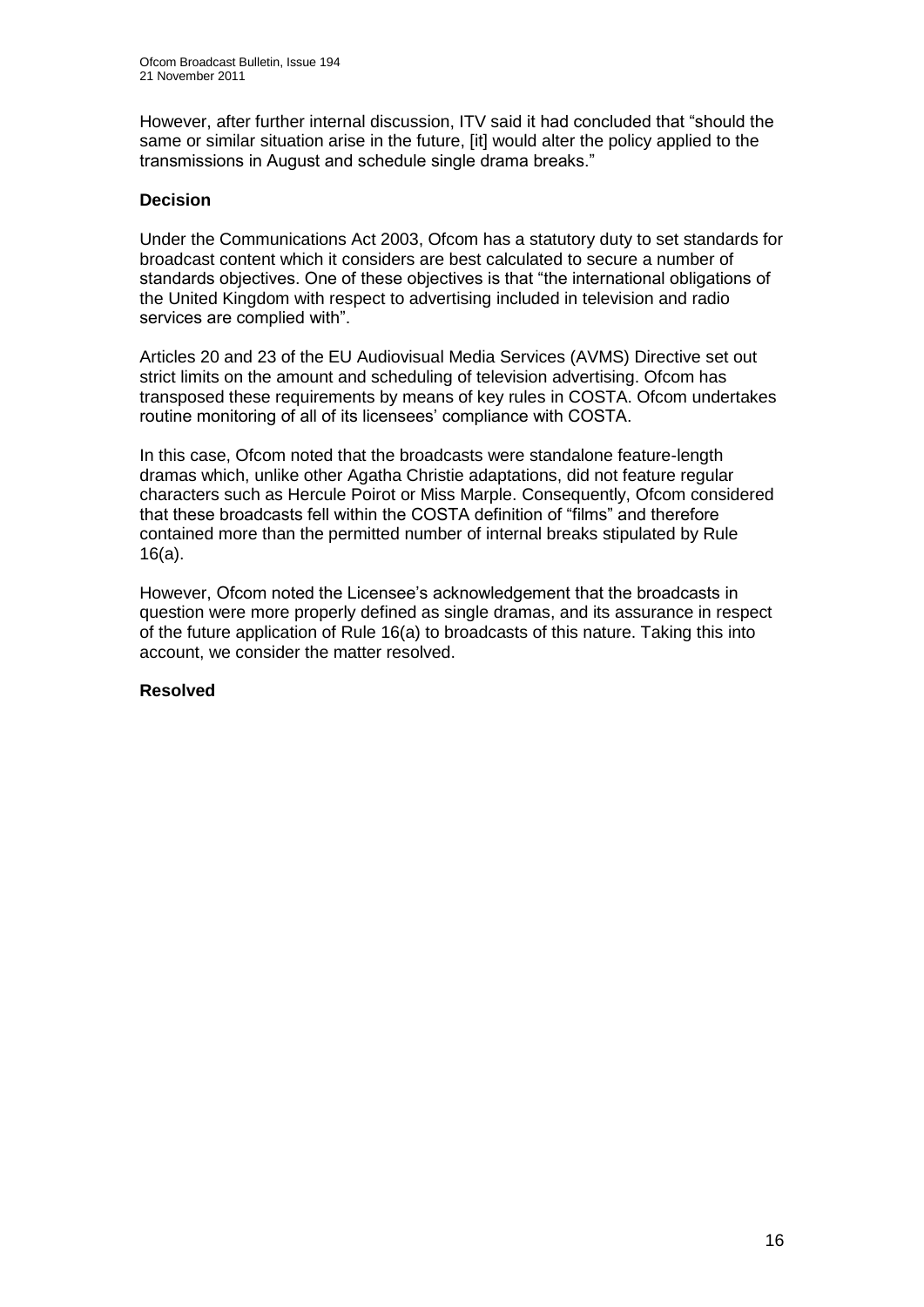## **Fairness and Privacy Cases**

# **Not Upheld**

## **Complaint by Mr Colin Hawkley**

*Motorway Cops: Deadly Distractions, BBC 1, 11 January 2011*

**Summary:** Ofcom has not upheld this complaint of unjust or unfair treatment and unwarranted infringement of privacy made by Mr Colin Hawkley.

This programme looked at the work of police officers who patrol the motorway network. It included footage of Mr Hawkley being questioned by the police after being stopped for using a mobile phone while driving a 44-ton lorry. Mr Hawkley was subsequently shown being arrested on suspicion of "drink-driving" and footage was also included of him being breathalysed in the police station and being put into a cell.

Mr Hawkley complained to Ofcom that he was treated unfairly in the programme and that his privacy was unwarrantably infringed in the making and broadcast of the programme.

In summary, Ofcom found the following:

- The programme did not portray Mr Hawkley or the events in which he was involved in a way that was either misleading or unfair to him.
- Mr Hawkley had a legitimate expectation of privacy in the circumstances, however the public interest in filming and subsequently broadcasting footage showing the work of the police outweighed the intrusion into Mr Hawkley"s privacy. His privacy was therefore not unwarrantably infringed in the programme as broadcast.

#### **Introduction**

On 11 January 2011, the BBC broadcast an edition of its series *Motorway Cops* on BBC1. The series follows the work of traffic police on motorways around the country. This edition was entitled *Deadly Distractions* and focused on heavy goods vehicle ("HGV") drivers and the type of incidents involving lorries that the police have to deal with.

One such incident involved the complainant, Mr Colin Hawkley, who was stopped by the police for using his mobile telephone while driving a 44-ton lorry. The footage used in the programme showed Mr Hawkley using a mobile telephone with one hand while at the same time raising his other hand from the steering wheel and giving a "thumbs-up" sign to police officers travelling in an unmarked HGV, who were signalling him to pull over to the hard-shoulder. Mr Hawkley eventually pulled over when a marked police car was called to assist. The programme then included footage of Mr Hawkley getting out of the lorry and talking to one of the police officers. The programme"s voiceover commented that Mr Hawkley"s behaviour appeared to the police officer to be *"odd"* and that he suspected Mr Hawkley of drinking alcohol while driving.

The programme then showed Mr Hawkley sitting in the back of a police car and being questioned by the police officers about whether or not he had been drinking. The officers had found an open can of super strength lager in the cab of the lorry and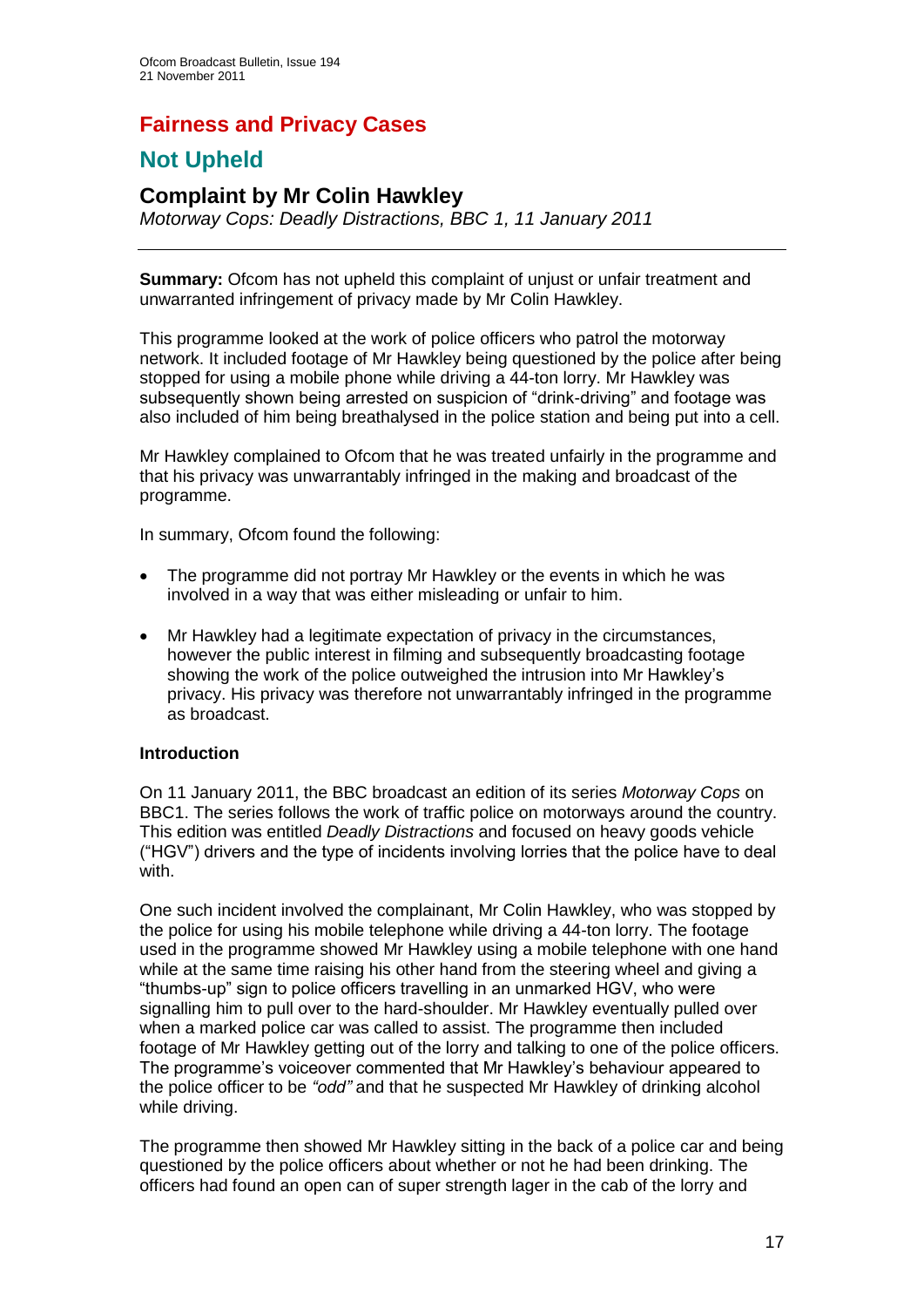suspected that Mr Hawkley had been drinking while driving. The programme included footage of Mr Hawkley being breathalysed and then being arrested on suspicion of driving under the influence of drink. Mr Hawkley was later shown in the custody area of a police station, being breathalysed again. It was calculated that he was just under twice the legal alcohol limit. The programme concluded by stating that Mr Hawkley was convicted of *"drink-driving"* and that he was fined £115 and disqualified from driving for 18 months.

Although footage of Mr Hawkley was shown unobscured throughout the programme, he was not referred to by name.

Following the broadcast of the programme, Mr Hawkley complained to Ofcom that he was treated unjustly or unfairly in the programme as broadcast and that his privacy was unwarrantably infringed during the making of the programme and in the programme as broadcast.

#### **The Complaint**

#### **Mr Hawkley's case**

#### *Unfair treatment*

In summary, Mr Hawkley complained that he was treated unjustly or unfairly in the programme as broadcast in that:

a) He was harassed by the police officers who were acting up to the cameras in order to humiliate him and to enhance audience interest for when the footage would be shown. Mr Hawkley said that he had specifically requested that the footage of him should not be broadcast, but his request was edited from the broadcast footage. Mr Hawkley also said that he had no previous convictions of any sort and that he was compliant, coherent and in full control of his actions throughout the incident.

#### *Privacy*

In summary, Mr Hawkley complained that his privacy was unwarrantably infringed in the making of the programme in that:

b) The filming of him was prolonged and particularly aggressive, humiliating and invasive with the camera pushed right up to his face in order to intimidate him. Mr Hawkley also said that the programme makers filmed him "right up to the cell door". Mr Hawkley said that this was a gross violation of his privacy for which his permission was neither sought nor given.

Mr Hawkley also complained that his privacy was unwarrantably infringed in the programme as broadcast in that:

c) He was shown using his mobile telephone while driving and being pulled over by the police and subsequently breathalysed. Mr Hawkley was also shown being arrested on suspicion of driving under the influence of drink by the police. Footage of him in the police station was also included in the programme. He said that his face was shown very clearly throughout the broadcast.

By way of background, Mr Hawkley said that the broadcast of the programme had resulted in him being recognised in public places. The programme had caused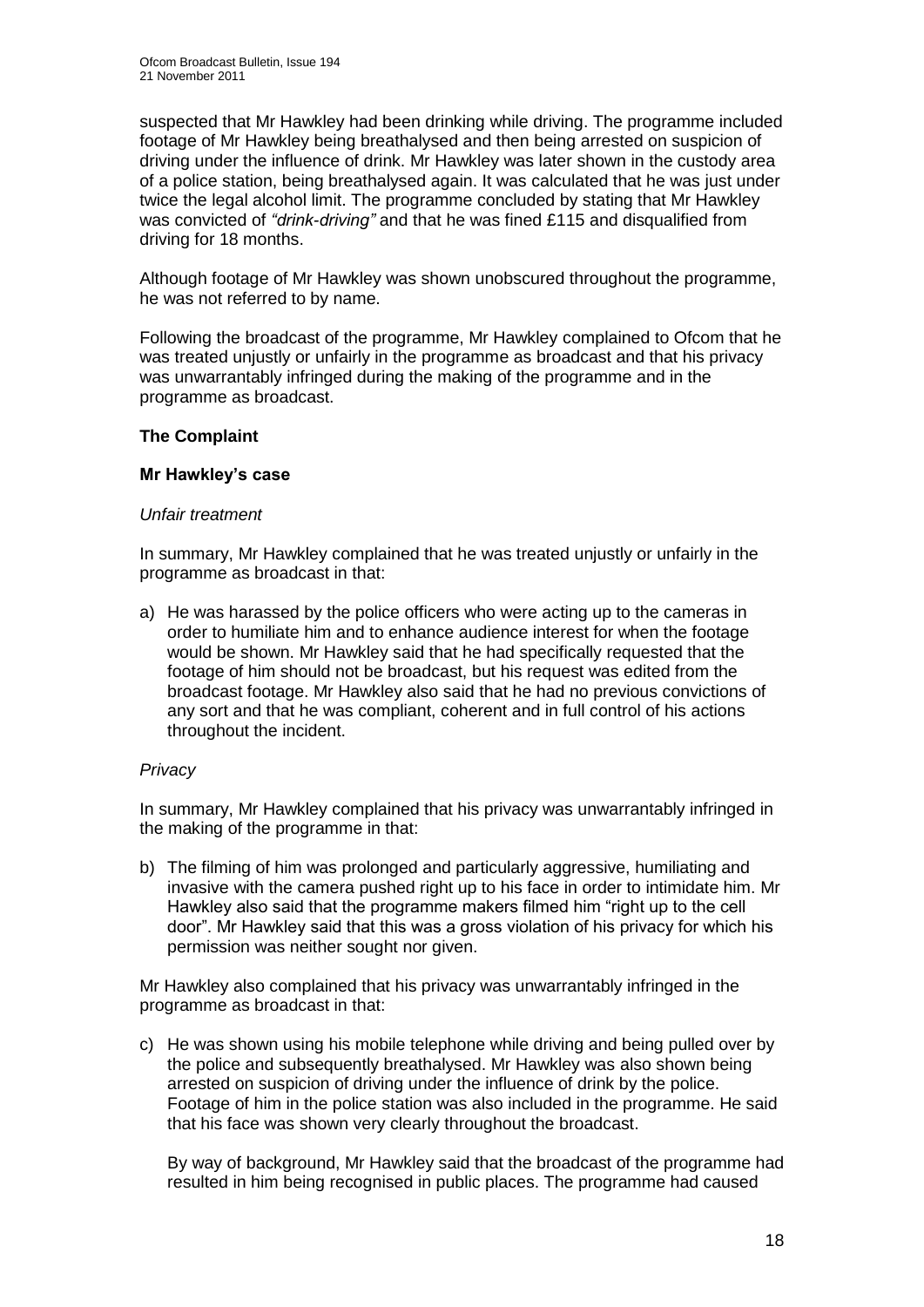him and his family extreme distress and the prospect of future repeats of the programme threatened to ruin his life. Mr Hawkley said that his driving ban was coming to an end and that he had paid his "debt to society". However, a year after his conviction he said that he was still being hounded as a result of the programme.

#### **The BBC's case**

#### *Unfair treatment*

In summary and in response to Mr Hawkley"s complaint that he was unfairly treated in the programme as broadcast, the BBC said that:

a) It was not responsible for the behaviour of police officers and that it was a matter for them to decide what was appropriate behaviour in dealing with an offender such as Mr Hawkley. However, the BBC said that it did not believe that there was anything in the programme as broadcast which suggested that Mr Hawkley was treated other than in an entirely polite, considerate and professional manner by the police officers concerned.

The BBC said that the cameraman who filmed the incident had no recollection of Mr Hawkley having requested that the footage should not be used. In any case, it said that the omission of such a request from the programme as broadcast, could only give rise to unfairness if, in response to such a request, an undertaking were given that the material would not be used which was subsequently broken. The BBC said that this was not the case and that Mr Hawkley had not claimed that such an undertaking was ever given.

The BBC accepted that Mr Hawkley had no previous convictions and was compliant and coherent, although it was not immediately apparent how this supported his complaint of unfairness. It said that it could not comment as to whether Mr Hawkley was in full control of his actions, although it pointed out that his conviction for having twice the legal limit of alcohol in his blood was predicated upon the assumption that it was highly likely he was not.

#### *Privacy*

In summary and in response to Mr Hawkley"s complaint that his privacy was unwarrantably infringed in the making of the programme, the BBC said that:

b) It believed that examination of the material in the programme showed clearly that there was nothing aggressive, humiliating or invasive in the way that the interaction between Mr Hawkley and the police was filmed. The camera was inevitably in close proximity to him in the rear seat of the police car, but it was clear from the broadcast footage that it was not pushed close to his face, nor was any attempt made to intimidate him. However, the BBC said that any breach of Mr Hawkley"s privacy would arise from the fact of his being filmed, not from the manner of filming.

The BBC accepted that Mr Hawkley may have had some expectation of privacy in some of the situations in which he found himself, for instance in the police station custody area. However, the BBC said that any expectation of privacy was significantly reduced by Mr Hawkley"s own reckless and dangerous behaviour and that any residual breach was warranted by the public interest in making programmes such as this and the need, if such programmes were to be made, for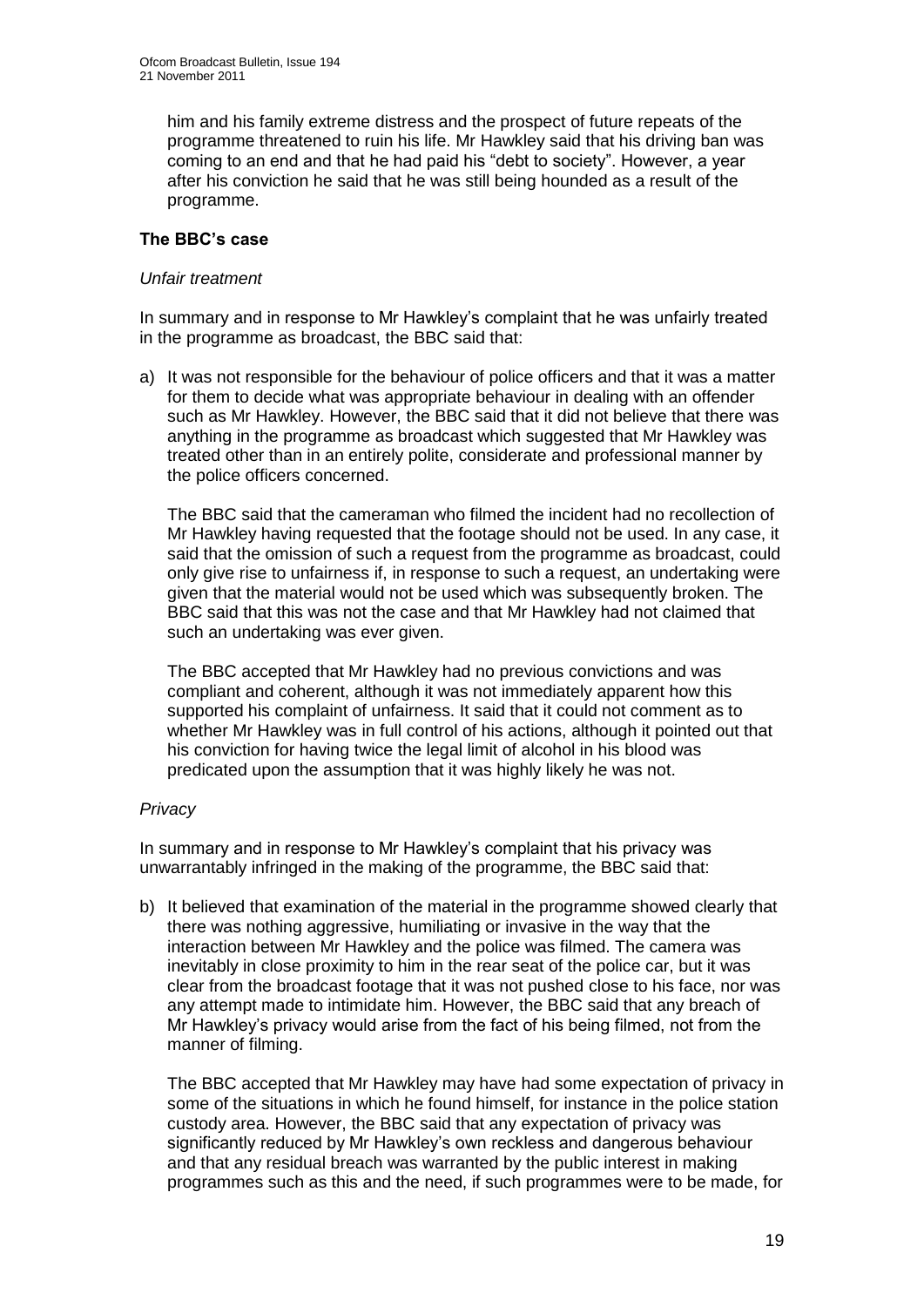programme-makers to continue filming in circumstances where it might not immediately be clear that any breach would be warranted. The BBC recognised that in such circumstances there was a responsibility upon programme makers to ensure that any breach of privacy involved in the broadcast of the programme must be warranted.

In summary and in response to Mr Hawkley"s complaint that his privacy was unwarrantably infringed in the broadcast of the programme, the BBC said that:

c) It accepted that some of the situations in which Mr Hawkley was filmed were such that he may have had a certain expectation of privacy. However, the BBC believed that any expectation of privacy would have been considerably reduced by Mr Hawkley"s own reprehensible behaviour, which placed other road users in danger. It noted that one of the police officers involved in his arrest described Mr Hawkley, intoxicated and driving a 44-ton lorry, as *"a killing machine"*. The BBC said that it believed that any expectation of privacy attaching to the circumstances of Mr Hawkley"s arrest as broadcast would have been so reduced as to be nugatory, particularly given that his behaviour and subsequent arrest and conviction were now matters of public record. Any residual breach of Mr Hawkley's privacy was justified by the public interest in making programmes such as this and exposing dangerous anti-social behaviour.

#### **Decision**

Ofcom"s statutory duties include the application, in the case of all television and radio services, of standards which provide adequate protection to members of the public and all other persons from unfair treatment and unwarranted infringement of privacy in, or in the making of, programmes included in such services.

In carrying out its duties, Ofcom has regard to the need to secure that the application of these standards is in the manner that best guarantees an appropriate level of freedom of expression. Ofcom is also obliged to have regard, in all cases, to the principles under which regulatory activities should be transparent, accountable, proportionate and consistent and targeted only at cases in which action is needed.

In reaching its decision on Mr Hawkley"s complaint, Ofcom considered all the relevant material provided by both parties. This included a recording of the programme as broadcast and a transcript of it along with written submissions provided by both parties. It also included the unedited footage of Mr Hawkley in the police car and in the police station.

#### *Unfair treatment*

a) Ofcom considered Mr Hawkley"s complaint that he was treated unfairly in that his request not to be included in the programme was edited out and that the police officers had acted towards him in a way to enhance audience interest.

Ofcom had particular regard to whether the programme makers" actions ensured that the programme as broadcast avoided unjust or unfair treatment of individuals, as set out in Rule 7.1 of the Code, and whether they had taken reasonable care to satisfy themselves that material facts had not been presented, disregarded or omitted in a way that was unfair to an individual or organisation (as outlined in Practice 7.9 of the Code). It also had regard to Practice 7.6 of the Code which states that when a programme is edited, contributions should be represented fairly.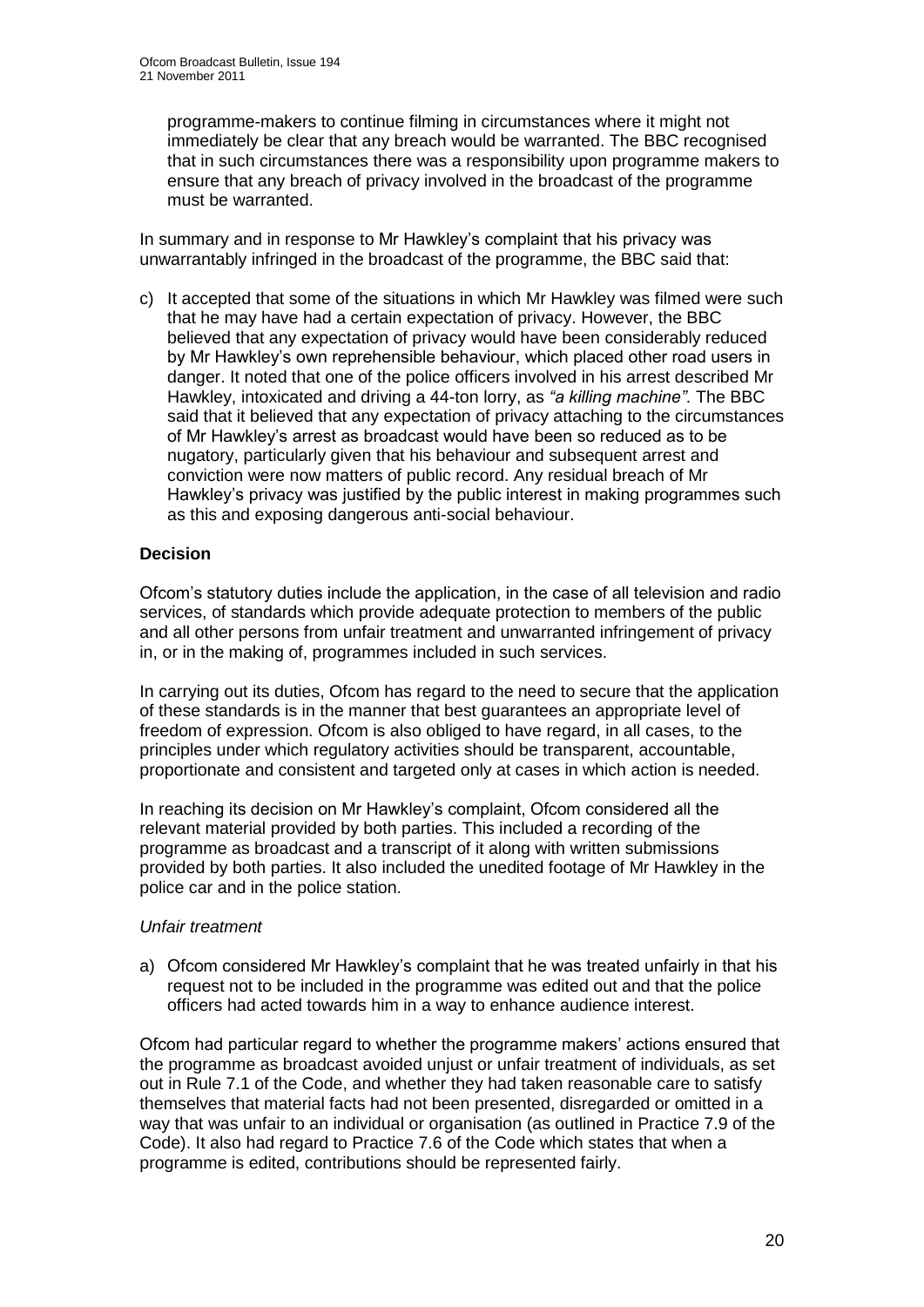Ofcom noted that the programme set out to demonstrate the work of police officers who patrol the motorways and highways of the United Kingdom and the type of incidents and offences they come across. In particular, this edition focused on HGVs and other large vehicles and the particular problems these can cause to the police and other motorists.

Ofcom examined the parts of the programme in which Mr Hawkley appeared and read a transcript of the exchanges between him and the police officers. In particular, Ofcom noted the following example of the exchange that occurred between Mr Hawkley and the police officers. The following exchange took place after Mr Hawkley was breathalysed in the police car and found to be over the limit:

| Mr Hawkley: | "Bloody hellfire. I would never have believed it". |  |
|-------------|----------------------------------------------------|--|
|             |                                                    |  |

- Police officer: *"You drive a 44 ton lorry at 56 miles an hour and don"t react quick enough and go into the back of a car there is going to be damage. There is going to be injury. There"s a good chance there"s going to be a fatality"*.
- Mr Hawkley: *"Oh well"*.
- Police officer: *"It"s alright tutting mate, but at the end of the day you"re the one that"s been drinking innit?"*
- Mr Hawkley: *"I didn"t think it was that much. I didn"t, I honestly didn"t"*.

Police officer: *"Well, I"m not going to sit here and call you a liar".*

In Ofcom"s view, it was clear from Mr Hawkley"s behaviour in this extract (and the rest of the footage included in the programme) that he had been drinking alcohol while driving his lorry. It was also clear that the police officers treated his account of his behaviour, namely that he did not think he had had that much to drink, suspiciously. Ofcom noted that the police officers remained polite but firm towards Mr Hawkley and were robust in explaining to him the seriousness of driving a 44-ton lorry on a motorway, not only using a mobile phone, but also under the influence of alcohol. Ofcom acknowledged that it was not the responsibility of the broadcaster to dictate or influence the way police officers conduct their duties, but to present the incidents fairly and as they happened. Ofcom considered that the broadcaster had fulfilled its responsibility in this regard and that the incident involving Mr Hawkley had been presented in the programme as it happened and that it had not been embellished in a way to "enhance audience interest".

Taking all the factors referred to above into account, Ofcom was satisfied that the programme did not portray Mr Hawkley or the events in which he was involved in a way that was either misleading or unfair to him. Ofcom considered that the broadcaster took reasonable care to satisfy itself that the programme presented the incident in which Mr Hawkley was involved in fairly and as they happened.

Ofcom, therefore, found no unfairness to Mr Hawkley in this regard.

#### *Privacy*

In Ofcom's view, the individual's right to privacy has to be balanced against the competing right of the broadcaster to freedom of expression. Neither right as such has precedence over the other and where there is a conflict between the two, it is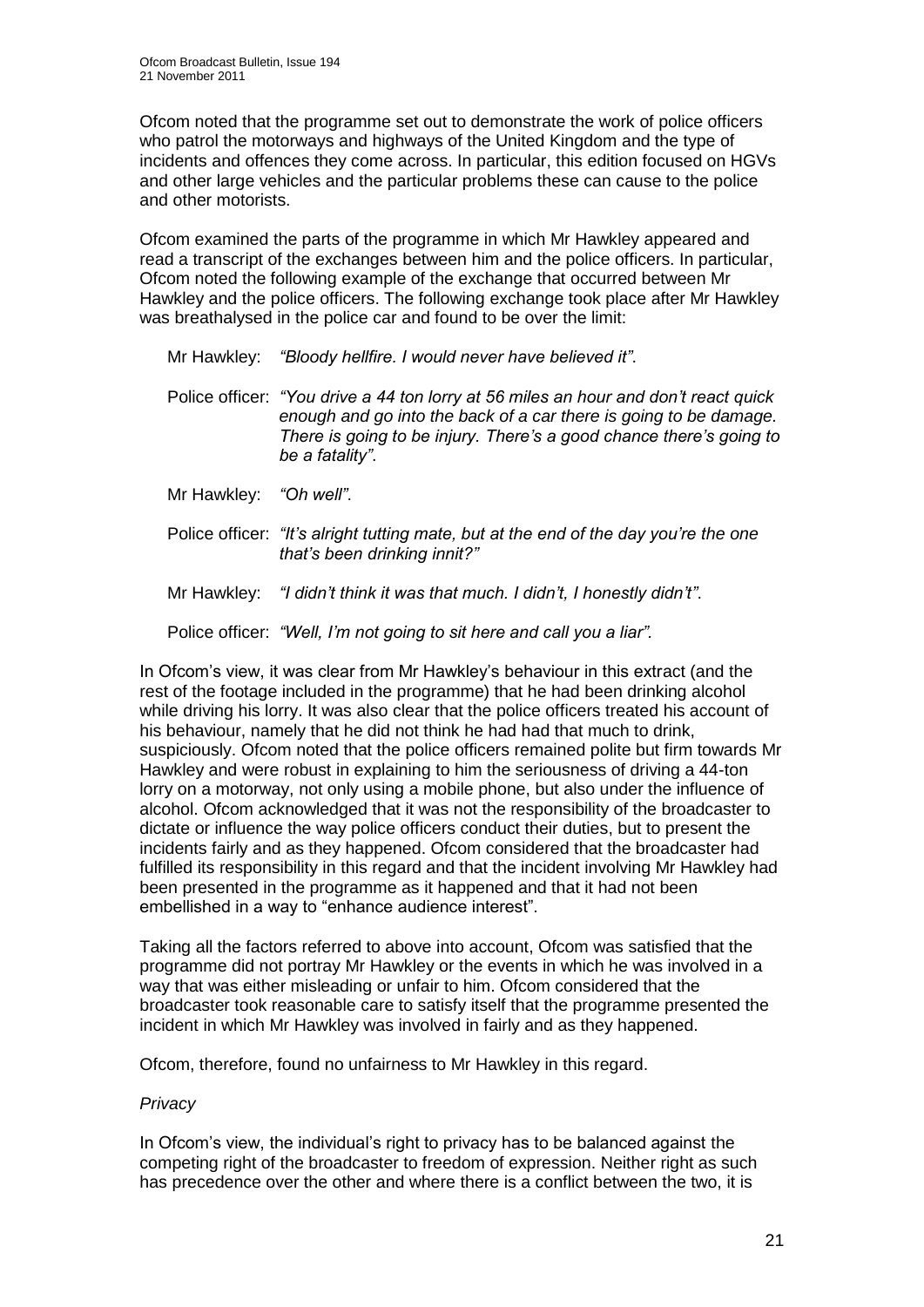necessary to focus on the comparative importance of the specific rights. Any justification for interfering with or restricting each right must be taken into account and any interference or restriction must be proportionate.

This is reflected in how Ofcom applies Rule 8.1 of Ofcom"s Broadcasting Code ("the Code") which states that any infringement of privacy in programmes or in connection with obtaining material included in programmes must be warranted.

b) Ofcom considered Mr Hawkley's complaint that his privacy was unwarrantably infringed in the making of the programme.

Ofcom took into consideration Practice 8.5 of the Code, which states that any infringement of privacy in the making of a programme should be with the person"s consent or be otherwise warranted. It also had regard to Practice 8.7 of the Code which provides that if an individual"s privacy is being infringed and they ask that the filming be stopped, the broadcaster should do so, unless it is warranted to continue.

Ofcom noted from the footage included in the programme that Mr Hawkley was filmed when being stopped by the police for driving his lorry whilst using a mobile phone and then again inside a police car. He was filmed being questioned by the police officers about whether he had been drinking alcohol whilst driving, being breathalysed and subsequently being arrested on suspicion of drink-driving. Ofcom also noted that Mr Hawkley was filmed in the custody area of a police station and being breathalysed again before being put into a cell. Ofcom noted that Mr Hawkley was filmed openly throughout his involvement with the police. Ofcom took the view that the programme makers had filmed Mr Hawkley while he was in a vulnerable state and in circumstances that were sensitive.

Taking all the factors given above into account, Ofcom concluded that Mr Hawkley had a legitimate expectation of privacy in relation to being filmed during his involvement with the police.

Given this conclusion, Ofcom then assessed whether the programme makers had secured Mr Hawkley's consent for the footage of him to be filmed. Ofcom acknowledged that the programme makers had the consent of the relevant police force to film police officers in carrying out their duties. It noted that Mr Hawkley had been filmed openly and that the programme makers had not concealed the fact that they were filming him. Having examined the unedited footage, Ofcom noted the following exchanges in the police car between Mr Hawkley, a police officer and one of the camera operators:

Mr Hawkley: "Can you turn that camera off me please?"

Camera operator: "Sorry, I can't".

- Mr Hawkley: "What are all these cameras for?"
- Police officer: "They're filming a programme about us".

Approximately 30 minutes later, the following exchange occurred:

- Mr Hawkley: "What's with the BBC then?"
- Police officer: "Like I said earlier on, we take part in a programme called *Motorway Cops,* you"ve seen it on the telly".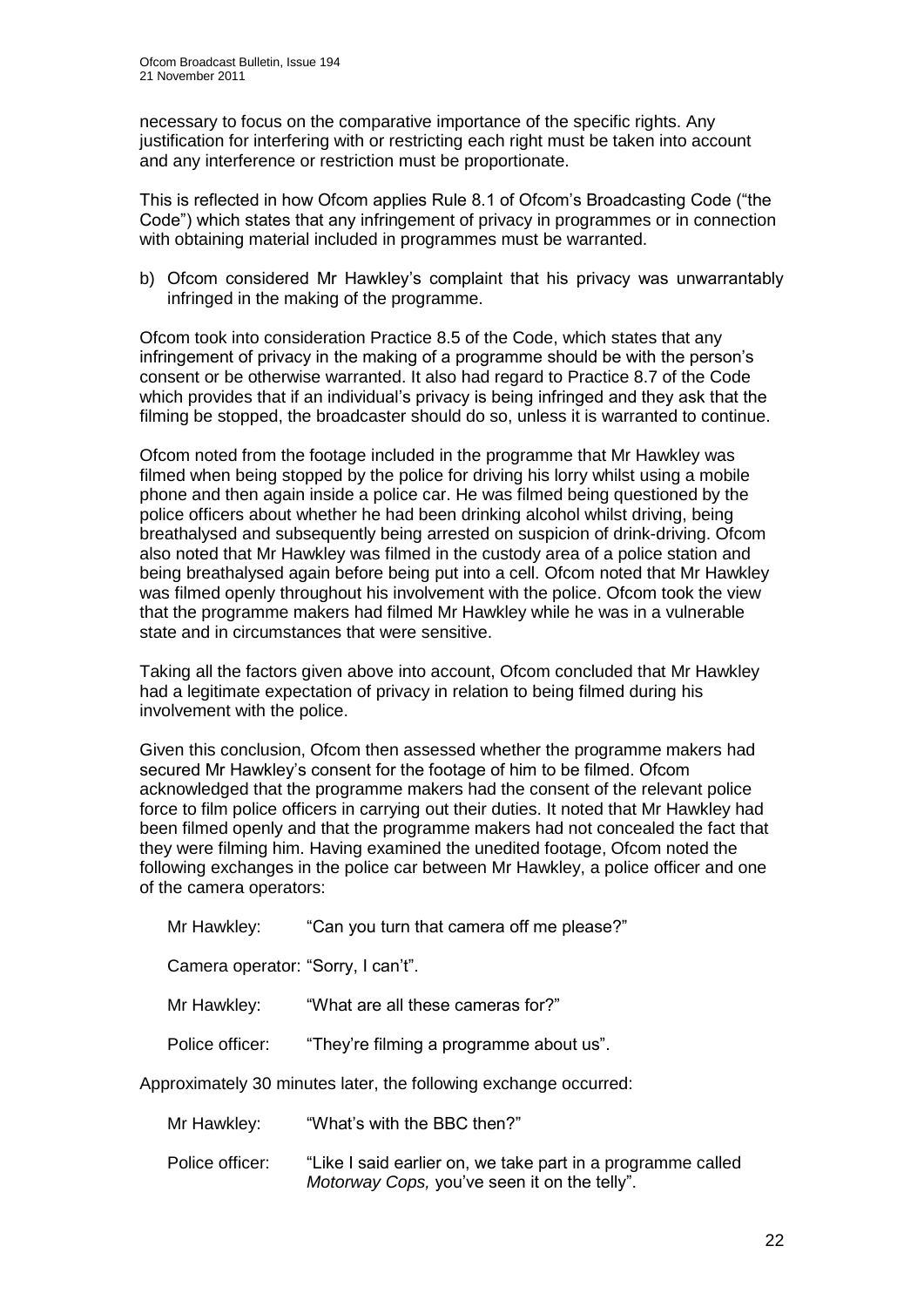| Mr Hawkley:     | "Oh right, oh yeah".                                                                                 |
|-----------------|------------------------------------------------------------------------------------------------------|
| Police officer: | "It has to be filmed doesn't it? Unfortunately they are filming us<br>and you're the subject of it". |
| Mr Hawkley:     | "Oh, I'm a TV star then?"                                                                            |
| Police officer: | "Possibly, they don't use half the stuff they record. Most of it<br>goes on the cutting room floor". |

Ofcom also took note of the following conversation relating to the presence of the cameras between a police officer and Mr Hawkley in the police station:

Mr Hawkley: "Don't I have some rights about being filmed?" Police officer: "The situation with the law is that if you're filmed in a public place, which you were when you where on the motorway, then anyone has the right". Mr Hawkley: "What? To carry on in here?" Police officer: "Yeah". Mr Hawkley: "I don't particularly want it". Police officer: "Well, whether you want it or not, unfortunately you just happened upon the wrong crew and you"ve done the wrong thing, Ok, and they"ll just be there. I have to get used to it, unfortunately you"ll have to. You"ve got no redress because you were in a public place when you committed the offence. They're from the BBC and I'm quite sure, 'cause I've seen the paperwork we have to sign when we commit to these programmes everything is above board. There"s nothing

stopping you making representations to the BBC, of course, if

Ofcom noted that Mr Hawkley had enquired about the nature and purpose of the filming and was informed that it was for the programme *"Motorway Cops"*. It also noted that Mr Hawkley had asked the camera operator to turn the camera off him, to which the camera operator replied "sorry, I can't". Ofcom took note that later in the police station Mr Hawkley again raised his concern about being filmed in the police station and whether he had any rights about being filmed. After he had been told by the police officer that the programme makers had the right to film him in the police station, Mr Hawkley said "I don't particularly want it". In Ofcom's view, Mr Hawkley's comments were unequivocal and it was made clear to the programme makers that Mr Hawley"s consent to be filmed had not been given.

that"s what you want to do".

Taking all these factors into account, Ofcom considered that Mr Hawkley had a legitimate expectation of privacy in relation to being filmed and that filming took place without the programme makers having secured his consent.

Ofcom then went on to consider the broadcaster"s competing right to freedom of expression and the public interest in examining the work of the police and the audience's right to receive information and ideas without unnecessary interference.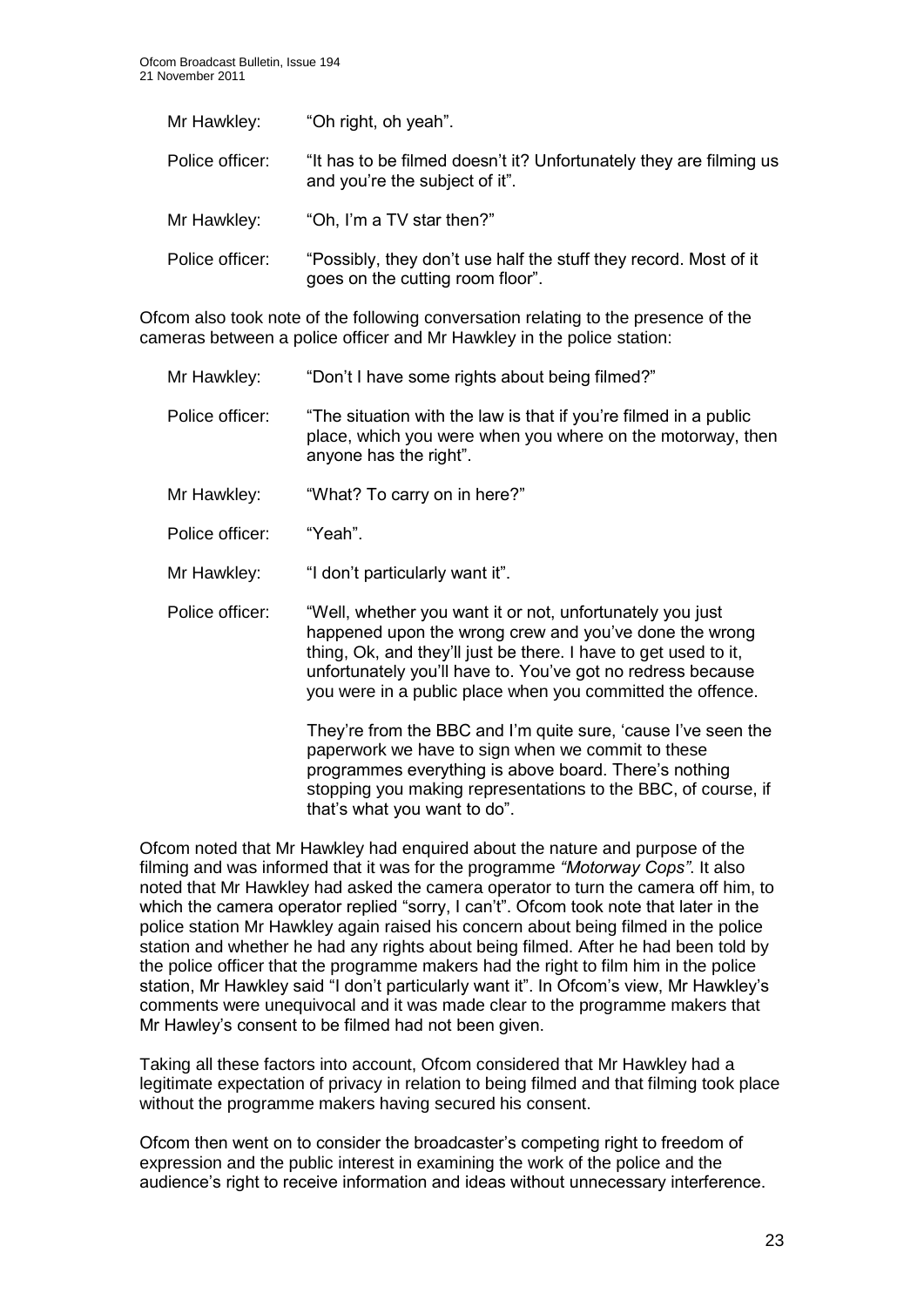In this respect, Ofcom considered whether, in the circumstances there was a sufficient public interest to justify the intrusion into Mr Hawkley's privacy.

In the particular circumstances of this case, Ofcom considered that filming the varied and often difficult incidents experienced by police officers in dealing with traffic offences and in developing the public"s understanding of the range of situations dealt with by the police was a matter of public interest. In particular, Ofcom considered that the public interest in filming the work of the police in circumstances which illustrated the challenges faced by police officers when confronted with instances of drinkdriving in high speed areas such as a motorway and highlighting awareness to the dangers to the public of this particular type of behaviour, was significant.

Ofcom takes the view that it would be undesirable for programme makers to be unduly constrained in circumstances such as these where they would be unable to obtain consent because it could not (or would not) be gained from those involved prior to filming taking place. In these circumstances, Ofcom considers that what is important is that the broadcaster takes steps to ensure that the subsequent broadcast of material filmed in such circumstances does not result in an unwarranted infringement of privacy. This issue is dealt with at decision head c) below.

Having taken into account all the factors above, Ofcom considered that the broadcaster"s right to freedom of expression and to receive and impart information and ideas without interference, in these particular circumstances, outweighed Mr Hawkley"s legitimate expectation of privacy in relation to being filmed without his consent.

Ofcom therefore found that there was no unwarranted infringement of Mr Hawkley"s privacy in the making of the programme.

c) Ofcom considered Mr Hawkley"s complaint that his privacy was unwarrantably infringed in the broadcast of the programme in that footage of him was shown in the programme.

In considering whether or not there had been an unwarranted infringement of Mr Hawkley"s privacy in the broadcast of the programme, Ofcom considered the extent to which Mr Hawkley could have legitimately expected that the footage of his involvement with the police would not be broadcast without his consent. Ofcom had regard to Practice 8.6 of the Code which states that if the broadcast of a programme would infringe the privacy of a person, consent should be obtained before the relevant material is broadcast, unless the infringement of privacy is warranted.

Ofcom noted that Mr Hawkley first appeared in the programme in footage of him driving his lorry while using a mobile phone and being stopped by the police. It also noted that some of the footage of Mr Hawkley included in the programme had been filmed by the programme makers inside a police car after he had been stopped by the police. The programme showed footage of him being questioned by the police officers about whether he had been drinking alcohol while driving, being breathalysed and subsequently being arrested on suspicion of drink-driving. The programme also included footage of Mr Hawkley being breathalysed again in the custody area of a police station. Ofcom noted that the footage of Mr Hawkley that was shown in the programme had been filmed openly. Ofcom took the view that the footage of Mr Hawkley in these circumstances showed him in a vulnerable state and in a sensitive situation.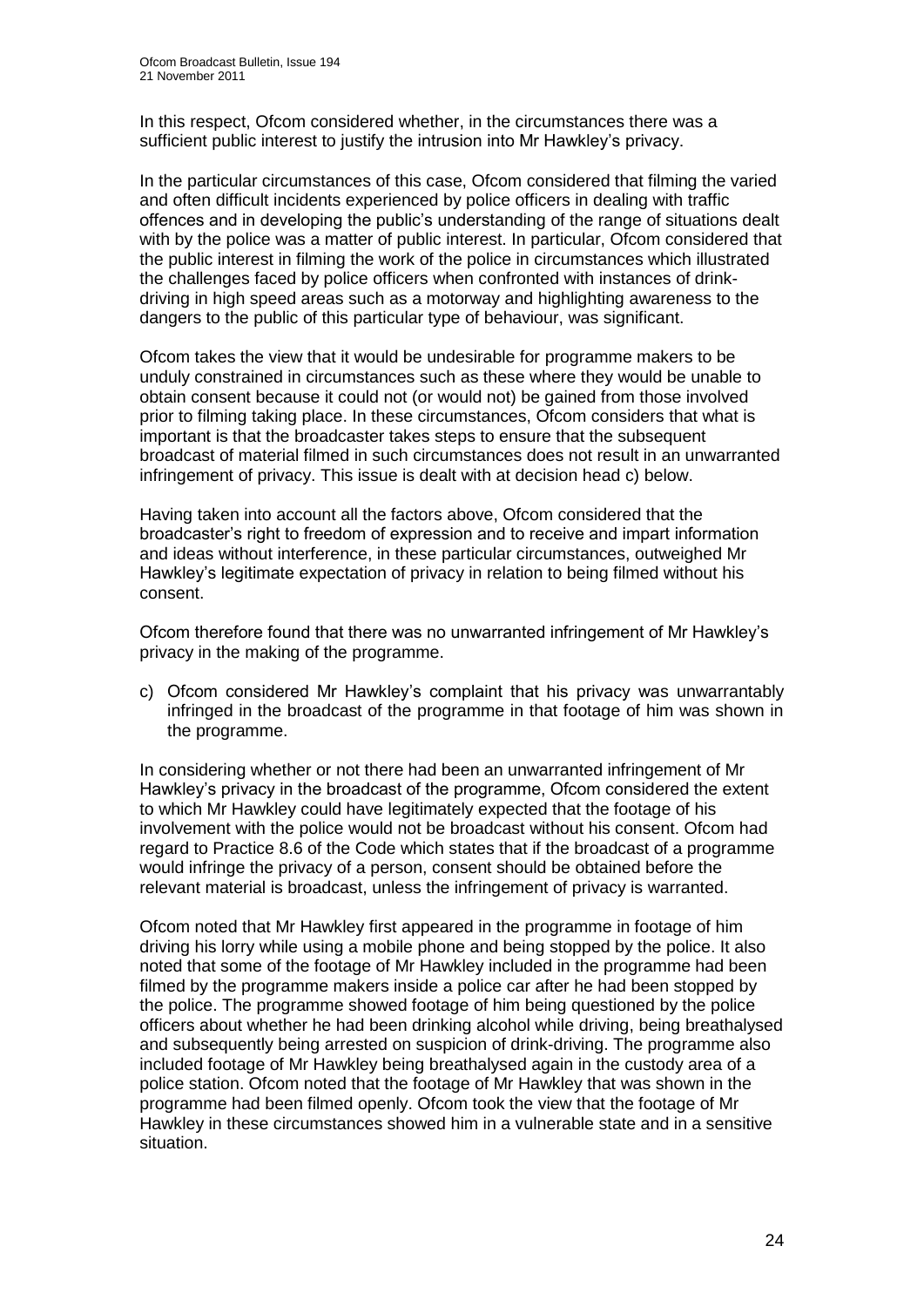Although Mr Hawkley"s name was not disclosed in the programme, Ofcom noted that his face was shown unobscured and his voice was heard. Ofcom considered therefore that Mr Hawkley was identifiable from the footage of him included in the programme.

Taking all the factors above into account, Ofcom considered that Mr Hawkley had a legitimate expectation that footage of his involvement with the police would not be broadcast to a wider audience in a television programme without his consent.

Having found that Mr Hawkley had a legitimate expectation of privacy in that the footage of him would not be broadcast to a wider audience, Ofcom assessed whether his consent had been secured before the footage was broadcast.

Ofcom noted that there was nothing in the unedited footage of the incident involving Mr Hawkley to suggest to Ofcom that he told the programme makers (or the police officers) that the footage of him should not be broadcast. However, Ofcom considered that Mr Hawkley was filmed while in a sensitive situation and in a vulnerable state. As already noted in head b) of the Decision above, Ofcom took the view that Mr Hawkley"s comments to the camera operator in the police car and then later to the police officer in the police station were unequivocal and it was made clear to the programme makers that Mr Hawley"s consent to be filmed had not been given.

Ofcom then went on to weigh the broadcaster"s competing right to freedom of expression and the public interest in examining the work of the police and the audience"s right to receive information and ideas without unnecessary interference. In this respect, Ofcom considered whether, in the circumstances there was a sufficient public interest to justify the intrusion into Mr Hawkley"s privacy.

Ofcom noted that at the end of the programme, the commentary confirmed which offences Mr Hawkley was convicted for as follows:

*"The trucker who was just under twice the legal limit was convicted of drinkdriving, fined £115 and banned for 18 months".*

Ofcom also took note of the difficulty in which the police officers" experienced in trying to establish whether Mr Hawkley had been drinking alcohol while driving and the type of vehicle he was driving at speed on the motorway. Ofcom considered that showing the varied and often difficult incidents experienced by police officers in dealing with traffic offences and in developing the public"s understanding of the range of situations dealt with by the police was a matter of public interest. In particular, Ofcom considered that the public interest in showing the work of the police in circumstances which illustrated the challenges faced by police officers when confronted with instances of drink-driving in high speed areas such as a motorway and drawing the attention of the to the dangers of this type of behaviour was significant.

Ofcom therefore concluded that the broadcaster"s right to freedom of expression and to receive and impart information and ideas without interference, in these particular circumstances, outweighed Mr Hawkley"s legitimate expectation of privacy in relation to the broadcast of the footage of him in the programme without his consent. Ofcom found there was no unwarranted infringement of Mr Hawkley"s privacy in the broadcast of the programme.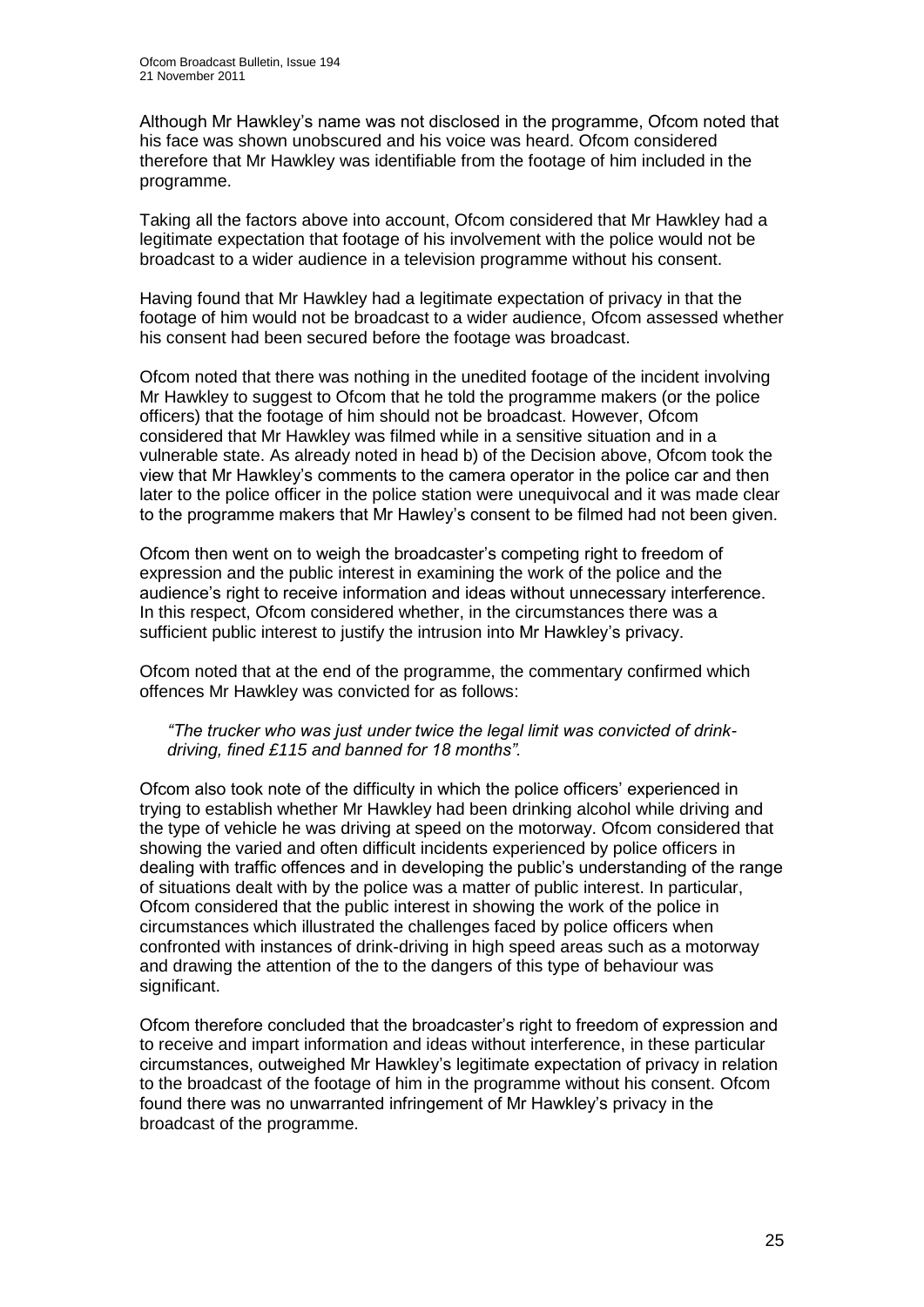**Accordingly, Ofcom has not upheld Mr Hawkley's complaint of unjust or unfair treatment and unwarranted infringement of privacy in the making and broadcast of the programme.**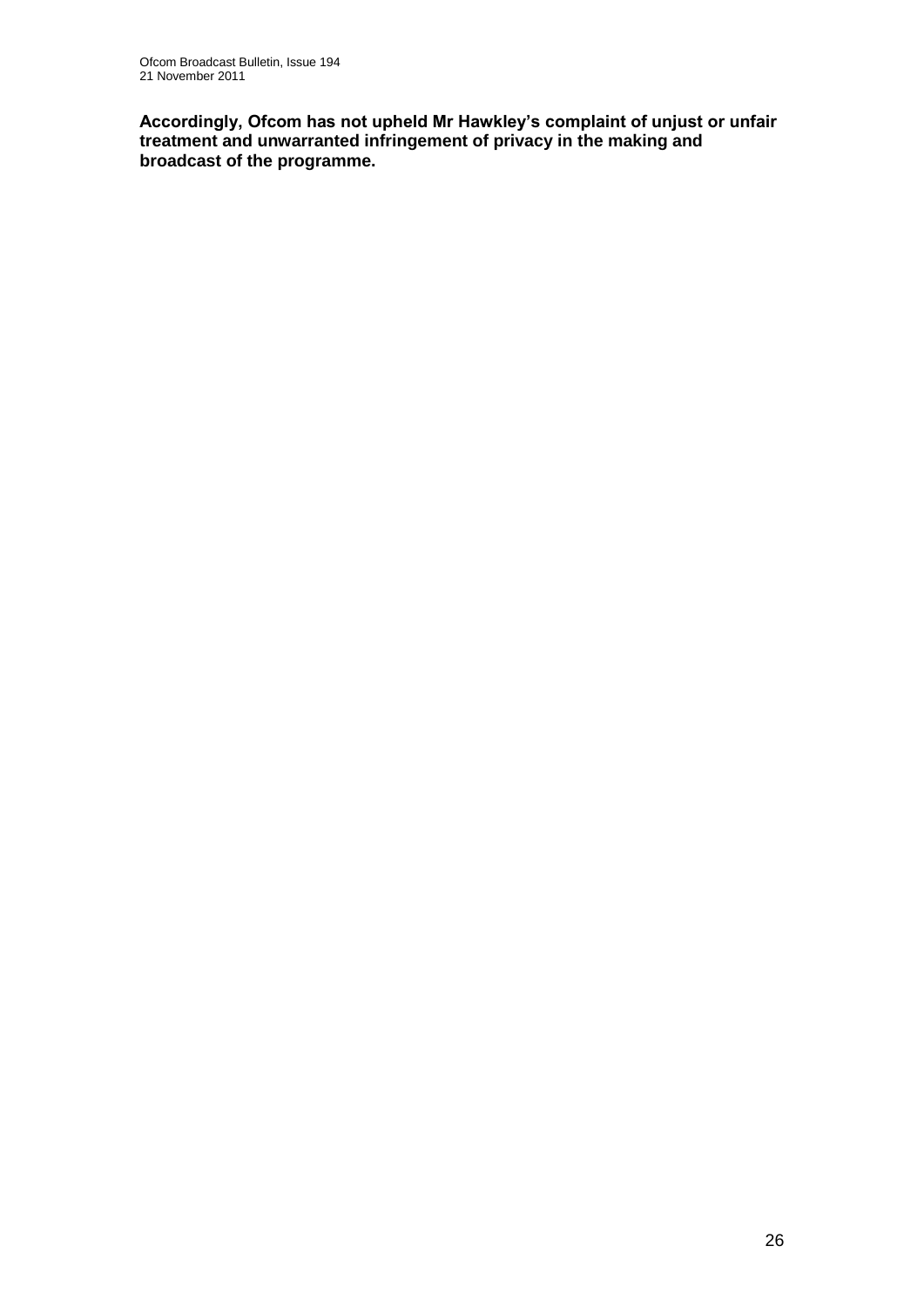# **Not Upheld**

## **Complaint by Mrs Mary Beghin made on her own behalf and on behalf of Chancellors Debt Recovery Agency**

*Channel Report, ITV1 (Channel Television), 20 April 2011*

**Summary:** Ofcom has not upheld this complaint of unfair treatment and unwarranted infringement of privacy made by Mrs Mary Beghin.

ITV1 (Channel Television) broadcast an edition of its news programme, *Channel Report*, which included a report looking at debt collecting in Jersey. The report included an interview with a woman who said that she had been harassed by a local debt collection agency. The report identified the agency as Chancellors Debt Recovery Agency ("Chancellors") and identified Mrs Beghin as a director of Chancellors.

Mrs Beghin complained that she and Chancellors were treated unjustly or unfairly in the programme as broadcast and that her that her privacy was unwarrantably infringed in the broadcast of the programme.

In summary, Ofcom found the following:

- The programme makers took reasonable care to satisfy themselves that the programme did not present, disregard or omit material facts with regard to Chancellor"s working practices in a way that resulted in unfairness to Mrs Beghin or Chancellors. Mrs Beghin was given an appropriate and timely opportunity to respond to the allegation of wrongdoing made about Chancellors in the programme.
- Mrs Beghin"s privacy was not unwarrantably infringed in the broadcast of the programme in that, while she had a limited expectation of privacy with regard to the inclusion of footage of a letter she had written in the programme, the intrusion into privacy was warranted by the public interest in examining Chancellors working practices.

#### **Introduction**

On 20 April 2011 ITV1 (Channel Television) broadcast an edition of its news programme *Channel Report*. This edition of the programme included a report looking at debt collection companies in Jersey.

The report included an interview with a woman, referred to as *"Anna"*, (who owed £7,000) talking about being *"harassed"* by a local debt collection agency and her reaction to the stress of the situation. *"Anna"* claimed that she had become suicidal and that people from the agency had shouted, screamed and threatened her on the phone. The report showed mobile phone text messages sent to *"Anna"* by "Chancellors", which demanded payment forthwith (as these were shown in the programme the reporter explained that Chancellors was a local debt collection agency). The reporter said that *"Anna"* found these demands for payment intimidating and claimed that:

*"She doesn"t receive statements of how much she owes only letters charging interest and admin fees, plus charges to pay in money"*.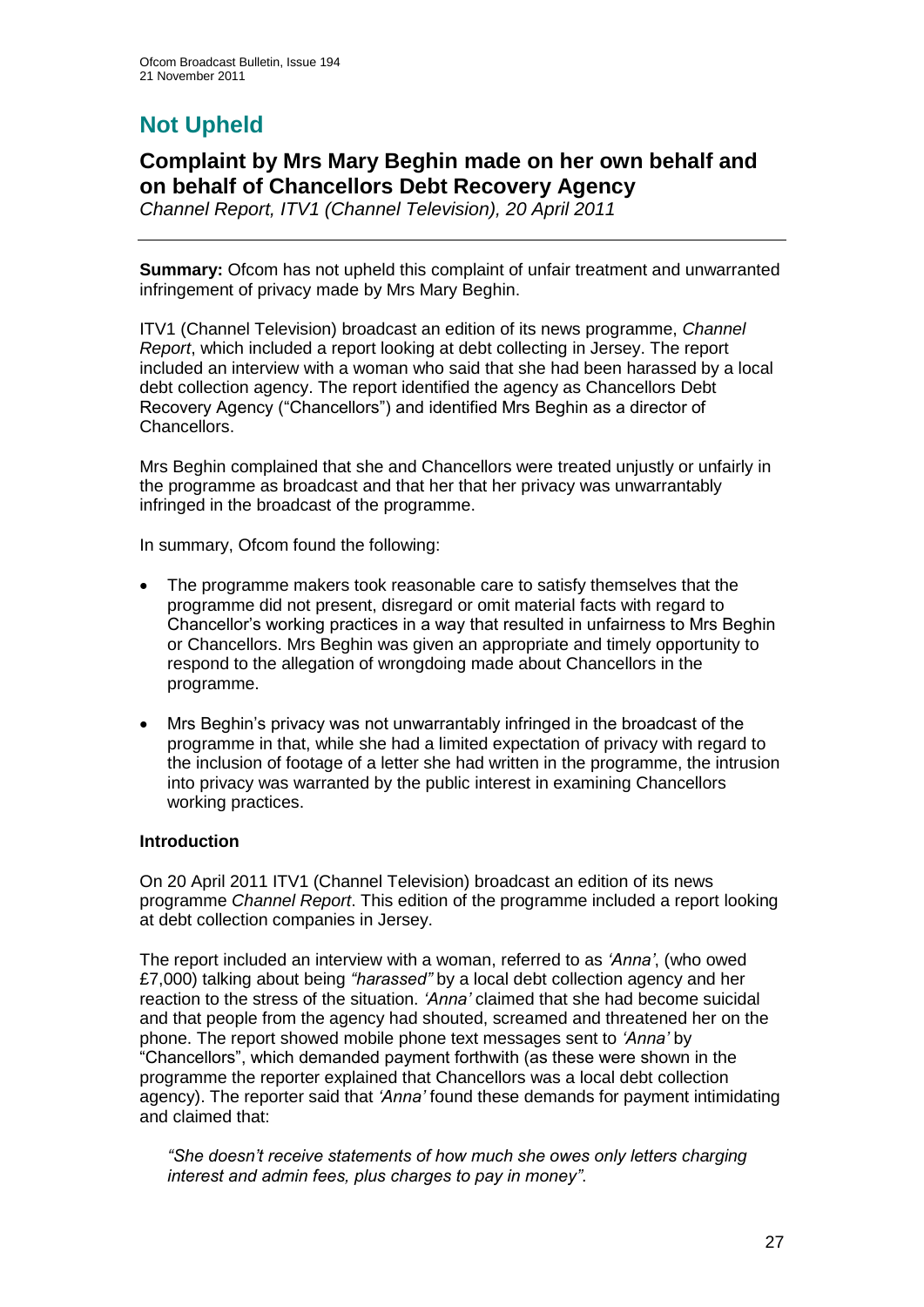Footage of a letter to *"Anna"* from Chancellors, signed by its Director, was also included in the programme before the reporter was shown standing outside a building saying:

*"The Director of Chancellors is refusing to speak to me in person or on camera. Instead over the phone she stated she"s doing nothing wrong, her methods of collecting debt, she says, are all above board"*.

The report included an interview with the head of Jersey"s Citizens Advice Bureau ("the CAB") talking about complaints which the CAB had received about Chancellors" debt collectors and suggesting that the solution was to introduce a code of practice. The report also explained that, in contrast to the UK, there was no regulation of debt collection agencies on Jersey and showed footage of the Channel Islands" Economic Development Minister indicating that new legislation was needed.

Following the broadcast of the programme, Mrs Mary Beghin, the owner and sole director of Chancellors, complained to Ofcom that she and Chancellors were treated unjustly or unfairly in the programme as broadcast and that their privacy was unwarrantably infringed during the making of the programme.

#### **The Complaint**

#### **Mrs Beghin's case**

#### Unjust or unfair treatment

In summary, Mrs Beghin complained that she and Chancellors were treated unjustly or unfairly in the programme as broadcast in that:

- a) They were unfairly portrayed in the programme. In particular, Mrs Beghin complained that:
	- i) The report singled out Chancellors from the other debt collection agencies in Jersey, despite the fact that they all worked in the same way and applied similar costs. In particular, she said that none of the other companies were named and that the report made no attempt to speak to the directors of the other debt collection companies.
	- ii) The report incorrectly stated that Chancellors' agents shouted and screamed at people on the phone. It made no attempt to verify this claim (for example, by requesting and listening to recordings of specific conversations, which Mrs Beghin said was possible under the Data Protection Act).
	- iii) The programme sought no evidence in support of the claims made by *"Anna"*  in the report and therefore Mrs Beghin was the subject of a "kangaroo court".

By way of background to these complaints, Mrs Beghin indicated that in light of the fact that costs (i.e. additional fees charged to indebted persons) were not regulated in Jersey, Chancellors was able to charge what it liked and set out the charges which Chancellors applied for payment books. Mrs Beghin also explained that Chancellors had a policy of not speaking to the local CAB because of data protection issues.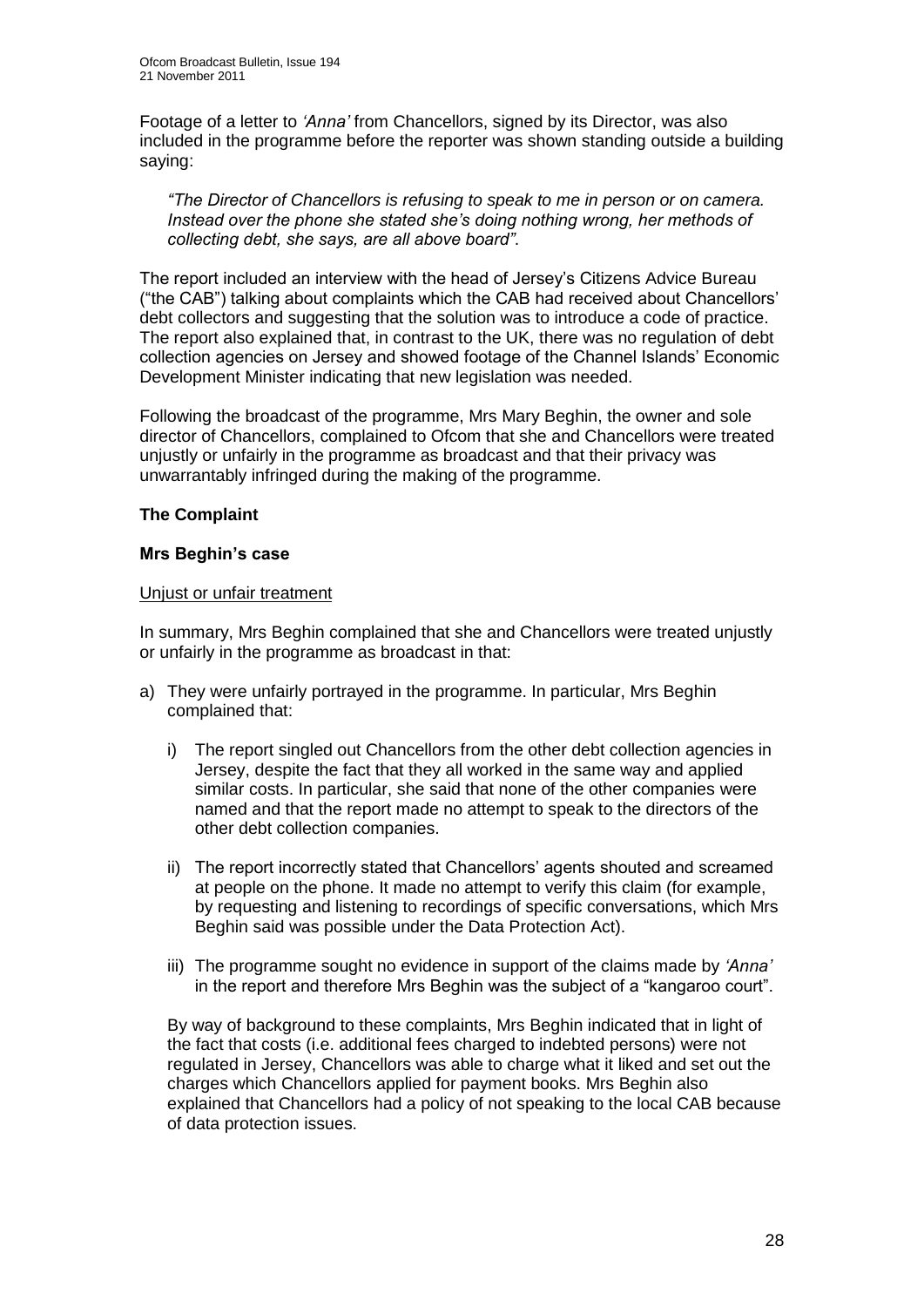#### Unwarranted infringement of privacy

In summary, Mrs Beghin complained that her privacy was unwarrantably infringed in the broadcast of the programme in that:

b) The report included a letter with her name and signature at the bottom. Mrs Beghin added that *"Anna"s"* name and address details were blanked out.

#### **Channel Television's case**

#### Uniust or unfair treatment

a) Before responding to the three specific elements of the complaint of unfair portrayal, Channel Television said that the reporter spoke to a number of people who claimed to have felt threatened and intimidated by Chancellors. One of these people, *"Anna"*, agreed to be interviewed on camera if her identity was disguised. In addition, before contacting Chancellors the reporter spoke to: the director of the CAB, the two other debt collection agencies on Jersey (Collect Services and Cashback); the director of Jersey"s Trading Standards Department ("Trading Standards"), and Jersey's Minister for Economic Development.

In summary Channel Television responded to Mrs Beghin"s complaint that she and her company were unfairly portrayed as follows:

i) The broadcaster first responded to the complaint that the report singled out Chancellors from the other debt collection agencies in Jersey, despite the fact that they all worked in the same way and applied similar costs.

Channel Television argued that the report did not "single out" Chancellors, but highlighted the company because the official organisations responsible for handling consumer complaints, namely the CAB, Trading Standards and the State"s Economic Development Department all confirmed that complaints had only been received about Chancellors and because Chancellors used different methods from the other two debt collection agencies on the island.

Channel Television said that during an on-camera interview (part of which was included in the report) the director of the CAB told the reporter that his organisation received an average of two complaints every month against Chancellors. He also described the nature of the complaints and substantiated the claims of the debtors to whom the reporter had already spoken. The CAB director also said that Mrs Beghin had refused to discuss her work with the CAB, demanding to know the identity of any complainants, and when this information was not supplied, refused any further discussion with the CAB. Channel Television added that the director said that the CAB enjoyed a "very good" relationship with the other two local debt collection agencies, which worked with the CAB to achieve best practice.

In addition, the director of Jersey"s Trading Standards told the reporter that the department had received 22 complaints about Chancellors and the Minister for Economic Development said that all complaints received regarding debt collection practices concerned Chancellors.

ii) Channel Television responded to the complaint that the report incorrectly stated that Chancellors" agents shouted and screamed at people on the phone but made no attempt to clarify if this claim was true or not.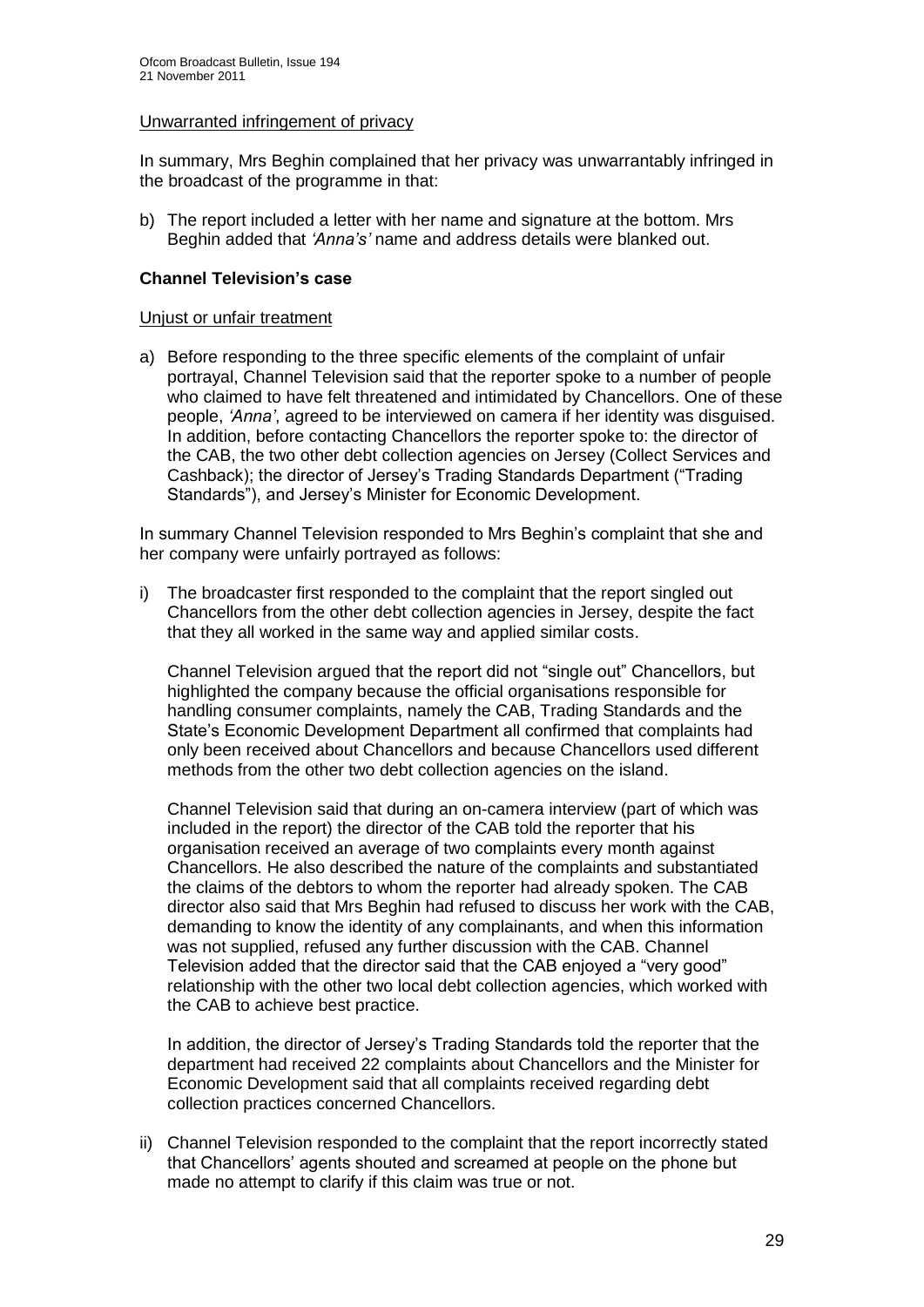Channel Television said Mrs Beghin was given every opportunity to refute *"Anna"s"* claims and argued that the reporter clearly explained the nature of the complaints being made against the company but Mrs Beghin would not answer the reporter"s specific questions or offer up any evidence to dispute the claims.

Channel Television said that the reporter called Mrs Beghin on 12 April 2011 to explain the allegations being made against her agency and ask for her comments on them. Mrs Beghin refused the offer of an on camera interview but responded by explaining that, in the absence of regulation in Jersey, she was able to charge debtors what she liked. She said that she used text messages to demand payments because her clients preferred that. She also denied that the use of capital letters in text messages could be interpreted as threatening and said that she used capitals so that her clients could read the messages more easily. Mrs Beghin responded to the reporter"s suggestion that she might not be following best practice by asking for the names of debtors who had made complaints and threatening legal action if either she or her company was named in any news report.

After discussion with Channel Television"s editorial management team, the reporter contacted Mrs Beghin again later the same day. Mrs Beghin was not prepared to speak, either in person or on camera, or to give a phone interview. At Mrs Beghin"s request, the reporter emailed her stating that Channel Television intended to run a report highlighting the concerns of debtors and giving Mrs Beghin an opportunity to state her position. However, Mrs Beghin did not respond to the email (despite previously indicating that she would) and when contacted again on 13 April refused to speak to the reporter.

iii) Channel Television responded to the complaint that the programme sought no evidence in support of the claims made by the indebted woman shown in the report.

Channel Television said it sought as much evidence as it could to substantiate *"Anna"s"* claims, including examining letters and texts she received from Chancellors and interviews with the public organisations which had received complaints and which corroborated *"Anna"s"* claims. The broadcaster said that *"Anna"* had agreed to give an on camera interview in order to highlight the need for debt collection agency regulation in Jersey, saying that she did not want other people to experience the same "harassment". She showed the reporter demands for payment she had received by text message. These were written in capital letters with "Chancellors" and the agency"s phone number at the bottom. She also showed the reporter letters sent from Chancellors detailing additional charges for administration fees and for paying-in books. She told the reporter that she did not receive any statements from Chancellors and that the agency had made no attempt to work out a repayment plan based on her monthly income. One letter, filmed by Channel Television, stated that her debt would incur interest amounting to 2% above the Bank of England rate and that payment amounts could be varied at Chancellors" request. The broadcaster added that the Office of Fair Trading ("OFT") had confirmed that charging interest to debtors amounted to "unfair practice".

#### Unwarranted infringement of privacy

In summary, Channel Television responded to Mrs Beghin"s complaint that her privacy was unwarrantably infringed in the programme as broadcast in that the report included a letter with her name and signature at the bottom as follows: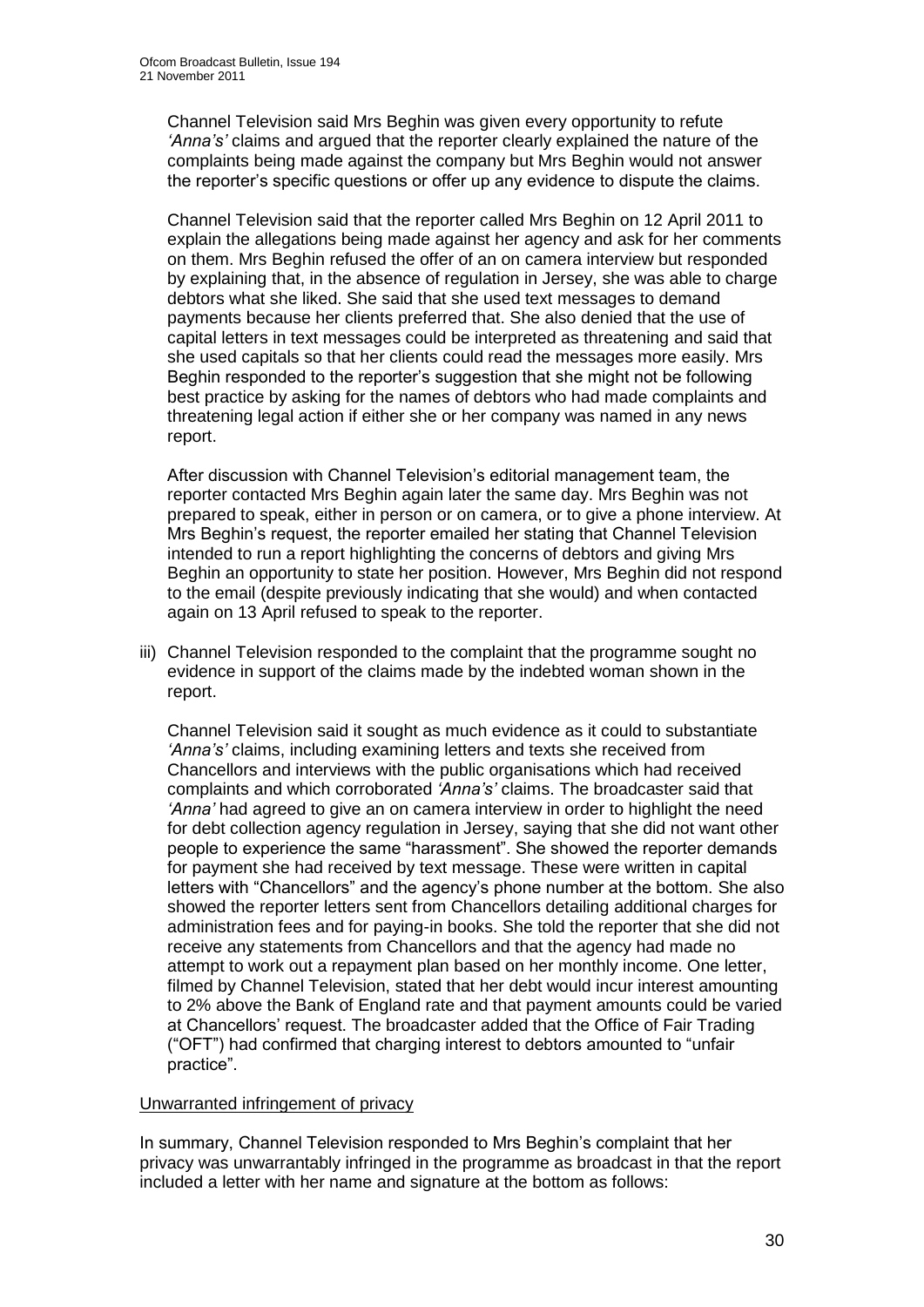b) Channel Television said that the reporter filmed in front of Chancellors" office after Mrs Beghin refused to make any statement and that the programme broadcast images of a letter sent by Chancellors as evidence of the claims being made in the report. The broadcaster said this was justified in protecting the debtor given her concerns should she be identified. It argued that the reporter was fair in her dealings with Mrs Beghin and with Chancellors and that the case study and issues raised in the report were in the public interest.

#### **Mrs Beghin's comments on Channel Television's statement**

In response to Channel Television"s statement on her complaint of unfair treatment, Mrs Beghin made the following comments.

- a) Mrs Beghin commented as follows in relation to her complaint of unfair treatment:
	- i) Mrs Beghin said that given that Chancellors was the only company named in the report it was singled out from the other debt collection agencies in Jersey. She said that her own research and reported comments by Jersey"s Minister for Economic Development indicated that complaints had been received about all the companies. She added that Trading Standards had confirmed that this was the case and that the CAB had said that they had no information on Chancellors. In addition, she argued that although Chancellors may adopt different working practices from the other companies that did not necessarily imply that these were "unfair" trading practices.
	- ii) Mrs Beghin acknowledged that she was asked to comment on the allegations made about Chancellors but said that the reporter failed to report fairly and without bias. She argued that given that the reporter acknowledged that there was a lack of regulation of debt collection agencies in Jersey, the report was without any merit and reflected the reporter's personal perception of unfair business practices.
	- iii) Mrs Beghin said that all the companies sent out letters to debtors and asked if the reporter had examined any of the letters from the other companies or viewed texts used by a variety of companies as reminders.

In response to Channel Television"s statement on her complaint of unwarranted infringement of privacy in the broadcast, Mrs Beghin made the following comments.

b) She said that the broadcaster made every effort to protect *"Anna"s"* identity, including blanking out her name in the letter from Chancellors which was shown in the report, but that her name was shown clearly.

#### **Channel Television's response to Mrs Beghin's comments**

In response to Mrs Beghin"s comments about her fairness complaint the broadcaster made the following points:

- a) As regards the complaint of unfair treatment, Channel Television commented as follows:
	- i) Channel Television said that the Minister for Economic Development had very clearly informed the reporter that his department was aware, through Trading Standards, of complaints about only one agency, namely Chancellors.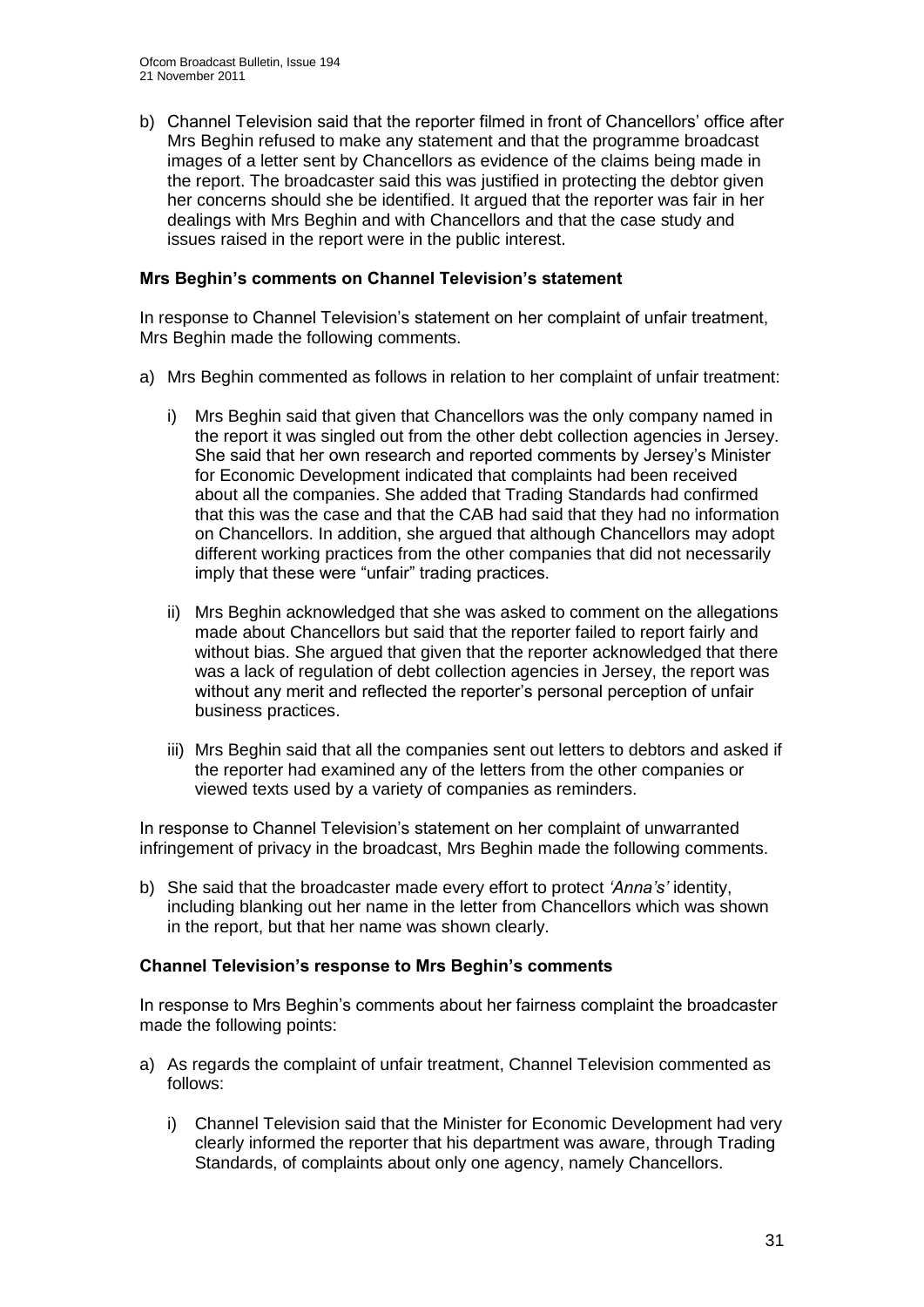Channel Television also confirmed the information provided to the reporter by both Trading Standards and the CAB on this issue.

Channel Television added that the interviews conducted as part of the report were with credible organisations with appropriate authority and experience to comment on the issues raised.

- ii) Channel Television said that the issues in the report were comprehensively researched and that the report presented factual information regarding complaints received by two consumer organisations – the CAB and Trading Standards – about Chancellors. Channel Television said that the report presented the views of these organisations and the relevant ministerial department regarding this issue. Mrs Beghin was given an appropriate and timely opportunity to respond and the programme made it clear that she had chosen not to make a comment or to appear in the programme.
- iii) With regard to the methods used by the other local debt collection agencies, Channel Television said that both of the other agencies had explained their practices, which differed from those used by Chancellors, and that one of the agencies had confirmed that it did not use text messaging or charge debtors additional fees.

In response to Mrs Beghin"s comments about her privacy complaint the broadcaster made the following points.

b) It said that the programme was justified in protecting *"Anna"s"* identity, as she was considered to be vulnerable and given the sensitive nature of the circumstances. With regard to Mrs Beghin, Channel Television said that her name was publically listed as the manager of Chancellors and that the filming of a letter from Chancellors to *"Anna"* was material to the report and served to illustrate the points about which she had complained.

#### **Decision**

Ofcom"s statutory duties include the application, in the case of all television and radio services, of standards which provide adequate protection to members of the public and all other persons from unfair treatment and unwarranted infringement of privacy in, or in the making of, programmes included in such services.

In carrying out its duties, Ofcom has regard to the need to secure that the application of these standards is in the manner that best guarantees an appropriate level of freedom of expression. Ofcom is also obliged to have regard, in all cases, to the principles under which regulatory activities should be transparent, accountable, proportionate and consistent and targeted only at cases in which action is needed.

In reaching its decision, Ofcom carefully considered all the relevant material provided by both parties. This included a recording of the programme as broadcast and transcript and both parties" written submissions.

#### Unjust or Unfair treatment

In Ofcom"s view the complaints at heads a) i), ii) and iii) were closely connected in that they concerned either the way Chancellors was shown in contrast to other local debt collection agencies or specific claims made about Chancellors. Ofcom therefore considered these sub-heads of the complaint together.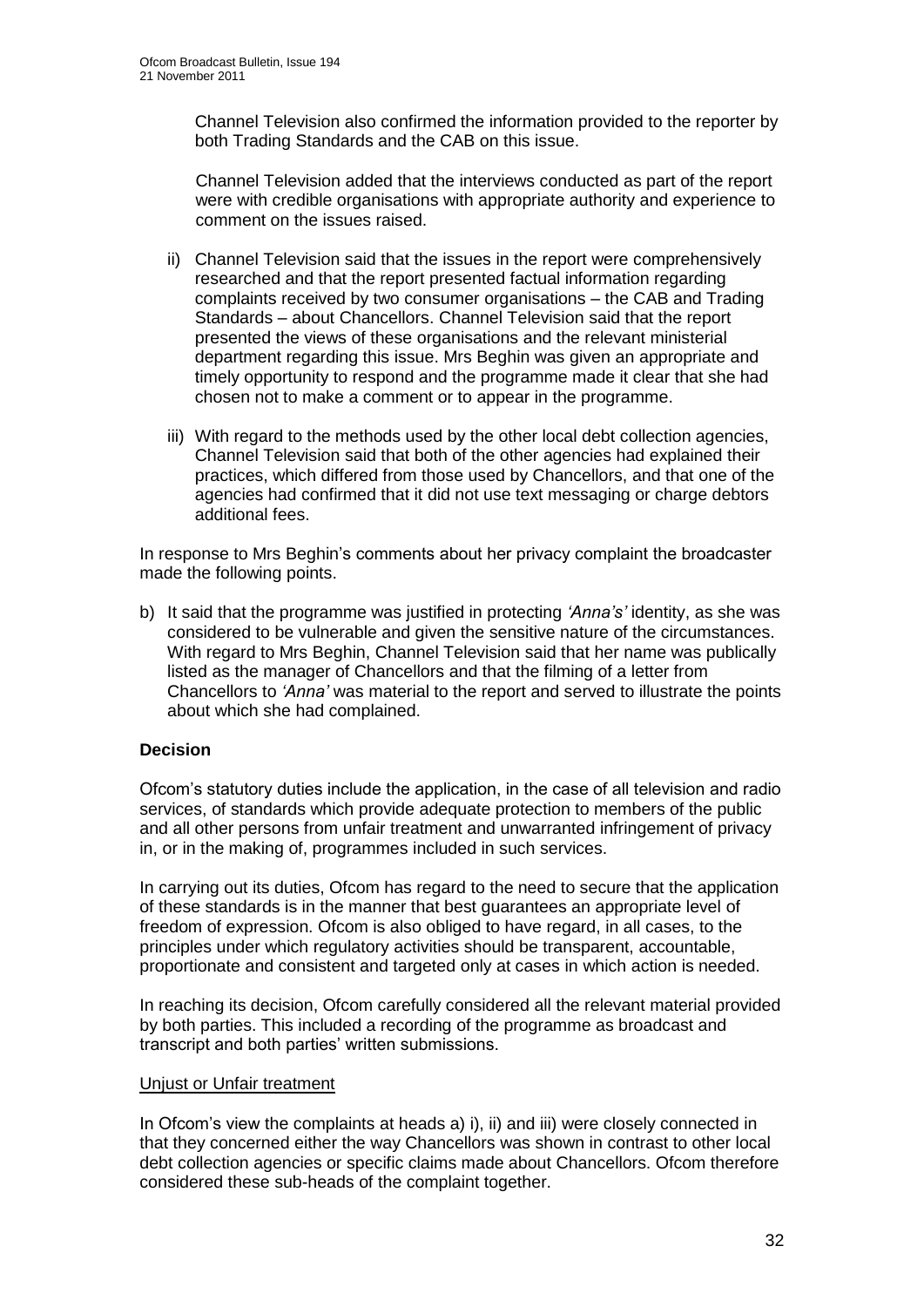a) Ofcom considered Mrs Beghin"s complaint that she and her company, Chancellors, were unfairly portrayed in the programme as broadcast.

In considering this head of complaint Ofcom had regard to whether the broadcaster"s actions ensured that the programme as broadcast avoided unjust or unfair treatment of individuals and organisations, as set out in Rule 7.1 of Ofcom"s Broadcasting Code ("the Code"). Ofcom also considered Practices 7.9 and 7.11 of the Code. Practice 7.9 provides that before broadcasting a factual programme, broadcasters should take reasonable care to satisfy themselves that material facts have not been presented, disregarded or omitted in a way that is unfair to the individual or organisation and that anyone whose omission could be unfair to an individual or organisation has been offered an opportunity to contribute. Practice 7.11 states that if a programme alleges wrongdoing or incompetence or makes other significant allegations, those concerned should normally be given an appropriate and timely opportunity to respond.

Ofcom observed that the programme trailed the report with the words:

*"Intimidated and harassed, claims that debt collectors in Jersey are using bully boy tactics to make islanders pay up"*.

The report was then introduced using the following commentary:

*"A Channel Television investigation has found that islanders are feeling harassed and intimidated by debt collectors in Jersey. One woman who owes money to one agency claims that threatening payment demands have left her suicidal. But with no regulation of debt recovery businesses in Jersey, there's nothing anyone can do to stop the practice".*

Ofcom noted that the report included an interview with *"Anna",* who owed £7,000. She was shown discussing her experience of dealing with Chancellors and the stress that this had caused her. In particular, she claimed that it made her suicidal and said that:

*"There was no reasoning on how much I could pay, there was numerous phone calls made to me, shouting, screaming, threatening that payments had to be made".* 

The report included mobile phone text messages that *"Anna"* had received from Chancellors, which were in capital letters and read:

"IF PAYMENT IS NOT MADE TODAY YOUR FILE WILL GO TO VISCOUNT, YOU WILL PAY MORE IN COSTS AND INTEREST. CHANCELLORS" and "OVERDUE PAYMENT PLSE [sic] GO IMMEDIATELY TO LLOYDSTSB AND MAKE OYUR [sic] WEEKLY PAYMENT. THANK YOU? [sic] CHANCELLORS".

The reporter said that *"Anna"* found these demands for payment intimidating and claimed that:

*"She doesn"t receive statements of how much she owes, only letters charging interest and admin fees, plus charges to pay in money"*.

The report also included footage of a letter sent to *"Anna"*. The letter was on headed paper which indicated that it was from Chancellors Debt Recovery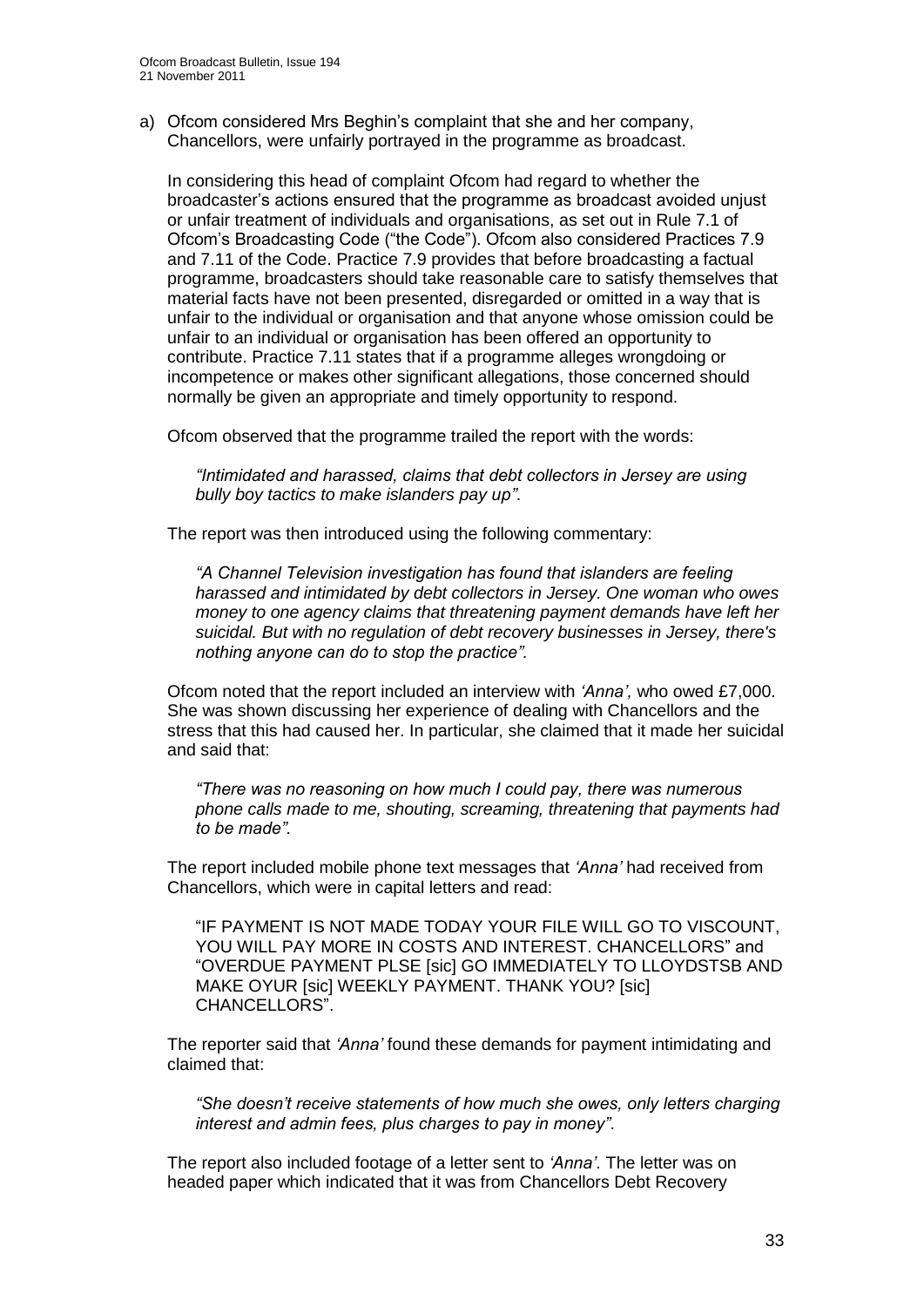Agency Limited and was signed by M Beghin ACH1, Director. The reporter was then shown standing outside a building saying:

*"The Director of Chancellors is refusing to speak to me in person or on camera. Instead over the phone she stated she"s doing nothing wrong, her methods of collecting debt, she says, are all above board"*.

Ofcom noted that the report also included an interview with the head of the Jersey CAB talking about complaints the CAB had received from people feeling harassed by Chancellors" debt collectors and suggesting that the solution was to introduce a code of practice. The report then explained that, in contrast to the UK, there was no regulation of debt collection agencies on Jersey. The report then showed part of an interview with Jersey"s Economic Development Minister in which he indicated that new legislation was needed.

In Ofcom's opinion viewers of this report would have understood that:

- *"Anna"* had felt harassed and intimidated by the messages she had received from Chancellors to the extent that it had made her feel suicidal.
- She did not receive statements setting out her level of debt from Chancellors.
- She had received letters and/or texts demanding payment of interest on her debt and she had been charged administration fees and fees for paying money in (i.e. for paying part of her debt). She had also been shouted and screamed at by debt collectors working for Chancellors.
- The CAB regularly received complaints from people feeling harassed by Chancellors, ranging from a lack of empathy, to not working out payment plans, compounding debt through levying additional changes and aggressive behaviour and implied threats. The CAB considered that Chancellors' working practices were often unethical.
- The CAB considered that Jersey needed to adopt a code of best working practices like that set out by the UK"s OFT in order to deal with the problems about which it was receiving complaints.
- The Economic Development Minister was aware of three debt collection agencies in Jersey and he had been told that Trading Standards had received complaints about one of those agencies. The Minister also mentioned that he wanted to introduce new legislation to ensure fair trading practices in this area.

Ofcom also considered that it would have been clear to viewers that none of the actions taken by Chancellors were illegal and that the director considered that she was doing nothing wrong and that her actions were *"all above board"*.

In light of the inclusion of the claims set out above, Ofcom considered that the programme made a specific allegation of wrongdoing on the part of Chancellors; namely that Chancellors did not employ fair working practices.

In order to decide whether or not the inclusion of this allegation resulted in unfairness to Mrs Beghin and Chancellors, Ofcom looked at the source of the claims made about Chancellors.

Ofcom observed that there was a dispute between the parties regarding the claims made about Chancellors in the report. However, Ofcom"s role is not to establish conclusively from the broadcast programme or the submissions and supporting material, whether these claims were false or not but rather to address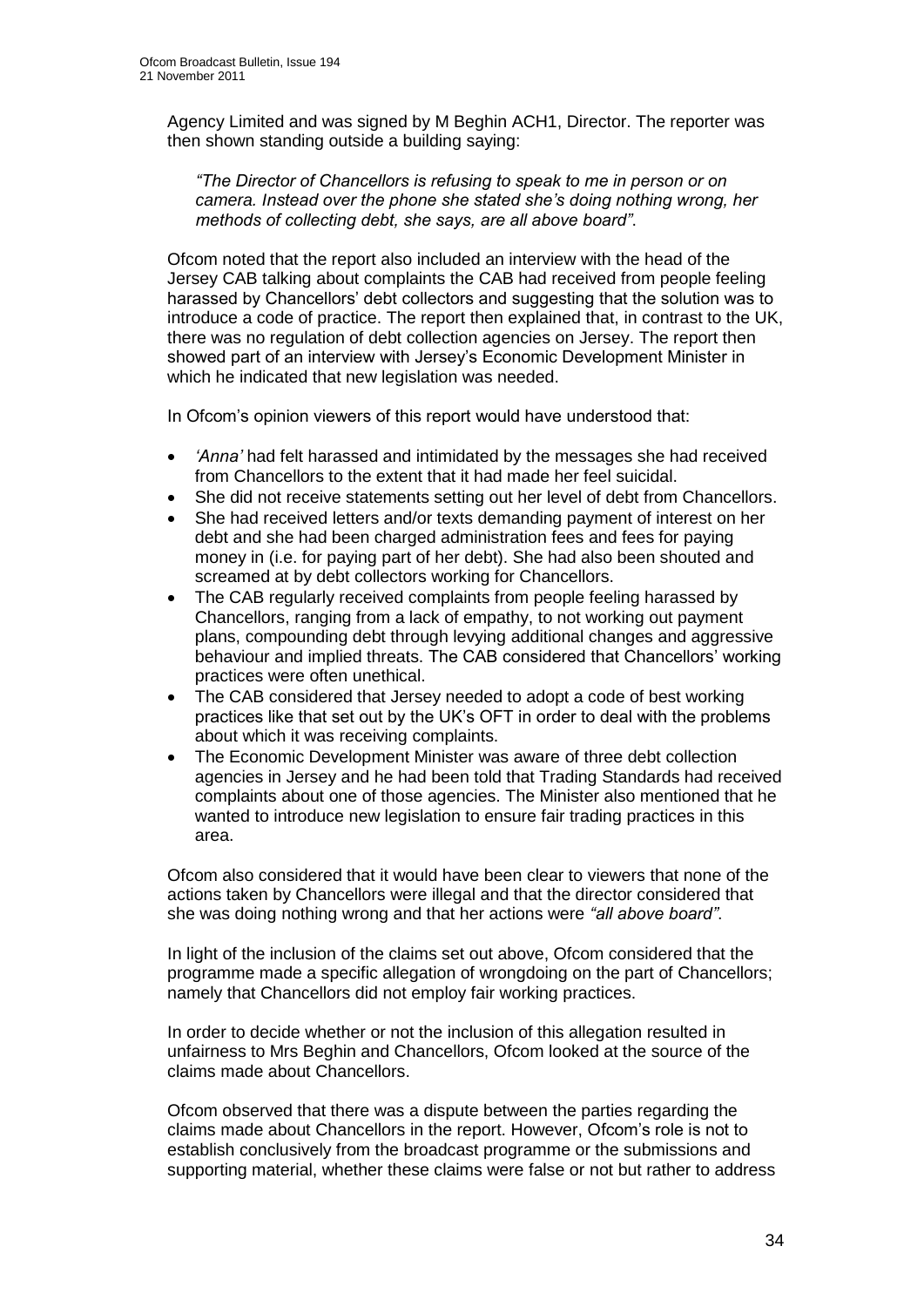itself to the issue of whether the programme makers took reasonable care in relation to material facts.

Ofcom noted Channel Television"s submissions regarding the basis for the claims about Chancellors, including *"Anna"s"* testimony regarding Chancellor"s working practices; the programme maker"s examination of letters and messages sent by Chancellors to *"Anna"* and the reporter"s interviews with the CAB, Trading Standards and Jersey"s Minister for Economic Development. In Ofcom"s view this information amounted to a reasonable foundation for including the claims made about Chancellors in the report.

Given its view that these claims amounted to an allegation of wrongdoing on the part of Chancellors, Ofcom considered that, in accordance with practice 7.11 of the code, it was incumbent upon the programme makers to have offered Chancellors an appropriate and timely opportunity to respond to the claims being made about it.

Ofcom observed that prior to the broadcast Mrs Beghin was given several opportunities to respond to the claims which the programme planned to make about Chancellors. Ofcom noted that having refused an on camera interview, Mrs Beghin indicated that she would comment on the allegations by email and that having received an email from Channel Television stating the allegations and providing Mrs Beghin with an opportunity to respond, Mrs Beghin declined to respond. Ofcom also observed that, following Mrs Beghin"s decision not to respond to the programme makers, the report made clear that she contested the claims being made about the company and its working practices.

Ofcom noted that Chancellors was the focus of the report, due to *"Anna"s"* claims, and therefore acknowledged that it was singled out from the other local debt collection agencies. However, given the evidence on which the claims made about the company were based, that the reporter was informed that the two other established debt collection agencies in Jersey did not use the same working practices (and received independent confirmation of the same) and that the local CAB and Trading Standards had received complaints about Chancellors alone, Ofcom did not consider that this resulted in unfairness.

Taking into account all of these factors, Ofcom considered that the programme makers took reasonable care to satisfy themselves that the programme did not present, disregard or omit material facts with regard to the Chancellor"s working practices in a way that resulted in unfairness to Mrs Beghin or Chancellors. Ofcom also considered that they were given an appropriate and timely opportunity to respond to the allegation of wrongdoing made in the programme.

Ofcom therefore found no unfairness in this respect.

#### Unwarranted infringement of privacy

b) Ofcom then considered Mrs Beghin"s complaint that her privacy was unwarrantably infringed in that the report included a letter with her name and signature at the bottom.

In Ofcom"s view, the individual"s right to privacy has to be balanced against the competing rights of the broadcasters to freedom of expression. Neither right as such has precedence over the other and where there is a conflict between the two, it is necessary to intensely focus on the comparative importance of the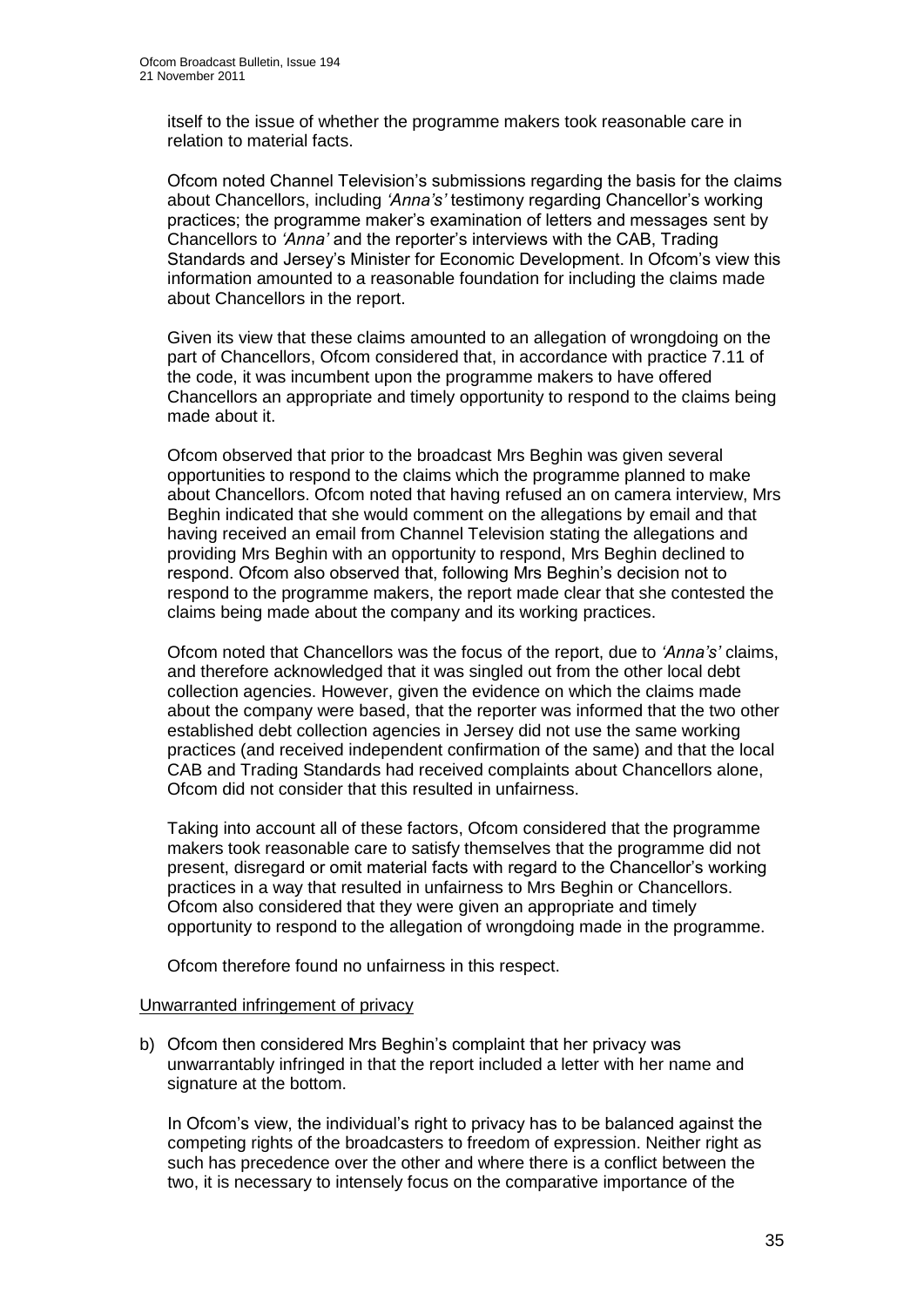specific rights. Any justification for interfering with or restricting each right must be taken into account and any interference or restriction must be proportionate.

This is reflected in how Ofcom applies Rule 8.1 of the Code which states that any infringement of privacy in programmes, or in connection with obtaining material included in programmes, must be warranted.

Ofcom noted that, as part of this complaint, Mrs Beghin"s indicated that *"Anna"s"*  name and address details were blanked out. Ofcom did not consider that the fact that the identity of the recipient of this letter was disguised in the programme was of relevance to the question of whether or not Mrs Beghin"s privacy was unwarrantably infringed.

In considering this head of Mrs Beghin"s complaint Ofcom paid particular regard to Practice 8.6 of the Code, which states that if the broadcast of a programme would infringe the privacy of a person, consent should be obtained before the relevant material is broadcast, unless the infringement of privacy is warranted.

In order to establish whether or not Mrs Beghin"s privacy was unwarrantably infringed in the programme Ofcom first assessed the extent to which she had a legitimate expectation of privacy in respect of the inclusion of the letter with her name and signature at the bottom in the programme as broadcast.

Ofcom observed that the letter in question was a private communication about a business matter between Mrs Beghin and the woman referred to in the programme as *"Anna"*. Ofcom also observed that the image of the letter clearly showed that it was sent by Mrs Beghin, Director of Chancellors Debt Recovery Limited.

Ofcom noted that the letter shown in the programme set out details of additional fees Chancellors was or would be charging the recipient, specifically £20 for a new paying in book which was required for making repayments of debts and a £10 administration fee for all overdue letters sent to her by Chancellors. Ofcom also noted that, while viewers were informed that the letter had been sent to 'Anna', the text of the letter appeared to set out the additional fees Chancellors charged to all the debtors on its books rather those that would be charged to a particular individual (i.e. the recipient) alone.

In addition, Ofcom noted that the information that Mrs Beghin managed Chancellors Debt Recovery Agency was already in the public domain prior to the broadcast (in that she was publicly listed as such). Given this Ofcom did not consider that Mrs Beghin had a legitimate expectation of privacy with regard to the disclosure in the programme of the information that she was the Director of Chancellors Debt Recovery Agency.

Nonetheless, in light of the fact that the letter shown in the report was between two individuals (Mrs Beghin and *"Anna")* and was seemingly not intended for wider dissemination Ofcom concluded that Mrs Beghin had a legitimate expectation of privacy with regard to the inclusion of this letter in the programme. However, her expectation of privacy with regard to this material was limited by the fact that the information in the letter related solely to business rather than personal matters; set out standard terms of business which Chancellors Debt Recovery Agency applied to all debtors on its books; and, included nothing of a sensitive or private nature to Mrs Beghin.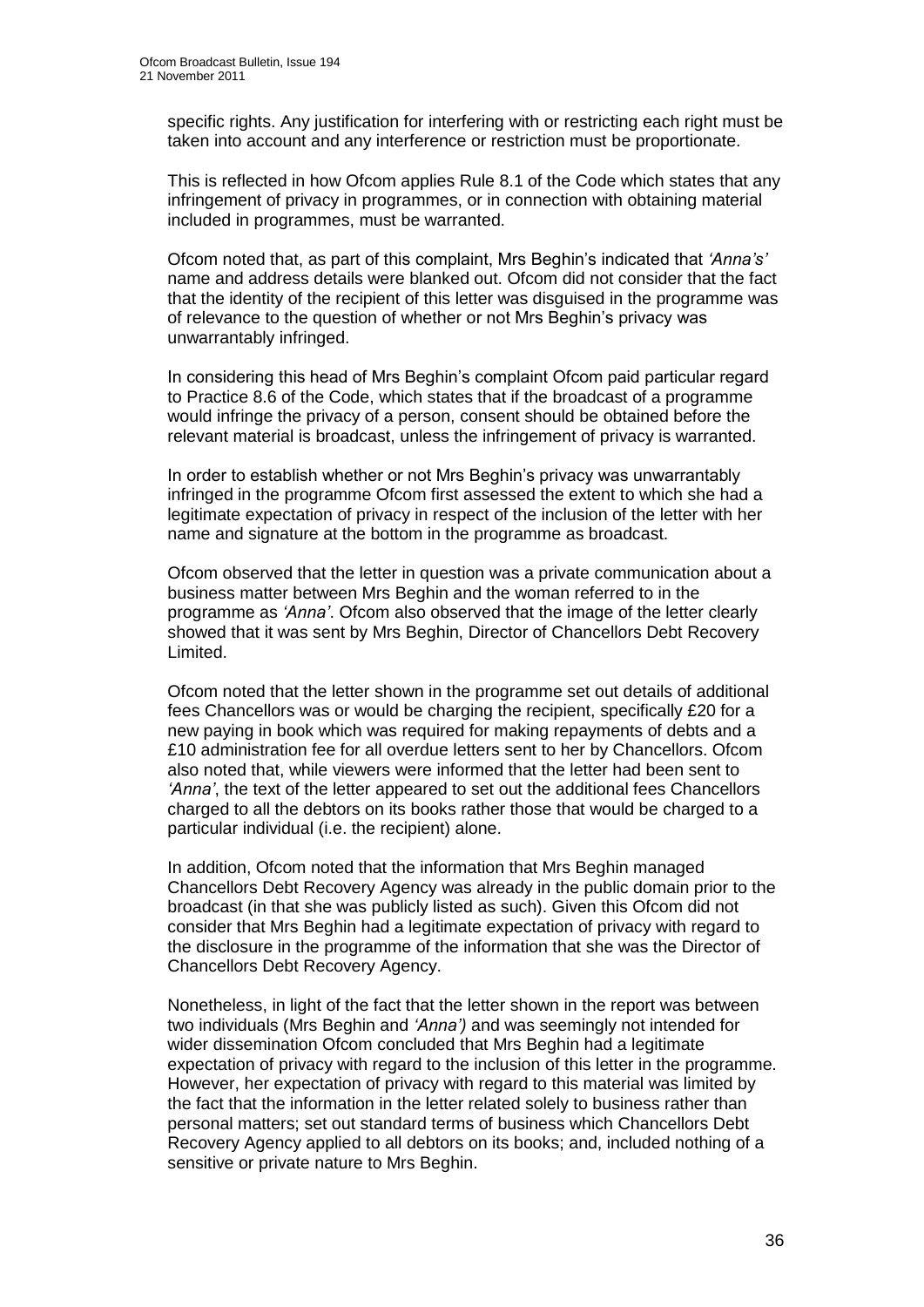1

In light of the factors noted above, Ofcom considered that the inclusion of this letter in the programme as broadcast intruded into Mrs Beghin"s legitimate, albeit limited, expectation of privacy. Ofcom then went on to consider whether this intrusion was warranted.

The term "warranted" as it relates to privacy has a particular meaning. It means that where broadcasters wish to justify an infringement of privacy as warranted, they should be able to demonstrate why, in the particular circumstances of the case, it is warranted. If the reason is that it is in the public interest, then the broadcaster should be able to demonstrate that the public interest outweighs the right to privacy<sup>1</sup>.

With regard to Practice 8.6, Ofcom observed that Mrs Beghin did not give consent for the broadcast of footage of her letter to *"Anna"*. However, Ofcom also noted Channel Television"s position that broadcasting this case study served the public interest, in that the letter was material to the report and served to illustrate *"Anna"s"* complaints about Chancellors.

In Ofcom"s view this letter was a direct illustration of the way in which Chancellors had dealt with *"Anna"*. Given the claims that the programme had made about the company (including those made by *"Anna"* herself) and in the context of a report which focused on Chancellor's working practices, Ofcom considered that the inclusion of this direct illustration in the programme clearly served the public interest. Ofcom therefore concluded that the intrusion into Mrs Beghin"s privacy by the broadcast of this material was warranted.

Ofcom therefore found that Mrs Beghin"s privacy was not unwarrantably infringed in the programme as broadcast.

**Accordingly, Ofcom has not upheld Mrs Beghin's complaint of unfair treatment on her own behalf and on behalf of Chancellors or her complaint of unwarranted infringement of her privacy in the broadcast of the programme.** 

<sup>1</sup> Examples of public interest would include revealing or detecting crime, protecting public health or safety, exposing misleading claims made by individuals or organisations or disclosing incompetence that affects the public.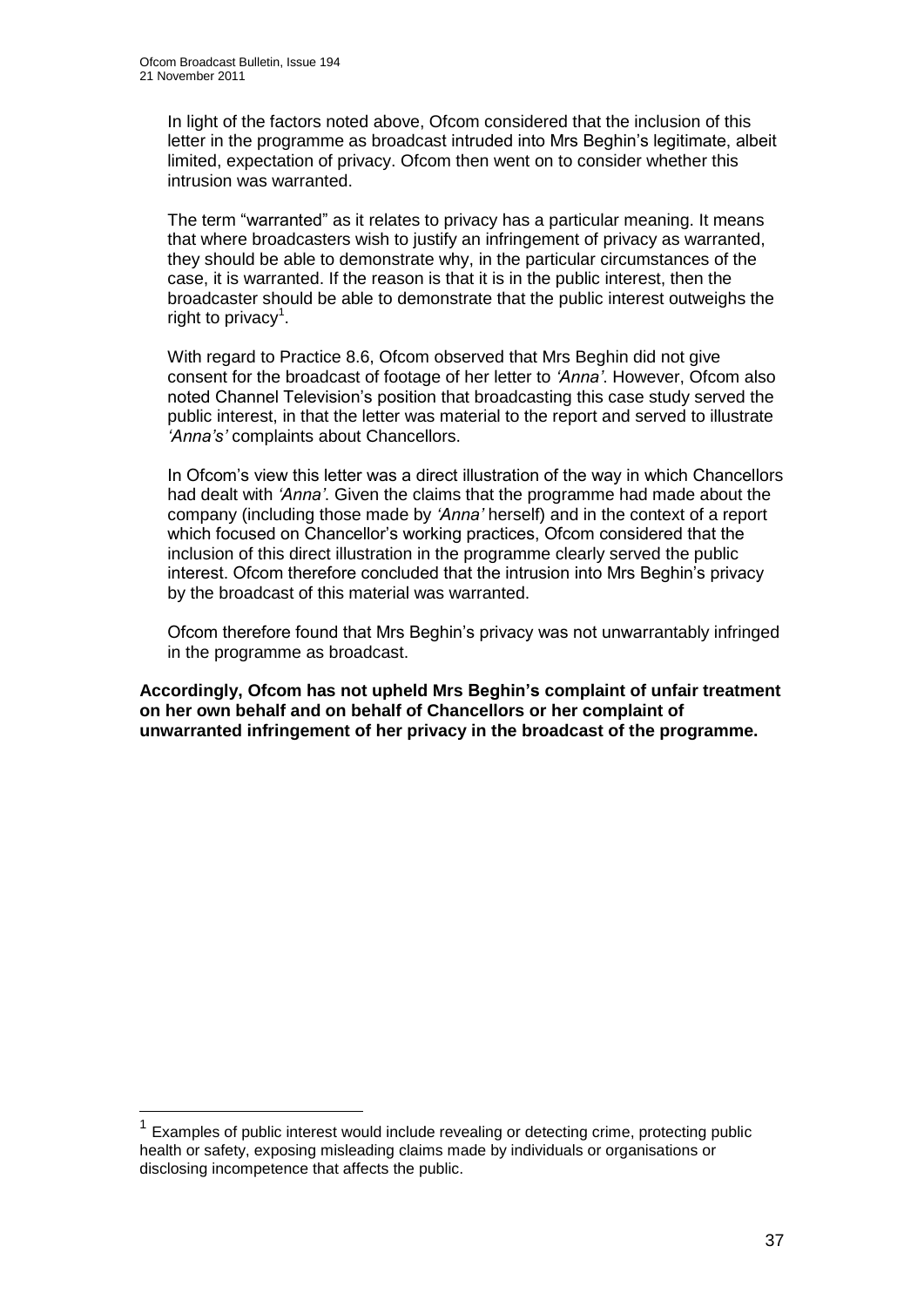# **Not Upheld**

## **Complaint by Mrs E**

*Cutting Edge: A Very Dangerous Doctor, Channel 4, 12 May 2011*

**Summary:** Ofcom has not upheld this complaint of unwarranted infringement of privacy made by Mrs E.

The programme looked at the story of Dr David Southall, "as one of Britain"s leading paediatricians and an expert in child abuse". The programme charted Dr Southall"s career, during the course of which he was both respected for his work looking at the causes of cot death and Munchausen"s Syndrome by Proxy and also heavily criticised by some parents whom he accused of abusing their own children. Footage was included of a television chat show, during which cot death was discussed. Mrs E was in the audience and footage of her was included in the programme.

In summary, Ofcom noted that the programme did not include any personal or sensitive information relating to Mrs E and that she had consented to the original broadcast and not placed any restrictions on future use of the footage. In these circumstances, Ofcom found that Mrs E had no legitimate expectation of privacy in the programme as broadcast.

#### **Introduction**

On 12 May 2011, Channel 4 broadcast an edition of its current affairs documentary series *Cutting Edge*. This edition looked at the story of Dr David Southall, described in the programme as being recognised *"as one of Britain"s leading paediatricians and an expert in child abuse"*. The programme charted Dr Southall"s career, during the course of which he was both respected for his work looking at the causes of cot death and Munchausen"s Syndrome by Proxy and also heavily criticised by some parents who he accused of abusing their own children. The programme looked at Dr Southall"s "striking off" the medical register by the General Medical Council, his appeals against the striking off and his later reinstatement. It also examined the stories of some of the mothers he had accused of abusing their children and included extensive interviews with Dr Southall and some of those mothers.

As the programme looked at the beginning of Dr Southall"s research into cot death, footage was included of a television chat show broadcast in 1989, during which the issue was discussed. Mrs E was in the audience for that broadcast and footage of her was included in the 2011 *Cutting Edge* programme, in which she was clearly identifiable.

Mrs E complained to Ofcom that her privacy was unwarrantably infringed in the programme as broadcast.

#### **The Parties' Representations**

#### Mrs E

Mrs E complained that her privacy was unwarrantably infringed in the programme as broadcast in that footage in which her image was shown on at least four different occasions was included in the programme without her being consulted or her consent sought and without her identity being protected.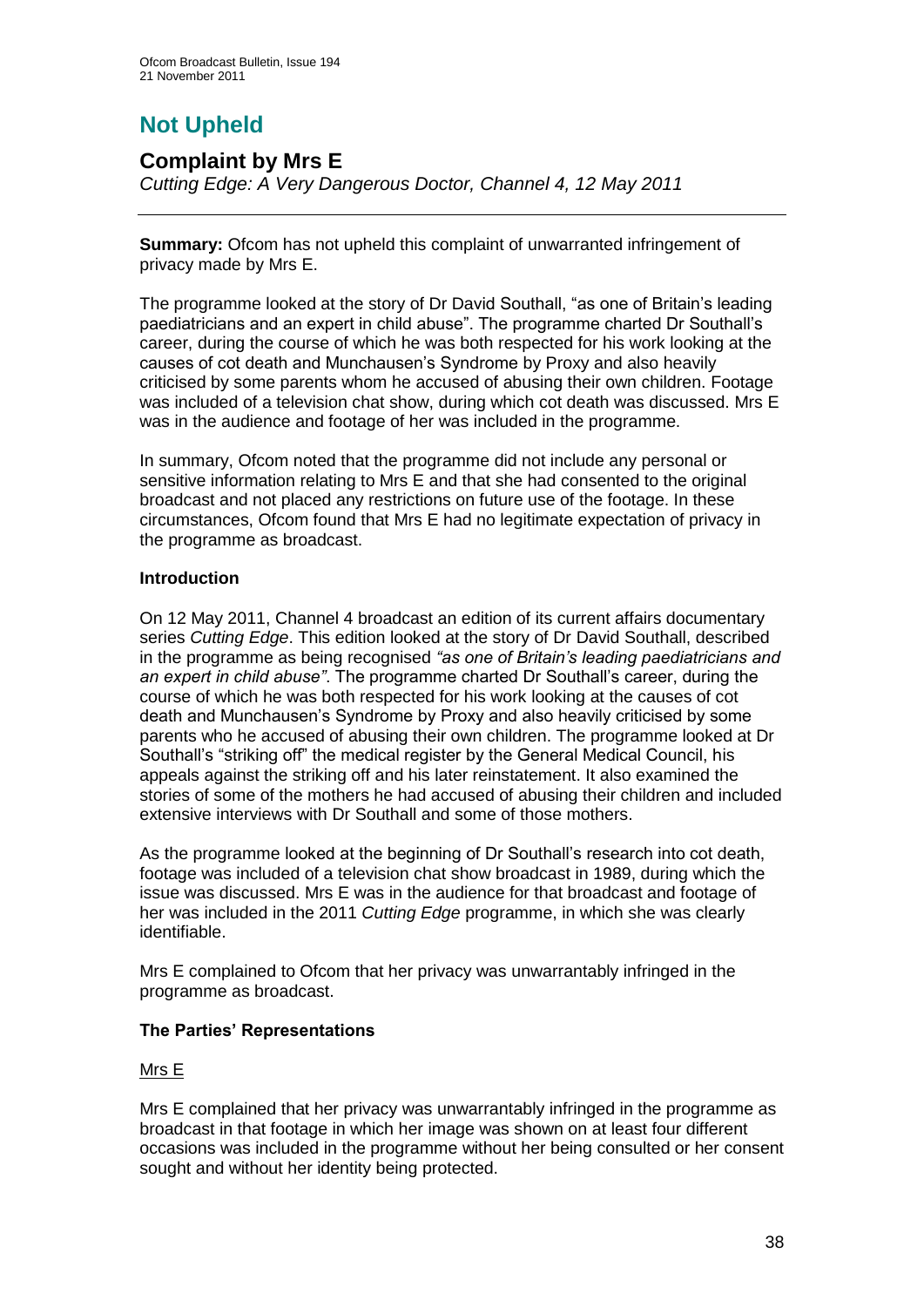Mrs E said that it was irresponsible of the programme makers not to take into account her emotions and to assume that it would be acceptable to her to broadcast the footage in the 2011 documentary without her permission. Mrs E said that the material was sensitive and that due care and attention should have been paid to the programme"s content and that obtaining her permission was vital.

She said that she would like the relevant part of the programme to be edited, with her identity protected in order to prevent further infringement of her privacy.

By way of background, Mrs E said that having her past broadcast across the nation and abroad had caused her extreme anxiety and stress. She had been made aware of her appearance in the programme by a colleague, who recognised her but had no idea about her past. She said that, as a college lecturer/assessor, she had contact with learners across Greater London, Surrey and Kent and now had to deal with difficult questions about her past, which she had not shared and did not wish to share with anyone. Mrs E said that she felt deeply saddened that Channel 4 would screen footage of a programme that she had participated in 20 years ago as part of their documentary. She said that the original programme had been made at a very difficult, stressful and grieving period of her life. She was a teenage parent at the time and had attended the show for support and guidance and to hear other stories from of how families had been affected by Sudden Infant Death Syndrome ("SIDS") and how they continued to live their lives having suffered from a child suddenly passing away from cot death, which was a taboo and sensitive subject matter.

#### Channel 4

Channel 4 said in response to Mrs E"s complaint that the programme examined the very public battle between parents whom Dr Southall claimed had abused their children and claims by the same parents that Dr Southall had in fact abused their children and should be struck off the medical register. As the programme introduced one of the mothers Dr Southall had accused of abusing their children, Mrs Dee Hollisey-McLean, footage was included of a television discussion show, in which Mrs E appeared in the audience ("the footage").

Channel 4 said that the footage complained of by Mrs E was taken from a morning television chat show called *The Time and the Place*, which was broadcast in 1989. The footage, which was briefly shown four times in part two of the *Cutting Edge*  programme, was used to illustrate how Dr Southall came to the attention of Mrs Hollisey-McLean, who claimed she had been falsely accused of Munchausen"s Syndrome by Proxy (now known as fabricated or induced illness).

The chat show featured a filmed audience of around 100 people and the discussion included in the *Cutting Edge* programme focused on the use of baby oxygen monitoring equipment. This was clear from the footage in which Mrs Hollisey-McLean said that she had seen Dr Southall on television one morning and the commentary explained that she sought Dr Southall"s help with her chronically ill baby son. Channel 4 said that the footage was included in the programme to illustrate Dr Southall"s appearance on the chat show, through which he came to Mrs Hollisey-McLean"s attention. The footage of the chat show included in the *Cutting Edge*  programme made no reference to SIDS when images of Mrs E appeared and was not therefore sensitive in terms of the content of the original programme. Dr Southall was shown sitting amongst audience members, including Mrs E, who sat two places away from him to his left. Channel 4 said that Mrs E was only shown as an audience member and at no time was she named or shown speaking in the footage, nor was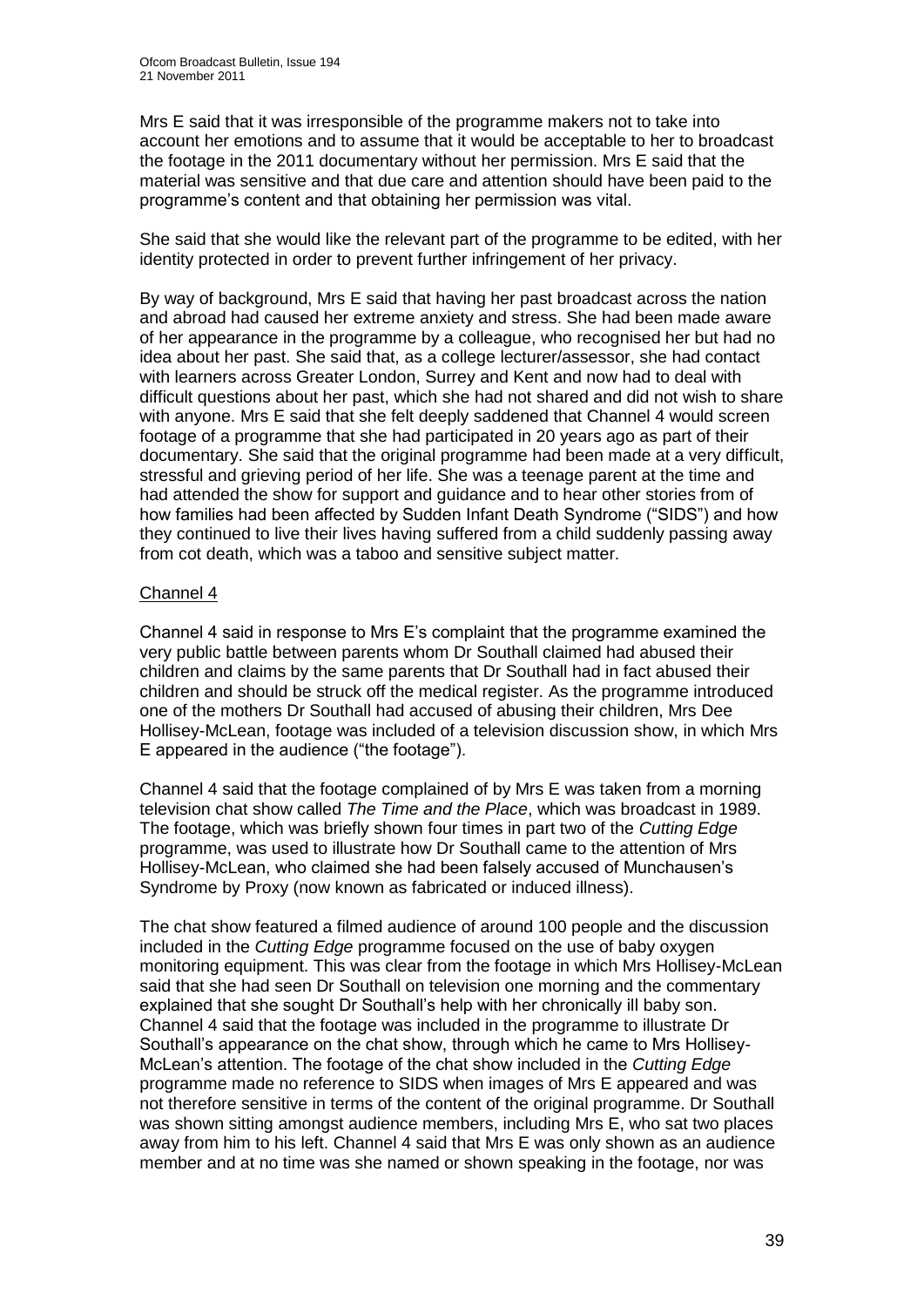she referred to, named or singled out in the programme in a way that was critical of her.

Channel 4 said that the footage was fully licensed and commercially available archive footage from ITV Archive. It was passed through their internal clearance process, which did not identify any restriction or prohibition on the use of the footage, before being licensed for inclusion in the programme. The producers understood that the footage was also later licensed, without complaint, to *The London Programme, A Mother"s Touch*, a news documentary programme about Dr Southall broadcast in 1994. Channel 4 also said that it was clear that Mrs E consented to appearing in the original chat show and that neither the programme makers nor ITV Archive were aware of any restrictions or prohibition she had placed on the re-use of the footage.

Channel 4 said that on 16 May 2011, Channel 4 informed the producers that Mrs E had contacted Channel 4's Viewer Enquiries Department on 14 May to raise her concerns about the footage. The producers immediately contacted Mrs E and apologised for any distress caused and explained that there was never any intention to cause her any distress. They explained that the footage was commercially available and had been licensed ITV archive footage and used in the programme in good faith. Mrs E said she would like her identity to be protected in any future broadcast. Later the same day, after discussion with Channel 4, it was agreed that Mrs E's face would be blurred in all future repeats of the programme. Mrs E said she was happy with the decision. The producers explained that the process would take a couple of days and the changes would then replace the current version of the programme on 4OD. The changes were made to the master copy on the following day. Unfortunately the producers missed one very brief clip, which was later picked up and immediately blurred in accordance with Mrs E's request. The producers had also taken steps to notify ITV Archive of Mrs E's complaint and to advise them to blur her image from all future use. The producers and Channel 4 were saddened to learn that Mrs E was caused anxiety by the programme. However it was never their intention to cause her any upset and their apology and the prompt action taken to rectify the programme and to alert ITV Archive demonstrated their responsible approach to her complaint.

With reference to Mrs E's complaint that the footage was sensitive and that therefore her identity should have been concealed and her prior consent obtained, Channel 4 said that the footage did not include any discussion of SIDS or any other sensitive issues, other than a contributor in the footage saying that she was a lucky to be under Dr Southall"s care at the Royal Brompton. The context in which the footage was used in the programme was not sensitive, as it was simply used to illustrate how Mrs Hollisey-McLean had first seen Dr Southall on television.

#### **Decision**

Ofcom"s statutory duties include the application, in the case of all television and radio services, of standards which provide adequate protection to members of the public and all other persons from unfair treatment and unwarranted infringement of privacy in, or in the making of, programmes included in such services.

In carrying out its duties, Ofcom has regard to the need to secure that the application of these standards is in the manner that best guarantees an appropriate level of freedom of expression. Ofcom is also obliged to have regard, in all cases, to the principles under which regulatory activities should be transparent, accountable, proportionate and consistent and targeted only at cases in which action is needed.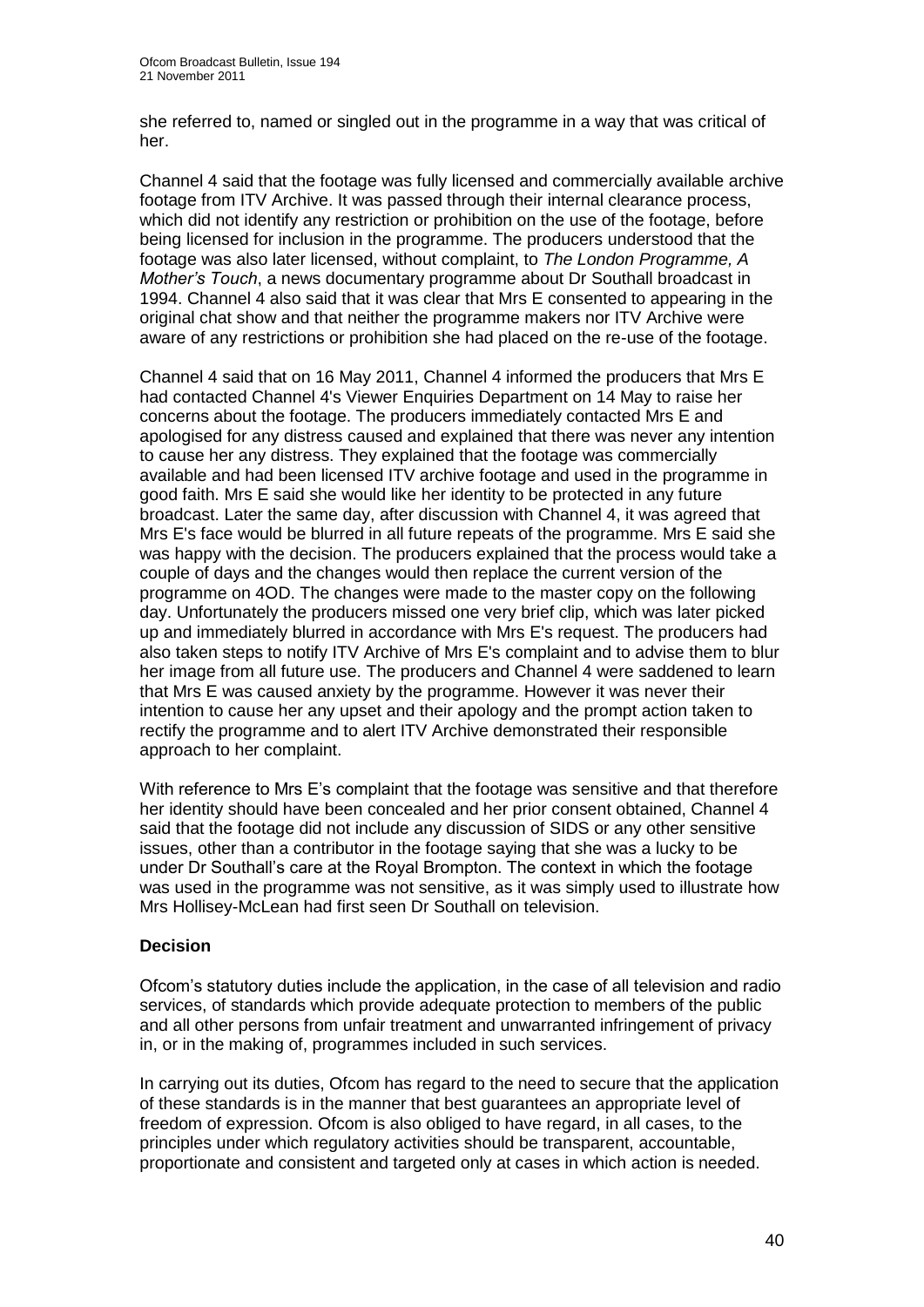In reaching its decision, Ofcom carefully considered all the relevant material provided by both parties. This included a recording of the programme as broadcast and transcript, both parties" written submissions.

Ofcom considered the complaint that Mrs E"s privacy was unwarrantably infringed in the programme as broadcast in that footage in which her image was shown on at least four different occasions was included in the programme without her being consulted or her consent sought and without her identity being protected.

In Ofcom's view, the individual's right to privacy has to be balanced against the competing rights of the broadcasters to freedom of expression. Neither right as such has precedence over the other and where there is a conflict between the two, it is necessary to intensely focus on the comparative importance of the specific rights. Any justification for interfering with or restricting each right must be taken into account and any interference or restriction must be proportionate.

This is reflected in how Ofcom applies Rule 8.1 of the Code which states that any infringement of privacy in programmes, or in connection with obtaining material included in programmes, must be warranted.

Ofcom took into consideration Practices 8.6 and 8.10 of the Code. Practice 8.6 states that if the broadcast of a programme would infringe the privacy of a person, consent should be obtained before the relevant material is broadcast, unless the infringement of privacy is warranted. Practice 8.10 states that broadcasters should ensure that the re-use of material, i.e. use of material originally filmed or recorded for one purpose and then used in a programme for another purpose or used in a later of different programme, does not create an unwarranted infringement of privacy. This applies to both material obtained from others and the broadcaster's own material.

Ofcom noted Mrs E"s point that she wished for the relevant part of the programme to be edited so as to protect her identity and also noted that, once she had raised her concerns with Channel 4 and the producers, the programme was edited so as to blur her image in future broadcasts of the programme and ITV Archive was advised of the situation.

In considering whether Mrs E"s privacy was unwarrantably infringed in the programme as broadcast, Ofcom first considered the extent to which she could have legitimately expected that the footage of her in the audience of *The Time and the Place* would not be broadcast again, and therefore whether her consent was required.

Ofcom noted that in the relevant section of the programme, Mrs Hollisey-McLean was explaining how she had found out about and decided to consult Dr Southall. A clip was included from *The Time and the Place*, originally broadcast in 1989, in which a mother in the audience said:

*"I"m one of the lucky ones because my baby Angharad is under Dr Southall from the Royal Brompton. I am lucky".* 

Mrs Hollisey-McLean said that she had seen Dr Southall talking about a monitor that he had designed to record a baby"s oxygen levels. The commentary then said:

*"Little did she realise her pursuit of a medical specialist was raising suspicions about her behaviour. There was a growing concern that she may be exaggerating Ben"s condition to gain attention for herself. Remarkably, she had unwittingly*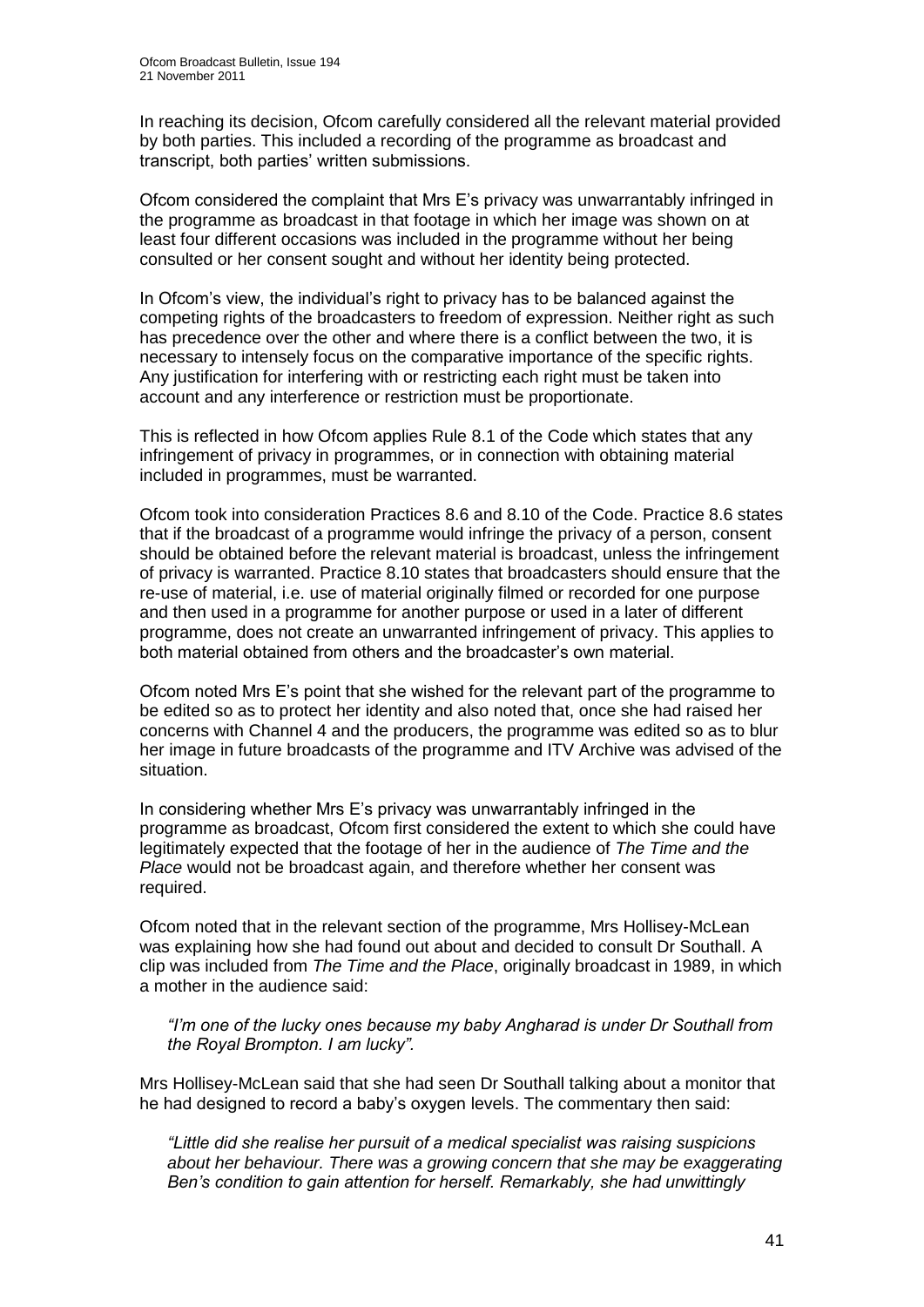*chosen one of the few men qualified to act on these concerns. Dee believed she"d finally found someone able to help with Ben"s chronic illness. But Dr Southall was sceptical whether Ben had any problems in the first place".* 

Ofcom noted that, during Mrs Hollisey-McLean"s explanation and the commentary above, footage of Mrs E was shown briefly on four occasions. She was filmed and included in the original programme as a member of the audience, who was sitting near Dr Southall. Mrs E"s face was shown unobscured in the *Cutting Edge*  programme, but she was neither named nor identified in any other way.

Ofcom considered that the clip from *The Time and the Place* was relevant to the story in that it demonstrated how Mrs Hollisey-McLean had found out about Dr Southall and his work. Ofcom took the view that the broadcast footage of Mrs E"s face did not amount to information that could be regarded as either private or sensitive in nature. This was on the grounds that she was simply an audience member and did not make any contribution in the clip that was included. Ofcom noted the sensitivity surrounding the reasons that Mrs E was in the audience, namely the death of her baby as a result of SIDS, and appreciated that this was a personal and private matter. However, in Ofcom"s view there was nothing in the programme as broadcast that would have led viewers to be aware of this background. This was on the grounds that the programme did not explicitly disclose Mrs E"s background or her personal interest in the subject. Ofcom noted the brevity of the clips included and the fact that she did not speak. Ofcom also noted that the context in which the footage was used in *Cutting Edge* (namely that Mrs Hollisey-McLean had decided to consult Dr Southall, having heard the woman who spoke positively about him on *The Time The Place*) did not relate to SIDS. Ofcom appreciated that Mrs E was asked questions about her appearance in the *Cutting Edge* programme after it was broadcast, but, taking these factors into account, Ofcom considered that viewers were unlikely to have inferred Mrs E"s background from the inclusion of the clips. In these circumstances, there was no requirement for the programme makers to obscure Mrs E"s image to protect her identity.

As regards consent, Ofcom noted that Mrs E gave consent to the original programme makers and that no restrictions or prohibitions had been placed on future use of the footage. Ofcom appreciated that Mrs E may not have expected the footage to be used again more than 20 years later, but was satisfied that the makers of the *Cutting Edge* programme had the necessary licence to use the footage. In these circumstances, Ofcom considered that Mrs E"s prior consent was not required for the broadcast of the footage.

Taking into account all the factors above, Ofcom therefore did not consider that Mr E had a legitimate expectation of privacy in relation to the broadcast of the footage. Given this conclusion it was not necessary for Ofcom to consider whether any intrusion into Mrs E"s privacy was warranted.

In these circumstances, Ofcom found no unwarranted infringement of Mrs E"s privacy in the programme as broadcast.

#### **Accordingly, Ofcom has not upheld Mrs E's complaint of unwarranted infringement of privacy in either the making or broadcast of the programme.**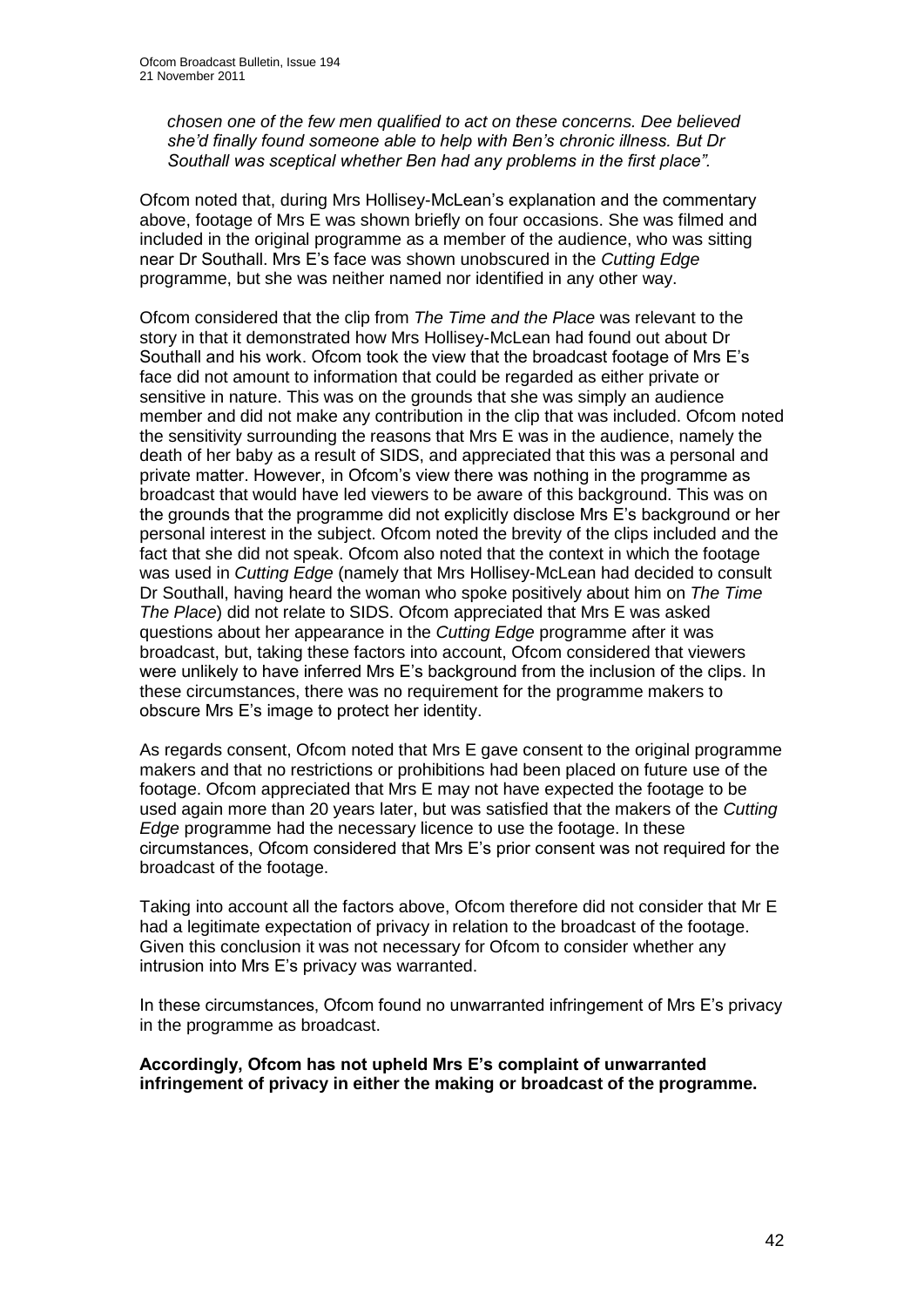# **Other Programmes Not in Breach**

# **Up to 31 October 2011**

| Programme                        | <b>Broadcaster</b> | <b>Transmission</b><br>Date | <b>Categories</b>                         |
|----------------------------------|--------------------|-----------------------------|-------------------------------------------|
| Amader Khober                    | Channel i          | 02/07/2011                  | Due impartiality/bias                     |
| The AM Double Trouble<br>Show    | 3T FM              | 11/10/2011                  | Retention and production<br>of recordings |
| The World's Strictest<br>Parents | BBC <sub>3</sub>   | 14/08/2011                  | Offensive language                        |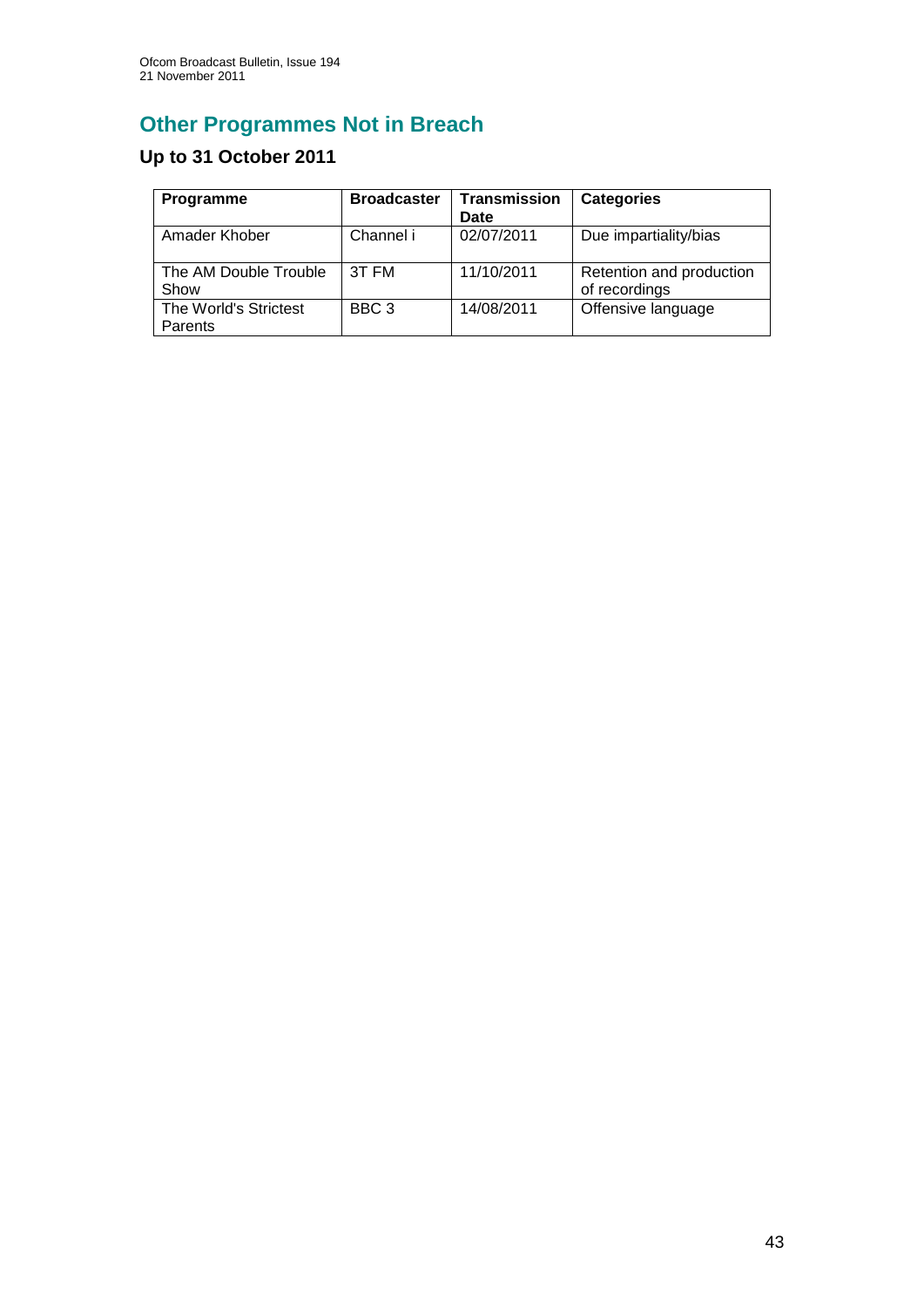# **Complaints Assessed, not Investigated**

## **Between 18 and 31 October 2011**

This is a list of complaints that, after careful assessment, Ofcom has decided not to pursue because they did not raise issues warranting investigation.

| Programme                                     | <b>Broadcaster</b> | <b>Transmission</b><br><b>Date</b> | <b>Categories</b>                           | <b>Number of</b><br>complaints |
|-----------------------------------------------|--------------------|------------------------------------|---------------------------------------------|--------------------------------|
| 118 118's sponsorship of<br><b>ITV Movies</b> | ITV2               | 16/10/2011                         | Scheduling                                  |                                |
| 118 118's sponsorship of<br><b>ITV Movies</b> | Various            | n/a                                | Violence and dangerous<br>behaviour         | 1                              |
| 4oD smartphones<br>(promotion)                | E4+1/Channel 4     | n/a                                | Materially misleading                       | $\overline{4}$                 |
| 5 News at 7                                   | Channel 5          | 14/10/2011                         | Generally accepted<br>standards             | $\mathbf 1$                    |
| 71 Degrees North                              | ITV1               | 18/10/2011                         | Religious/Beliefs<br>discrimination/offence | 1                              |
| A History of Scotland                         | Yesterday          | 25/10/2011                         | Outside of remit / other                    | 1                              |
| <b>Adult Smile</b>                            | Smile TV           | 19/10/2011                         | Sexual material                             | 1                              |
| Advertising scheduling                        | ITV1               | n/a                                | Advertising scheduling                      | 1                              |
| <b>BBC News</b>                               | <b>BBC News 24</b> | 10/10/2011                         | Outside of remit / other                    | 1                              |
| <b>BBC News</b>                               | <b>BBC News 24</b> | 11/10/2011                         | Violence and dangerous<br>behaviour         | 1                              |
| <b>BBC News</b>                               | BBC1               | 18/10/2011                         | Outside of remit / other                    | 1                              |
| <b>BBC News</b>                               | <b>BBC News 24</b> | 19/10/2011                         | Outside of remit / other                    | 1                              |
| <b>BBC News</b>                               | BBC1               | 19/10/2011                         | Outside of remit / other                    | 1                              |
| <b>Bid TV</b>                                 | Freeview           | 29/10/2011                         | Outside of remit /<br>Advertising content   | 1                              |
| <b>Big Brother</b>                            | Channel 5          | 14/10/2011                         | Generally accepted<br>standards             | 1                              |
| <b>Big Brother</b>                            | Channel 5          | 16/10/2011                         | Violence and dangerous<br>behaviour         | 1                              |
| <b>Big Brother</b>                            | Channel 5          | 17/10/2011                         | Premium rate services                       | 1                              |
| <b>Big Brother</b>                            | Channel 5          | 19/10/2011                         | Generally accepted<br>standards             | 3                              |
| <b>Big Brother</b>                            | Channel 5          | 21/10/2011                         | Generally accepted<br>standards             | 1                              |
| <b>Big Brother</b>                            | Channel 5          | 21/10/2011                         | Materially misleading                       | 1                              |
| <b>Big Brother</b>                            | Channel 5          | 25/10/2011                         | Generally accepted<br>standards             | $\overline{2}$                 |
| <b>Big Brother</b>                            | Channel 5          | 26/10/2011                         | Generally accepted<br>standards             | $\overline{2}$                 |
| <b>Big Brother</b>                            | Channel 5          | 26/10/2011                         | Voting                                      | 1                              |
| <b>Big Brother</b>                            | Channel 5          | n/a                                | Generally accepted<br>standards             | 1                              |
| <b>Big Brother</b>                            | Channel 5          | n/a                                | Generally accepted<br>standards             | 1                              |
| Big Brother's Bit on the<br>Side              | $5^*$              | 16/10/2011                         | Generally accepted<br>standards             | 1                              |
| Big Brother's Bit on the<br>Side              | Channel $5$        | 20/10/2011                         | Generally accepted<br>standards             | 1                              |
| Big Brother's Bit on the<br>Side              | $\overline{5^*}$   | n/a                                | Generally accepted<br>standards             | 1                              |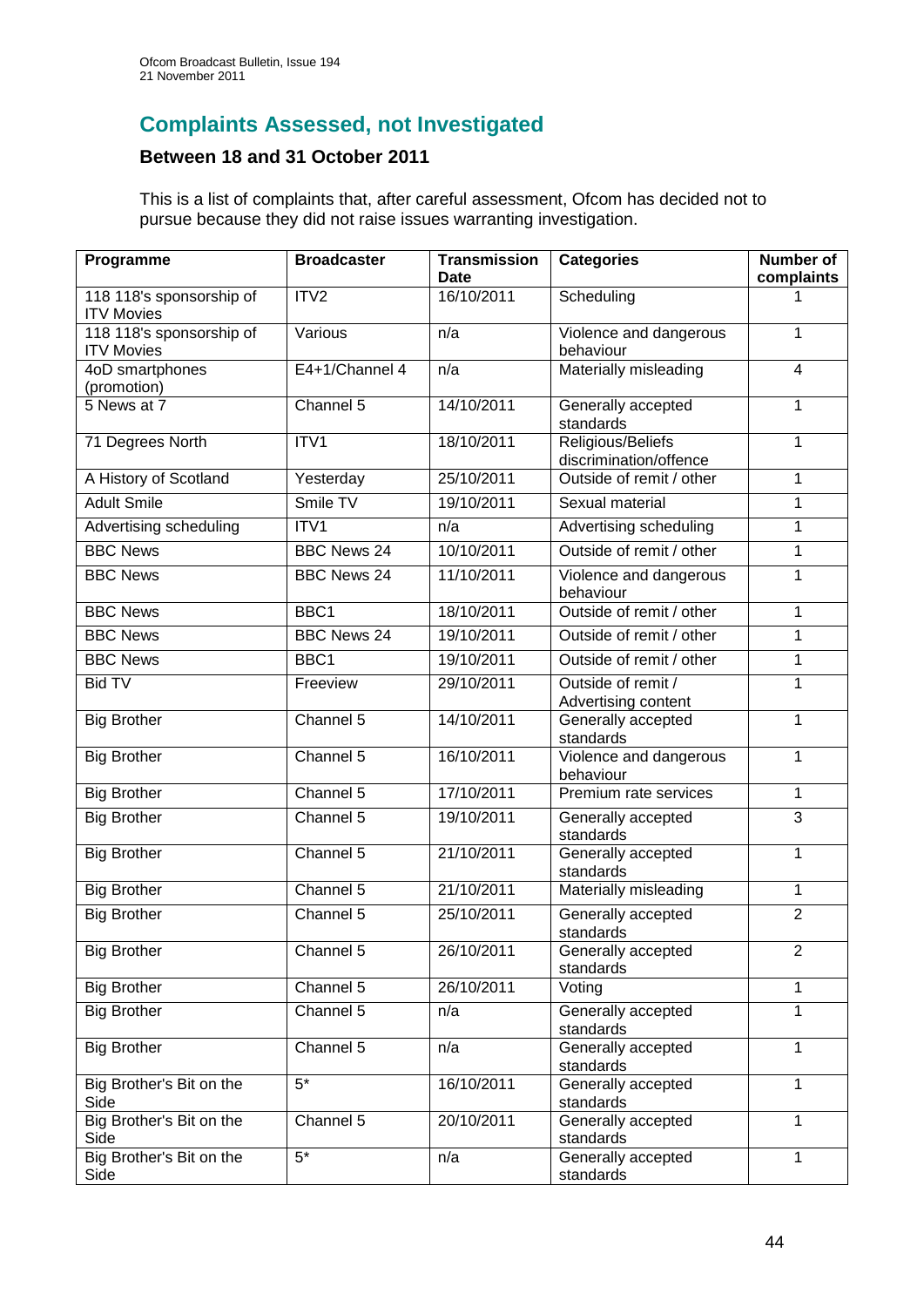| <b>Birthdays</b>                                   | Baby TV            | n/a        | Race<br>discrimination/offence                   | 1              |
|----------------------------------------------------|--------------------|------------|--------------------------------------------------|----------------|
| <b>Blue Peter</b>                                  | BBC <sub>1</sub>   | 18/10/2011 | Offensive language                               | 1              |
| <b>Border News</b>                                 | ITV1               | 13/10/2011 | Fairness & Privacy                               | 1              |
| <b>Boulton and Co</b>                              | <b>Sky News</b>    | 25/10/2011 | Due impartiality/bias                            | 9              |
| <b>Capital Breakfast</b>                           | Capital 95.8 FM    | 17/10/2011 | Generally accepted<br>standards                  | 1              |
| <b>Capital Breakfast With</b><br>Johnny and Lisa   | <b>Capital FM</b>  | 30/09/2011 | Generally accepted<br>standards                  | 1              |
| Capital Breakfast With<br>Johnny and Lisa          | <b>Capital FM</b>  | 17/10/2011 | Sexual orientation<br>discrimination/offence     | 1              |
| Casualty                                           | BBC <sub>1</sub>   | 18/12/2010 | Generally accepted<br>standards                  | 1              |
| <b>Celebrity Coach Trip</b>                        | Channel 4          | 14/10/2011 | Generally accepted<br>standards                  | 1              |
| <b>Celebrity Coach Trip</b>                        | Channel 4          | 16/10/2011 | Disability<br>discrimination/offence             | 1              |
| <b>Celebrity Coach Trip</b>                        | Channel 4          | 19/10/2011 | <b>Nudity</b>                                    | 1              |
| <b>Champions League</b><br>Football                | Sky Sports 2       | 18/10/2011 | Generally accepted<br>standards                  | 1              |
| Channel 5 cross promotions                         | Channel 5          | n/a        | Cross/self promotions                            | 1              |
| Chris Moyles' Hollywood<br><b>Stars Quiz Night</b> | Channel 4          | 23/10/2011 | Generally accepted<br>standards                  | $\overline{2}$ |
| Chris Moyles' Hollywood<br><b>Stars Quiz Night</b> | Channel 4          | 28/10/2011 | Generally accepted<br>standards                  | 1              |
| Clare in the Community                             | <b>BBC Radio 4</b> | 21/10/2011 | Gender<br>discrimination/offence                 | 1              |
| Come Dine With Me                                  | More4              | 18/10/2011 | Generally accepted<br>standards                  | $\overline{2}$ |
| <b>Coronation Street</b>                           | ITV1               | 14/10/2011 | Offensive language                               | 14             |
| <b>Coronation Street</b>                           | ITV1               | 21/10/2011 | <b>Disability</b><br>discrimination/offence      | $\overline{2}$ |
| <b>Coronation Street</b>                           | ITV1               | 24/10/2011 | Generally accepted<br>standards                  | $\overline{2}$ |
| <b>Coronation Street</b>                           | ITV1               | 26/10/2011 | Generally accepted<br>standards                  | 1              |
| <b>Coronation Street</b>                           | ITV1               | 26/10/2011 | Violence and dangerous<br>behaviour              | 1              |
| <b>Coronation Street</b>                           | ITV1               | 28/10/2011 | Generally accepted<br>standards                  | $\overline{2}$ |
| <b>Coronation Street</b>                           | ITV1               | 28/10/2011 | Under 18s in programmes                          | 1              |
| <b>Coronation Street Omnibus</b>                   | ITV1               | 15/10/2011 | Offensive language                               | 1              |
| Corrie Extra: Just Rosie                           | ITV2               | 23/10/2011 | Offensive language                               | 1              |
| Countryfile                                        | BBC1               | 24/07/2011 | Fairness & Privacy                               | 1              |
| <b>Criminal Minds</b>                              | <b>Sky Living</b>  | 16/09/2011 | Violence and dangerous<br>behaviour / Scheduling | 1              |
| Dangerous Drivers' School                          | Channel 5          | 19/10/2011 | Violence and dangerous<br>behaviour              | 1              |
| Dangerous Drivers' School                          | Channel 5          | 26/10/2011 | Violence and dangerous<br>behaviour              | 1              |
| DCI Banks (trailer)                                | ITV1               | 12/10/2011 | Scheduling                                       | 1              |
| Deal or No Deal                                    | Channel 4          | 12/10/2011 | Under 18s in programmes                          | 1              |
| Deal or No Deal                                    | Channel 4          | 20/10/2011 | Offensive language                               | 1              |
| Derren Brown                                       | Channel 4          | 23/10/2011 | Hypnotic and other<br>techniques                 | 1              |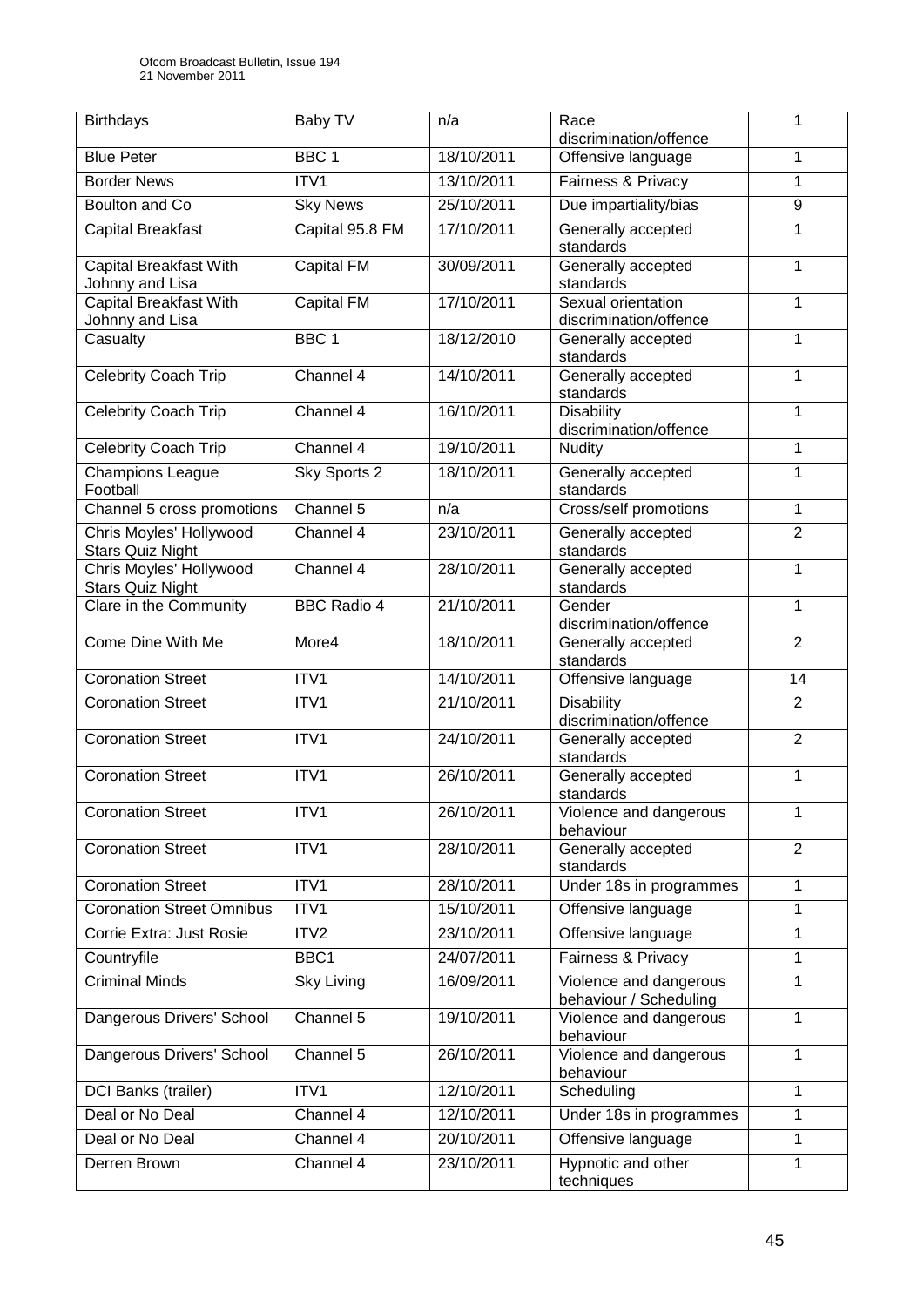| Derren Brown                                                   | Channel 4                        | 28/10/2011 | Offensive language                  | 1              |
|----------------------------------------------------------------|----------------------------------|------------|-------------------------------------|----------------|
| Derren Brown: The<br>assassins                                 | Channel 4                        | 21/10/2011 | Generally accepted<br>standards     | 1              |
| Digital Switchover                                             | n/a                              | n/a        | Outside of remit / other            | 1              |
| promotion<br>Doc Martin                                        | ITV1                             | 10/10/2011 | Materially misleading               | 1              |
| Doctors                                                        | BBC <sub>1</sub>                 | 20/10/2011 | Generally accepted<br>standards     | 1              |
| Don't Tell the Bride                                           | BBC <sub>3</sub>                 | 24/10/2011 | Offensive language                  | 1              |
| <b>Embarrassing Bodies</b>                                     | Channel 4                        | 10/10/2011 | Nudity                              | 1              |
| <b>Embarrassing Bodies</b>                                     | Channel 4                        | 17/10/2011 | Under 18s in programmes             | 1              |
| Emmerdale                                                      | ITV1                             | 17/10/2011 | Offensive language                  | $\overline{2}$ |
| Emmerdale                                                      | ITV1                             | 27/10/2011 | Generally accepted<br>standards     | $\overline{2}$ |
| Emmerdale                                                      | ITV1                             | n/a        | Suicide and self harm               | 1              |
| Emmerdale                                                      | ITV1                             | n/a        | Violence and dangerous<br>behaviour | 1              |
| <b>Extraordinary People</b><br>(trailer)                       | Channel 5                        | 24/10/2011 | Generally accepted<br>standards     | 1              |
| Fighting on the Front Line                                     | Channel 4                        | 18/10/2011 | Violence and dangerous<br>behaviour | 1              |
| Fish Town                                                      | <b>Sky Atlantic</b>              | 11/10/2011 | Offensive language                  | 1              |
| Forthcoming Films<br>(promotion)                               | Viva                             | 11/10/2011 | Race<br>discrimination/offence      | 1              |
| <b>Fox News</b>                                                | <b>Fox News</b>                  | n/a        | Due impartiality/bias               | 1              |
| Foxy Bingo's sponsorship<br>credit for The Jeremy Kyle<br>Show | ITV1                             | n/a        | Sponsorship credits                 | 1              |
| <b>Fresh New Tunes</b>                                         | <b>Chart Show TV</b>             | 09/10/2011 | Sexual material                     | 1              |
| <b>Frozen Planet</b>                                           | BBC <sub>1</sub>                 | 26/10/2011 | Animal welfare                      | 1              |
| Fry's Planet Word                                              | BBC <sub>2</sub>                 | 09/10/2011 | Outside of remit / other            | 1              |
| <b>GEO TV and ARY World</b><br><b>News</b>                     | <b>GEO TV/ARY</b><br><b>News</b> | 09/09/2011 | Generally accepted<br>standards     | 1              |
| Good Morning                                                   | ITV <sub>1</sub>                 | 28/10/2011 | Advertising minutage                | 1              |
| Greg James                                                     | <b>BBC Radio 1</b>               | 11/10/2011 | Outside of remit / other            | 1              |
| Hard to Tell                                                   | <b>BBC Radio 4</b>               | 18/10/2011 | Offensive language                  | 1              |
| Harry Hill's TV Burp                                           | <b>ITV1 Granada</b>              | 22/10/2011 | Generally accepted<br>standards     | 1              |
| Harveys' sponsorship of<br><b>Coronation Street</b>            | ITV1                             | 26/10/2011 | Violence and dangerous<br>behaviour | 1              |
| <b>Headline News</b>                                           | <b>Sky News</b>                  | 18/10/2011 | Generally accepted<br>standards     | 1              |
| Hidden                                                         | BBC1                             | 06/10/2011 | Generally accepted<br>standards     | 1              |
| History of Scotland                                            | Yesterday                        | 25/10/2011 | Materially misleading               | 1              |
| <b>Hokey Pokey</b>                                             | Baby TV                          | n/a        | Race<br>discrimination/offence      | 1              |
| <b>Holy Flying Circus</b>                                      | BBC <sub>4</sub>                 | 20/10/2011 | Generally accepted<br>standards     | 1              |
| How Do They Do It?                                             | <b>Discovery</b><br>Channel      | 17/10/2011 | Animal welfare                      | 1              |
| <b>Ideal Shopping</b>                                          | Ideal Shopping<br><b>Direct</b>  | 16/10/2011 | Advertising content                 | 1              |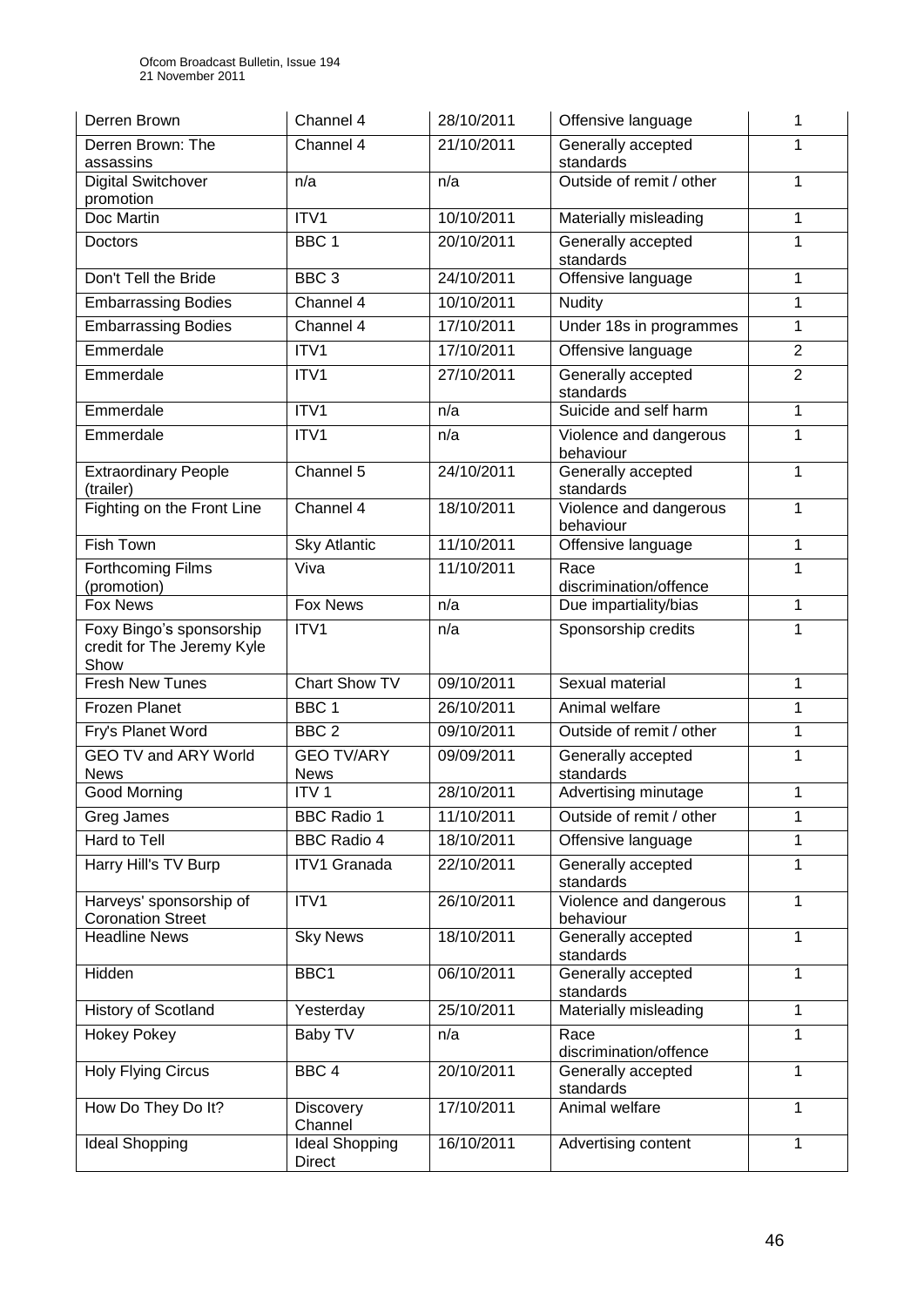| <b>Inside Gatwick</b>                   | Sky1                                        | 16/10/2011 | Gender<br>discrimination/offence                     | 1              |
|-----------------------------------------|---------------------------------------------|------------|------------------------------------------------------|----------------|
| Inspector George Gently                 | BBC1                                        | 04/09/2011 | Drugs, smoking, solvents<br>or alcohol               | 1              |
| <b>ITV Morning News</b>                 | ITV1                                        | 28/10/2011 | Generally accepted<br>standards                      | 1              |
| <b>ITV News at Ten and</b><br>Weather   | ITV1                                        | 13/10/2011 | Generally accepted<br>standards                      | 1              |
| ITV News at Ten and<br>Weather          | ITV1                                        | 18/10/2011 | Generally accepted<br>standards                      | 1              |
| Jamie's Great Britain                   | Channel 4                                   | 25/10/2011 | Offensive language                                   | $\overline{2}$ |
| Jeremy Kyle                             | ITV <sub>1</sub>                            | 28/10/2011 | Advertising minutage                                 | 1              |
| Jinx                                    | <b>CBBC</b>                                 | 18/10/2011 | Scheduling                                           | 1              |
| Jo Brand's Big Splash                   | Dave                                        | 11/10/2011 | Offensive language                                   | 1              |
| Johnny Vaughan                          | Capital Radio                               | 27/09/2011 | Offensive language                                   | 1              |
| Ken Livingstone and David<br>Mellor     | LBC                                         | 01/10/2011 | Due impartiality/bias                                | 1              |
| Kick the Mould Out                      | 105.9 Bishop FM                             | 22/09/2011 | Offensive language                                   | 1              |
| <b>Kismet Radio</b>                     | 1035 Medium<br>Wave                         | 18/10/2011 | Due accuracy                                         | 1              |
| <b>LBC</b>                              | <b>LBC</b>                                  | 23/10/2011 | Generally accepted<br>1<br>standards                 |                |
| <b>Little Red Fowers</b>                | Film4                                       | 13/10/2011 | <b>Nudity</b>                                        |                |
| Loose Women                             | ITV1                                        | 22/09/2011 | Generally accepted<br>standards                      | 1              |
| Loose Women                             | ITV1                                        | 21/10/2011 | $\overline{2}$<br>Gender<br>discrimination/offence   |                |
| Loose Women                             | ITV1                                        | 21/10/2011 | $\overline{2}$<br>Generally accepted<br>standards    |                |
| Loose Women                             | ITV1                                        | 25/10/2011 | Due impartiality/bias                                | 1              |
| Loose Women                             | ITV1                                        | 25/10/2011 | 1<br>Race<br>discrimination/offence                  |                |
| Loose Women (trailer)                   | ITV1                                        | 22/10/2011 | 1<br>Generally accepted<br>standards                 |                |
| Match of the Day 2                      | BBC <sub>2</sub>                            | 11/09/2011 | Flashing images/risk to<br>1<br>viewers who have PSE |                |
| Mayday Mayday                           | ITV1                                        | 18/10/2011 | Offensive language                                   | 1              |
| <b>Midsomer Murders</b>                 | ITV1                                        | 12/10/2011 | 1<br>Generally accepted<br>standards                 |                |
| <b>Midsomer Murders</b>                 | ITV1                                        | 26/10/2011 | Religious/Beliefs<br>1<br>discrimination/offence     |                |
| Mike Tulan                              | <b>Key 103</b>                              | 12/10/2011 | 1<br>Gender<br>discrimination/offence                |                |
| <b>Mission Week</b>                     | God Channel<br>(channel 279 with<br>Virgin) | 17/10/2011 | 1<br>Harm                                            |                |
| Models, Misfits and<br>Mayhem           | ITV <sub>2</sub>                            | 11/10/2011 | Materially misleading                                | 1              |
| Models, Misfits and<br>Mayhem (trailer) | ITV1                                        | 16/10/2011 | Scheduling                                           | 1              |
| Monty Python's Life of Brian            | BBC <sub>4</sub>                            | 22/10/2011 | Religious/Beliefs<br>1<br>discrimination/offence     |                |
| Moto GP                                 | <b>BBC iPlayer</b>                          | 23/10/2011 | Outside of remit / other                             | 1              |
| Mummifying Alan: Egypt's<br>Last Secret | Channel 4                                   | 24/10/2011 | Generally accepted<br>standards                      | 1              |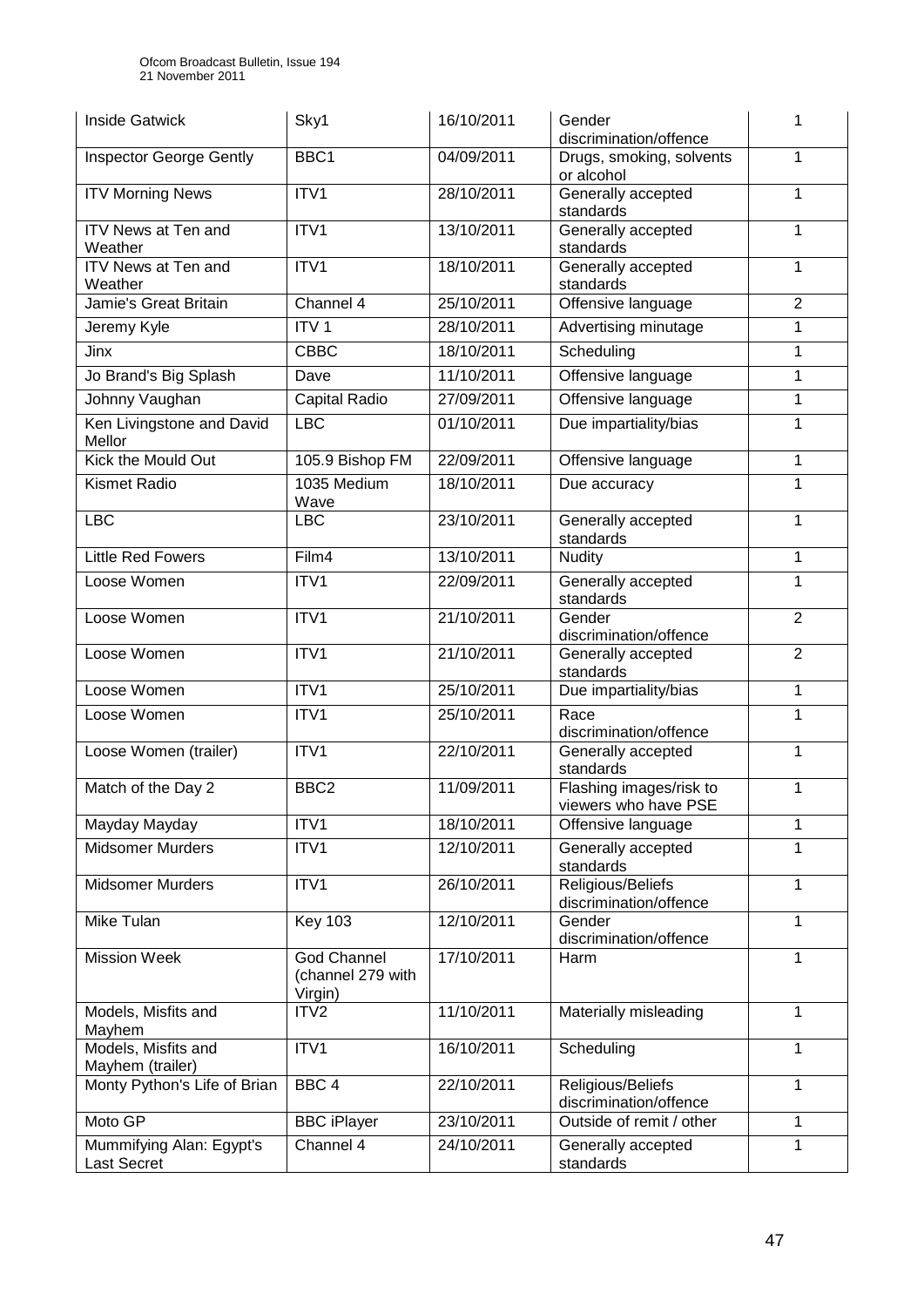| Mummifying Alan: Egypt's<br><b>Last Secret</b>         | Channel 4                                  | 24/10/2011 | Generally accepted<br>standards                | 1              |
|--------------------------------------------------------|--------------------------------------------|------------|------------------------------------------------|----------------|
| Mummifying Alan: Egypt's<br>Last Secret (trailer)      | Channel 4                                  | 23/10/2011 | Generally accepted<br>standards                | 1              |
| New You've Been Framed!                                | ITV2                                       | 19/10/2011 | Generally accepted<br>standards                | 1              |
| Newsnight                                              | BBC <sub>2</sub>                           | 18/10/2011 | Due impartiality/bias                          | 1              |
| Newsnight                                              | BBC <sub>2</sub>                           | 19/10/2011 | Due impartiality/bias                          | 1              |
| Newsnight                                              | BBC <sub>2</sub>                           | 19/10/2011 | Due impartiality/bias                          | 1              |
| <b>Nick Ferrari</b>                                    | <b>LBC</b>                                 | 04/10/2011 | Due accuracy                                   | 1              |
| <b>Nicky Campbell</b>                                  | <b>BBC Radio 5 Live</b>                    | 19/10/2011 | Outside of remit / other                       | 1              |
| Nina and the Neurons                                   | <b>CBeebies</b>                            | 14/10/2011 | Scheduling                                     | 1              |
| <b>Only Connect</b>                                    | BBC <sub>4</sub>                           | 10/10/2011 | Generally accepted<br>standards                | 1              |
| Panorama                                               | BBC <sub>1</sub>                           | 14/10/2011 | Outside of remit / other                       | 1              |
| Paranormal Activity 3<br>(advertisement)               | Various                                    | n/a        | Outside of remit /<br>Advertising content      | 1              |
| Party Political Broadcast by<br>the Conservative Party | ITV1                                       | 05/10/2011 | Political advertising                          | $\overline{2}$ |
| Peppa Pig/Olive the Ostrich                            | Nick Jr                                    | 16/10/2011 | Advertising minutage                           | 1              |
| Peter Popoff                                           | The Gospel<br>Channel (Sky<br>channel 590) | 19/10/2011 | Harm                                           |                |
| Phones 4U (advertisement)                              | n/a                                        | 13/10/2011 | Outside of remit / other                       | 1              |
| Phones 4U's sponsorship of<br>Harry Hill's TV Burp     | ITV1                                       | 08/10/2011 | Scheduling                                     | 6              |
| Phones 4U's sponsorship of<br>Harry Hill's TV Burp     | ITV1                                       | 15/10/2011 | Scheduling                                     | 3              |
| Phones 4U's sponsorship of<br>Harry Hill's TV Burp     | ITV1                                       | 22/10/2011 | Scheduling                                     | $\overline{2}$ |
| Phones 4U's sponsorship of<br>Harry Hill's TV Burp     | ITV1                                       | 29/10/2011 | Scheduling                                     | $\mathbf{1}$   |
| Piers Morgan Life Stories<br>(trailer)                 | ITV1                                       | 22/10/2011 | Generally accepted<br>standards                | 1              |
| <b>Planet Dinosaur</b>                                 | BBC <sub>1</sub>                           | 23/10/2011 | Violence and dangerous<br>behaviour            | 1              |
| <b>Political Programming</b>                           | <b>BBC</b> channels                        | 19/10/2011 | Outside of remit / other                       | 1              |
| Pressure FM                                            | Pressure FM<br>96.7FM                      | 19/10/2011 | Outside of remit / other                       | 1              |
| Pretty Baby                                            | Sky DramaRom                               | 04/10/2010 | 1<br>Under 18s in programmes                   |                |
| Price Drop TV                                          | Price Drop TV                              | 29/10/2011 | Outside of remit /<br>1<br>Advertising content |                |
| Programme Idents                                       | Various                                    | n/a        | Outside of remit / other<br>1                  |                |
| Programme Idents                                       | Really TV                                  | n/a        | 1<br>Violence and dangerous<br>behaviour       |                |
| <b>Q Radio Network</b>                                 | Q102.9 FM                                  | n/a        | Format                                         | 1              |
| Question of Sport                                      | BBC <sub>1</sub>                           | 21/10/2011 | <b>Disability</b><br>discrimination/offence    | 1              |
| <b>Real Radio Breakfast Show</b>                       | <b>Real Radio</b><br>Yorkshire             | 19/10/2011 | Animal welfare                                 | 1              |
| Real Radio Home Time                                   | Real Radio North<br>West                   | 20/10/2011 | Violence and dangerous<br>behaviour            |                |
| Reality With Mahee                                     | Channel S                                  | 22/09/2011 | Religious/Beliefs<br>discrimination/offence    | 1              |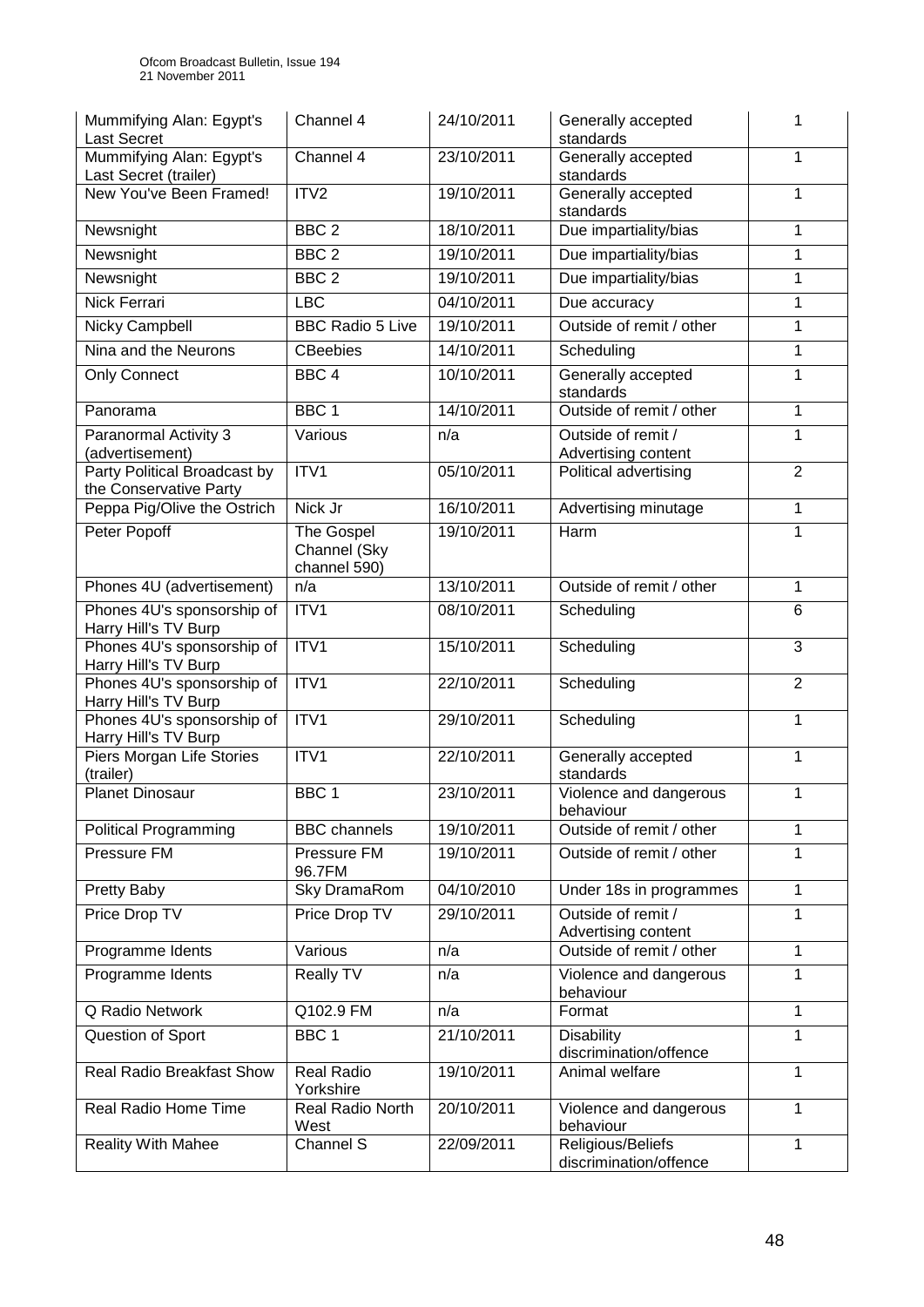| Red Light Lounge                                     | Red Light 3            | 14/10/2011 | Sexual material                                  | 1              |
|------------------------------------------------------|------------------------|------------|--------------------------------------------------|----------------|
| Regional broadcasting                                | n/a                    | n/a        | Outside of remit / other                         | 1              |
| <b>Ricky Gervais</b>                                 | Channel 4              | 14/10/2011 | Generally accepted<br>standards                  | 1              |
| <b>Ricky Gervais</b>                                 | Channel 4              | 14/10/2011 | Generally accepted<br>standards                  | 1              |
| Rugby World Cup 2011                                 | ITV1                   | 15/10/2011 | Race<br>discrimination/offence                   | 3              |
| Rugby World Cup 2011                                 | ITV1                   | 23/10/2011 | Advertising scheduling                           | 1              |
| <b>Russell Howard's Good</b><br><b>News</b>          | BBC <sub>3</sub>       | 22/10/2011 | Generally accepted<br>standards                  | 1              |
| Sadie Nine                                           | <b>BBC Radio Essex</b> | 26/09/2011 | Generally accepted<br>standards                  | 1              |
| <b>Scott Mills</b>                                   | Radio 1                | 13/10/2011 | Disability<br>discrimination/offence             | 1              |
| Secret Agent                                         | Channel 4              | 28/10/2011 | Advertising minutage                             | 1              |
| Secret Pakistan                                      | BBC <sub>2</sub>       | 26/10/2011 | Outside of remit / other                         | $\overline{2}$ |
| Sex and the City                                     | <b>Comedy Central</b>  | 20/10/2011 | Generally accepted                               | 1              |
|                                                      |                        |            | standards                                        |                |
| <b>Shallow Hal</b>                                   | Channel 5              | 02/10/2011 | Advertising content                              | $\mathbf{1}$   |
| <b>Shop Swiss</b>                                    | The V Channel          | 08/10/2011 | Generally accepted<br>standards                  | 1              |
| Signed by Katie Price                                | <b>Sky Living</b>      | 10/10/2011 | Generally accepted<br>1<br>standards             |                |
| Signed by Katie Price                                | <b>Sky Living</b>      | 17/10/2011 | Materially misleading                            | 1              |
| <b>Sky News</b>                                      | <b>Sky News</b>        | 14/10/2011 | Due impartiality/bias                            | 1              |
| <b>Sky News</b>                                      | <b>Sky News</b>        | 17/10/2011 | Materially misleading                            |                |
| <b>Sky News</b>                                      | <b>Sky News</b>        | 18/10/2011 | Due impartiality/bias                            | 1              |
| <b>Sky News</b>                                      | <b>Sky News</b>        | 19/10/2011 | Due impartiality/bias<br>1                       |                |
| <b>Sky News</b>                                      | <b>Sky News</b>        | 19/10/2011 | Offensive language                               |                |
| <b>Sky News Android</b><br>application content       | n/a                    | 18/10/2011 | Outside of remit / other<br>1                    |                |
| <b>Sky News with Lorna</b><br>Dunkley                | <b>Sky News</b>        | 23/10/2011 | <b>Disability</b><br>1<br>discrimination/offence |                |
| Songs of Praise: 50th<br><b>Birthday Celebration</b> | BBC <sub>1</sub>       | 02/10/2011 | Outside of remit / other                         |                |
| Sorry, I've Got No Head                              | BBC <sub>1</sub>       | 28/08/2011 | Generally accepted<br>1<br>standards             |                |
| Sorry, I've Got No Head                              | BBC <sub>2</sub>       | 22/10/2011 | $\mathbf{1}$<br>Race<br>discrimination/offence   |                |
| South Park (trailer)                                 | <b>Comedy Central</b>  | n/a        | 1<br>Offensive language                          |                |
| Sponsorship credit for The<br>Jonathan Ross Show     | ITV1                   | 06/10/2011 | Sponsorship credits<br>1                         |                |
| <b>Steve Berry</b>                                   | Talksport              | 31/10/2011 | Generally accepted<br>standards                  | 1              |
| <b>Strictly Come Dancing</b>                         | BBC <sub>1</sub>       | 08/10/2011 | Generally accepted<br>1<br>standards             |                |
| <b>Strictly Come Dancing</b>                         | BBC 1                  | 15/10/2011 | Generally accepted<br>standards                  | 1              |
| <b>Strictly Come Dancing</b>                         | BBC <sub>1</sub>       | 22/10/2011 | Generally accepted<br>standards                  | 1              |
| <b>Strictly Come Dancing</b>                         | BBC <sub>1</sub>       | 22/10/2011 | Sexual orientation<br>discrimination/offence     | 3              |
| <b>Strictly Come Dancing</b>                         | BBC 1                  | 23/10/2011 | Generally accepted<br>standards                  | 1              |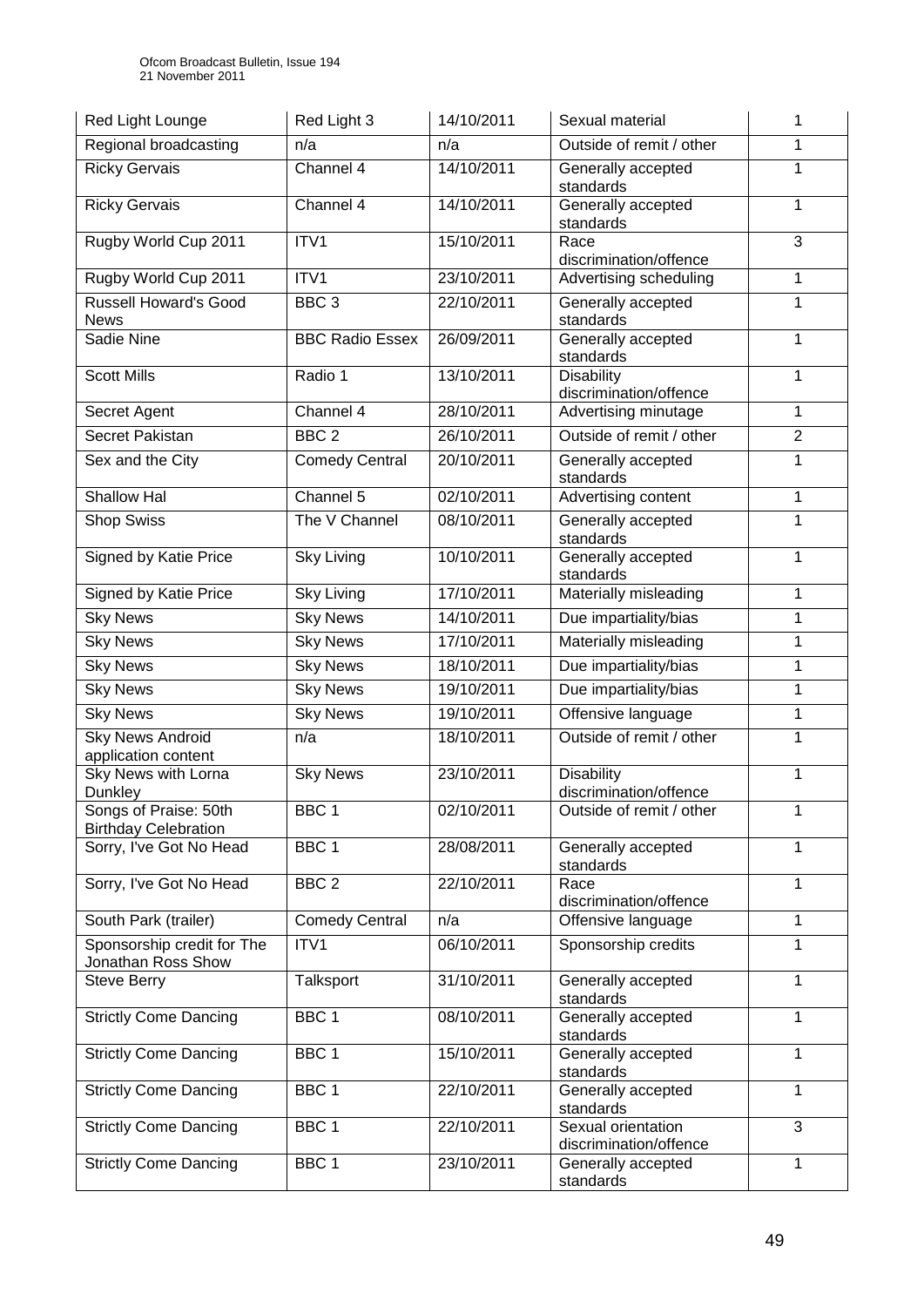| <b>Strictly Come Dancing</b>                      | BBC <sub>1</sub>       | 30/10/2011 | Generally accepted<br>standards                          | 1              |
|---------------------------------------------------|------------------------|------------|----------------------------------------------------------|----------------|
| Strike Back Project Dawn                          | Sky1                   | 27/10/2011 | Competition                                              | 1              |
| Swamp People                                      | <b>History Channel</b> | 05/10/2011 | Offensive language                                       | 1              |
| Taking Control of the<br>Classroom: Tonight       | ITV1                   | 13/10/2011 | Materially misleading                                    | 1              |
| <b>Taro Naw</b>                                   | S <sub>4</sub> C       | 26/09/2011 | Due impartiality/bias                                    | $\overline{2}$ |
| Team America: World<br>Police                     | E <sub>4</sub>         | 26/10/2011 | Race<br>discrimination/offence                           | 1              |
| Tennents' sponsorship of<br>Batman                | ITV4                   | 17/10/2011 | Sponsorship credits                                      | 1              |
| The Daily Politics                                | BBC <sub>2</sub>       | 19/10/2011 | Violence and dangerous<br>behaviour                      | 1              |
| The Future State of Welfare<br>with John Humphrys | BBC <sub>2</sub>       | 27/10/2011 | Outside of remit / other                                 | 1              |
| The Gadget Show                                   | Channel 5              | 17/10/2011 | Violence and dangerous<br>behaviour                      | 1              |
| The Impressions Show                              | BBC <sub>1</sub>       | 29/10/2011 | Generally accepted<br>standards                          | 1              |
| The Jeremy Kyle Show                              | ITV1                   | 18/10/2011 | <b>Disability</b><br>discrimination/offence              | 1              |
| The Jeremy Kyle Show                              | ITV1                   | 18/10/2011 | Materially misleading                                    | 1              |
| The Jonathan Ross Show                            | ITV1                   | 15/10/2011 | Drugs, smoking, solvents<br>$\overline{2}$<br>or alcohol |                |
| The Jonathan Ross Show                            | ITV1                   | 15/10/2011 | Generally accepted<br>1<br>standards                     |                |
| The Jonathan Ross Show                            | ITV1                   | 22/10/2011 | 1<br>Religious/Beliefs<br>discrimination/offence         |                |
| The Joy of Teen Sex                               | Channel 4              | 27/10/2011 | Outside of remit / other<br>4                            |                |
| The Joy of Teen Sex<br>(trailer)                  | Channel 4              | 20/10/2011 | Scheduling                                               |                |
| The Joy of Teen Sex<br>(trailer)                  | Channel 4              | 23/10/2011 | Generally accepted<br>1<br>standards                     |                |
| The Middle                                        | Sky1                   | 28/10/2011 | <b>Nudity</b>                                            |                |
| The Ming Voyages                                  | <b>BBC Radio 4</b>     | 13/10/2011 | Outside of remit / other<br>1                            |                |
| The Restoration Man                               | Channel 4              | 20/10/2011 | Offensive language                                       |                |
| The Sarah Jane Adventures                         | CBBC                   | 17/10/2011 | Scheduling                                               |                |
| The Simpsons                                      | Sky1                   | 11/10/2011 | Generally accepted<br>1<br>standards                     |                |
| The Simpsons                                      | Sky1                   | 13/10/2011 | Scheduling<br>1                                          |                |
| The Simpsons                                      | Channel 4              | 25/10/2011 | 3<br>Offensive language                                  |                |
| The Simpsons                                      | Sky1                   | 26/10/2011 | Offensive language<br>1                                  |                |
| The Simpsons                                      | Channel 4              | 27/10/2011 | Offensive language<br>1                                  |                |
| The Watch Commander                               | The V Channel          | 16/09/2011 | Generally accepted<br>1<br>standards                     |                |
| The World's Strictest<br>Parents                  | Watch                  | 13/10/2011 | Offensive language                                       | 1              |
| The Wright Stuff                                  | Channel 5              | 18/10/2011 | Generally accepted<br>standards                          | 1              |
| The Wright Stuff                                  | Channel 5              | 20/10/2011 | Materially misleading                                    | 1              |
| The Wright Stuff                                  | Channel 5              | 26/10/2011 | Violence and dangerous<br>1<br>behaviour                 |                |
| The Wright Stuff                                  | Channel 5              | 28/10/2011 | Age<br>discrimination/offence                            | 1              |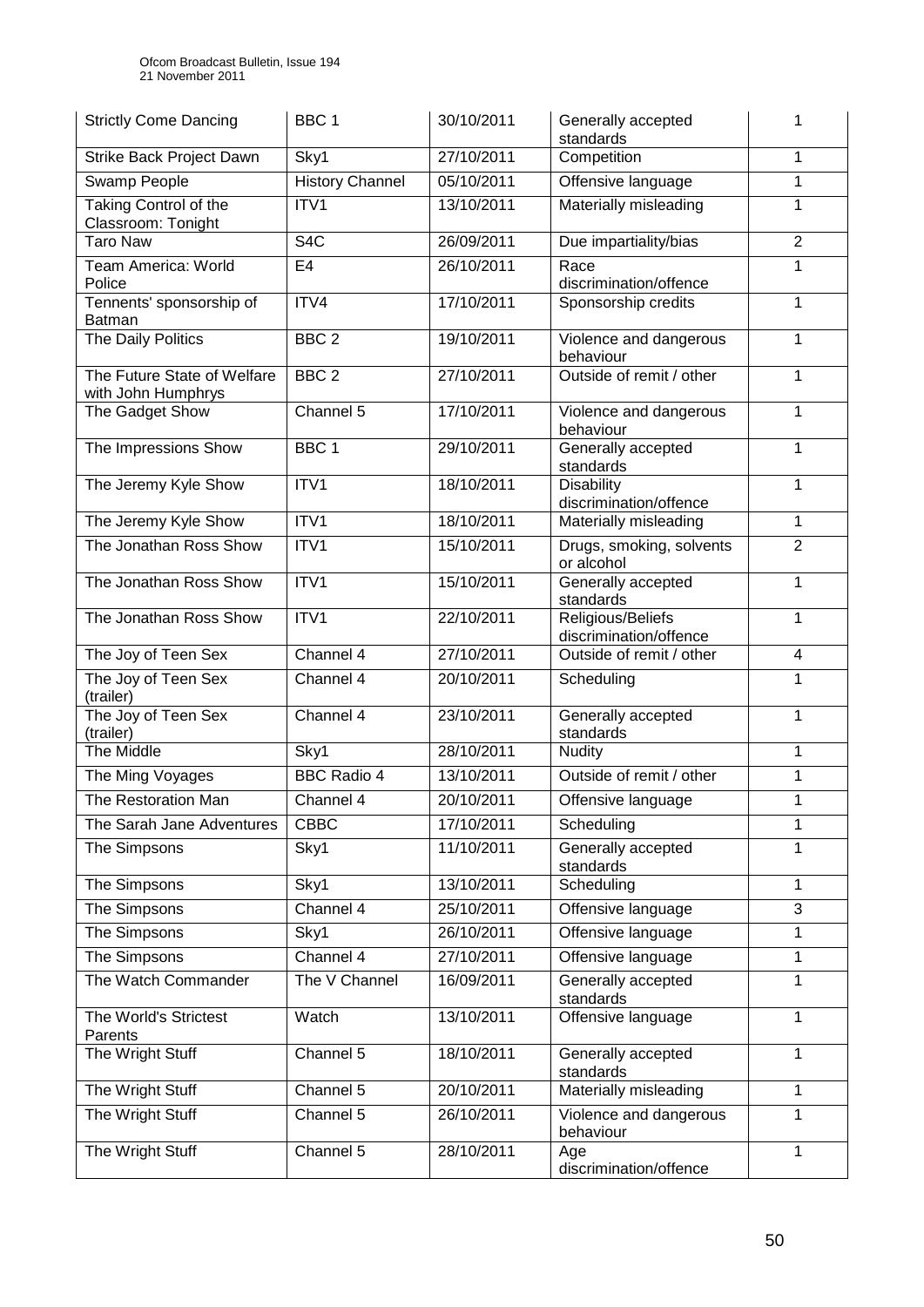| The X Factor                                | ITV1             | 15/10/2011 | 5<br>Generally accepted<br>standards             |                |
|---------------------------------------------|------------------|------------|--------------------------------------------------|----------------|
| The X Factor                                | ITV1             | 15/10/2011 | Harm                                             | 1              |
| The X Factor                                | ITV1             | 15/10/2011 | Materially misleading                            | 1              |
| The X Factor                                | ITV1             | 15/10/2011 | Materially misleading                            |                |
| The X Factor                                | ITV1             | 15/10/2011 | Offensive language<br>8                          |                |
| The X Factor                                | ITV1             | 16/10/2011 | Generally accepted<br>standards                  | 1              |
| The X Factor                                | ITV1             | 22/10/2011 | Competition/Sponsorship                          | 1              |
| The X Factor                                | ITV1             | 22/10/2011 | Drugs, smoking, solvents<br>or alcohol           | 1              |
| The X Factor                                | ITV1             | 22/10/2011 | Generally accepted<br>standards                  | 37             |
| The X Factor                                | ITV1             | 22/10/2011 | Offensive language                               | 23             |
| The X Factor                                | <b>UTV</b>       | 22/10/2011 | Outside of remit / other                         | 1              |
| The X Factor                                | ITV1             | 22/10/2011 | Programme-related<br>material                    | 1              |
| The X Factor                                | ITV1             | 22/10/2011 | Religious/Beliefs<br>discrimination/offence      | $\overline{2}$ |
| The X Factor                                | ITV1             | 23/10/2011 | Offensive language                               | 1              |
| The X Factor                                | ITV1             | 23/10/2011 | Promotion of<br>products/services                | 1              |
| The X Factor                                | ITV1             | 29/10/2011 | Sexual material                                  | 1              |
| The X Factor                                | ITV1             | 30/10/2011 | Sexual material                                  | 1              |
| The X Factor Results Show                   | ITV1             | 16/10/2011 | Advertising minutage                             | $\overline{2}$ |
| The X Factor Results Show                   | ITV1             | 16/10/2011 | 3<br>Generally accepted<br>standards             |                |
| The X Factor Results Show                   | ITV1             | 23/10/2011 | 1<br>Generally accepted<br>standards             |                |
| The X Factor Results Show                   | ITV1             | 23/10/2011 | $\boldsymbol{2}$<br>Offensive language           |                |
| The X Factor Results Show                   | ITV1             | 30/10/2011 | Generally accepted<br>1<br>standards             |                |
| The X Factor Results Show                   | ITV1             | 30/10/2011 | Materially misleading<br>$\overline{2}$          |                |
| The X Factor Results Show                   | ITV1             | 30/10/2011 | $\overline{\text{Voting}}$                       |                |
| This Morning                                | ITV1             | 17/10/2011 | Generally accepted<br>4<br>standards             |                |
| This Morning                                | ITV1             | 18/10/2011 | $\overline{9}$<br>Harm                           |                |
| This Morning                                | ITV1             | 25/10/2011 | Generally accepted<br>4<br>standards             |                |
| This Week's Fresh Top 20                    | 4Music           | 08/10/2011 | 1<br>Scheduling                                  |                |
| Tim Minchin: Ready for<br>This?             | Channel 4        | 21/10/2011 | Religious/Beliefs<br>1<br>discrimination/offence |                |
| Tool Academy (trailer)                      | E <sub>4</sub>   | 24/10/2011 | Scheduling<br>1                                  |                |
| <b>Tough Love</b>                           | Really           | 08/10/2011 | Offensive language<br>1                          |                |
| <b>Trailer during River Cottage</b>         | Channel 4        | 16/10/2011 | Animal welfare<br>1                              |                |
| <b>Trailer during Stormchasers</b>          | Quest            | 28/08/2011 | 1<br>Scheduling                                  |                |
| Transformers: Revenge of<br>the Fallen      | Channel 4        | 09/10/2011 | Violence and dangerous<br>1<br>behaviour         |                |
| True 2's sponsorship of Sex<br>and the City | $5*$             | 04/09/2011 | Advertising content<br>1                         |                |
| <b>TV Licensing Advertisement</b>           | BBC <sub>1</sub> | 16/10/2011 | Harm<br>1                                        |                |
| TV Licensing Advertisement                  | <b>BBC</b>       | n/a        | Generally accepted<br>$\mathbf{1}$               |                |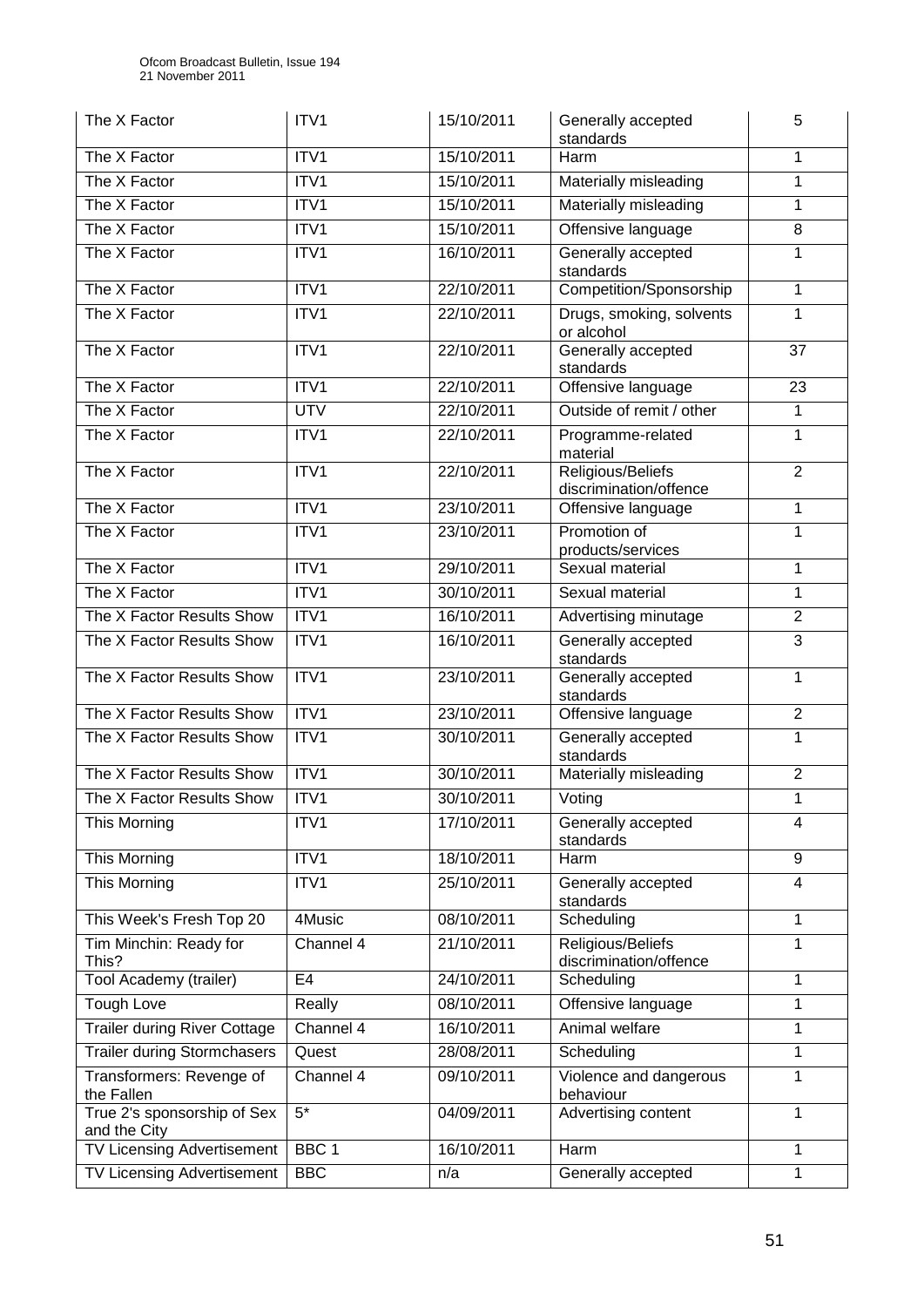|                                      |                  |            | standards                                   |   |
|--------------------------------------|------------------|------------|---------------------------------------------|---|
| <b>UCKG: Finding Answers</b><br>Live | My Channel       | 13/10/2011 | Generally accepted<br>standards             |   |
| <b>UEFA Europa League</b>            | ITV4             | 20/10/2011 | Generally accepted<br>standards             |   |
| <b>UEFA Europa League</b>            | ITV4             | 20/10/2011 | Generally accepted<br>standards             |   |
| Various                              | Various          | n/a        | Advertising scheduling                      |   |
| Various                              | <b>BBC</b>       | n/a        | Outside of remit / Product<br>Placement     |   |
| Various                              | <b>ITV</b>       | n/a        | <b>Subtitles</b>                            |   |
| Waterloo Road                        | BBC 1            | 26/10/2011 | Offensive language                          |   |
| Waybuloo                             | <b>CBeebies</b>  | 15/10/2011 | Generally accepted<br>standards             |   |
| <b>Westcountry Tonight</b>           | $ITV1+1$         | n/a        | Outside of remit / other                    |   |
| Winx Club (trailer)                  | Pop              | 13/10/2011 | Scheduling                                  |   |
| You've Been Framed!                  | ITV <sub>2</sub> | 05/10/2011 | Generally accepted<br>standards             |   |
| You've Been Framed!                  | ITV <sub>1</sub> | 22/10/2011 | <b>Disability</b><br>discrimination/offence | 2 |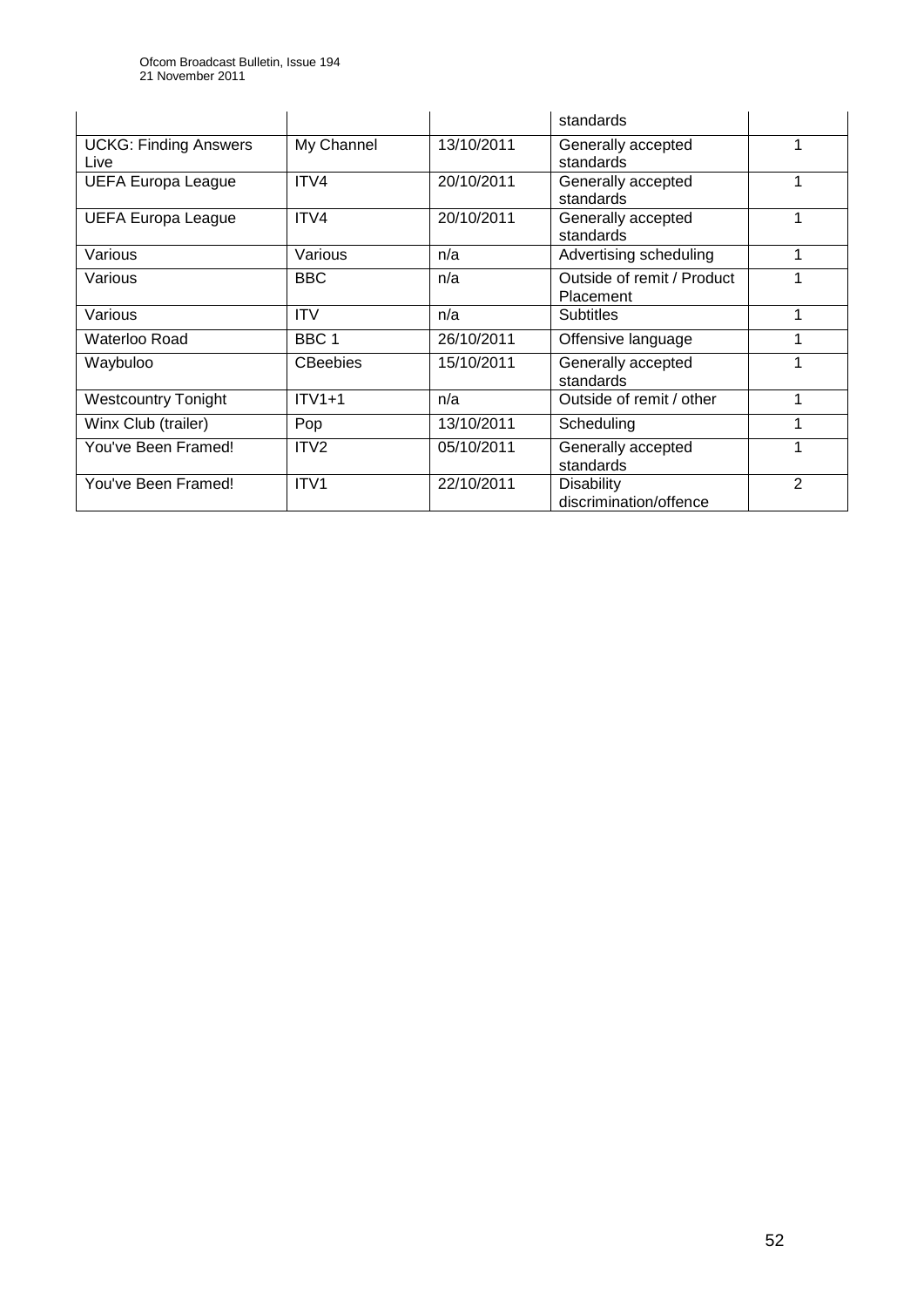## **Investigations List**

If Ofcom considers that a broadcast may have breached its codes, it will start an investigation.

Here is an alphabetical list of new investigations launched between 3 and 16 November 2011

| Programme                                  | <b>Broadcaster</b>                      | <b>Transmission</b><br>Date |
|--------------------------------------------|-----------------------------------------|-----------------------------|
| Aces 'N' Eights                            | Channel 5                               | 02 November 2011            |
| Advertising minutage                       | ΕL                                      | Various                     |
| Advertising minutage                       | <b>MPL</b>                              | 06 September 2011           |
| Advertising minutage                       | Vintage TV                              | 19 September 2011           |
| Advertising minutage                       | <b>Wedding TV</b>                       | 22 September 2011           |
| Advertising scheduling                     | <b>Clubland TV</b>                      | Various                     |
| Advertising scheduling                     | Wedding TV                              | 15 September 2011           |
| <b>Beauty Simplified</b>                   | Sunrise TV                              | 13 July 2011                |
| Candy Bar Girls                            | Channel 5                               | 14 July 2011                |
| Dispatches: Undercover<br>Hospital         | Channel 4                               | 11 April 2011               |
| EastEnders                                 | BBC <sub>1</sub>                        | 10 November 2011            |
| Good Morning Pakistan                      | <b>Ary Entertainment</b>                | 20 October 2011             |
| Laugh Laugh                                | Sun Music                               | 06 September 2011           |
| Nightmare in Suburbia:<br>Two Stolen Lives | Crime & Investigation<br><b>Network</b> | 04 October 2011             |
| North West Tonight                         | <b>BBC1 (North West)</b>                | 04 August 2011              |
| <b>Charity Appeal</b>                      | Sabras Radio                            | Various                     |
| Sol, fest och oroliga<br>föräldrar         | Kanal 5                                 | 16 September 2011           |
| The Chris Moyles Show                      | <b>BBC Radio 1</b>                      | 09 November 2011            |
| The Dukes of Hazzard                       | <b>Comedy Central</b>                   | 23 October 2011             |
| The X Factor Results                       | ITV1                                    | 06 November 2011            |
| The X Factor                               | ITV1                                    | 12 November 2011            |
| The Xtra Factor                            | ITV2                                    | 29 October 2011             |
| Various programmes                         | <b>BBC World News</b>                   | Various                     |
| Various programmes                         | <b>CNBC</b>                             | Various                     |